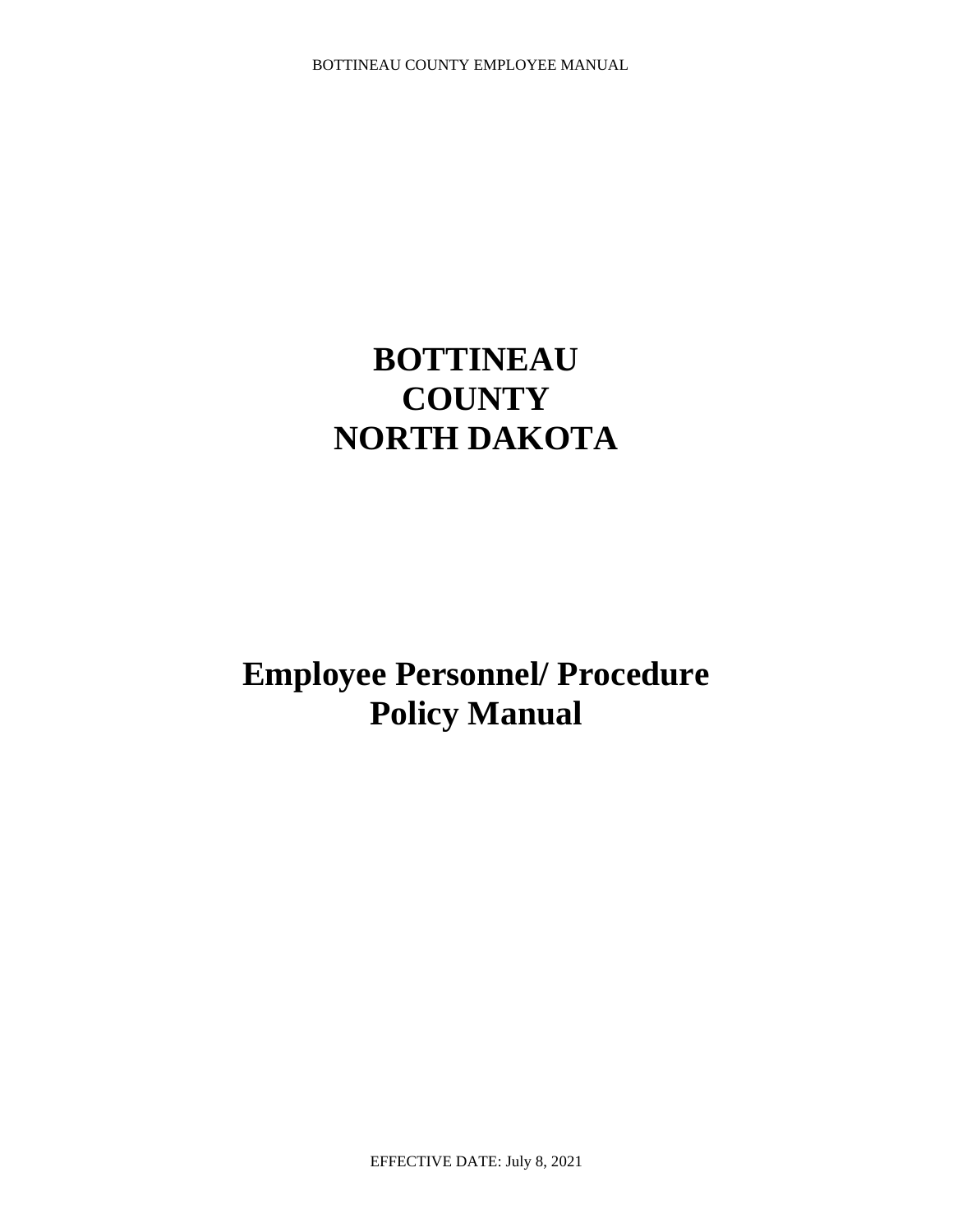# **INDEX**

**Introduction Employee Acknowledgement Form Welcome Mission Statement Statement of Ethics**

### **100 Hiring Process**

- 101 Employment at Will
- 102 County Responsibilities/Reasonable Accommodation
- 103 Nepotism/Hiring of Relatives
- 104 State Requirements
- 105 Employment Application
- 106 Veteran's Preference
- 107 Pre-employment Procedures
- 108 Credit Check
- 109 Required Employment Forms
- 110 Employee Social Security Number
- 111 Drug Screening
- 112 Confidentiality
- 113 Employment Categories Status (Exempt/Non-Exempt)
- 114 Introductory Period/Evaluation
- 115 Orientation
- 116 Job Description

### **200 Compensation & Working Hours**

- 201 Payroll Periods
- 202 Method of Payment
- 203 Attendance
- 204 Time Keeping Records/Time Clock Guidelines
- 205 Administrative Pay Corrections/Personnel Data Changes
- 206 Pay Deductions/Pay Advances
- 207 Travel Time
- 208 Working Hours
- 209 Overtime (Calculated/Approval Process)
- 210 Flex Time/Comp Time
- 211 Breaks and Meal Periods
- 212 Anniversary Dates
- 213 Additional Compensation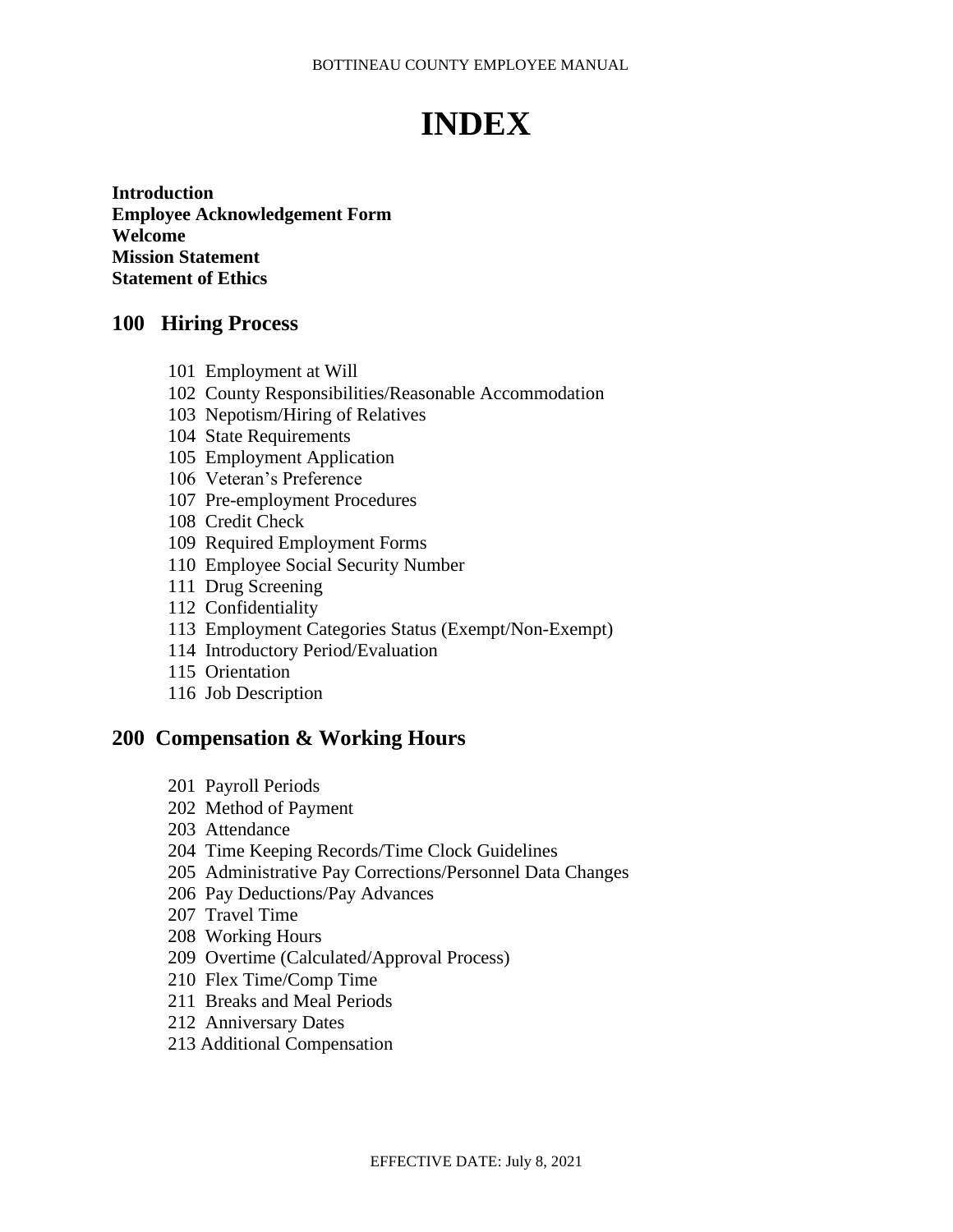### **300 Mandatory Benefits**

- 301 Jury Duty
- 302 Witness Duty
- 303 Military Leave
- 304 Workforce Safety and Insurance (Worker's Compensation)
- 305 Unemployment Insurance

### **400 Employee Benefits**

- 401 Policy Availability
- 402 Employee Benefits
- 403 Health Insurance
- 404 Dental/Vision Insurance
- 405 Cancer Care
- 406 Term Life Insurance
- 407 Disability Insurance
- 408 Flexible Compensation (Section 125)
- 409 Retirement Progam
- 410 Deferred Compensation
- 411 Funeral/Bereavement Leave
- 412 Non-Paid/Personal Leave (Without Pay)
- 413 Vacation Leave
- 414 Sick Leave
- 415 Severance Pay
- 416 Donating Leave/Annual and Sick Leave
- 417 Paid Holidays
- 418 Years of Service Awards
- 419 Maternity/Parental Leave

### **500 Legislated Compliance**

- 501 Discrimination/ADA/Veterans Preference
- 502 Immigration Law Compliance
- 503 COBRA Regulations
- 504 Impermissible Harassment
- 505 Drug and Alcohol
- 506 Family Medical Leave Act (FMLA)

### **600 General Guidelines**

- 601 Employee Files
- 602 Review Procedure/Performance Evaluations
- 603 Moonlighting/Outside Employment
- 604 Conflict of Interest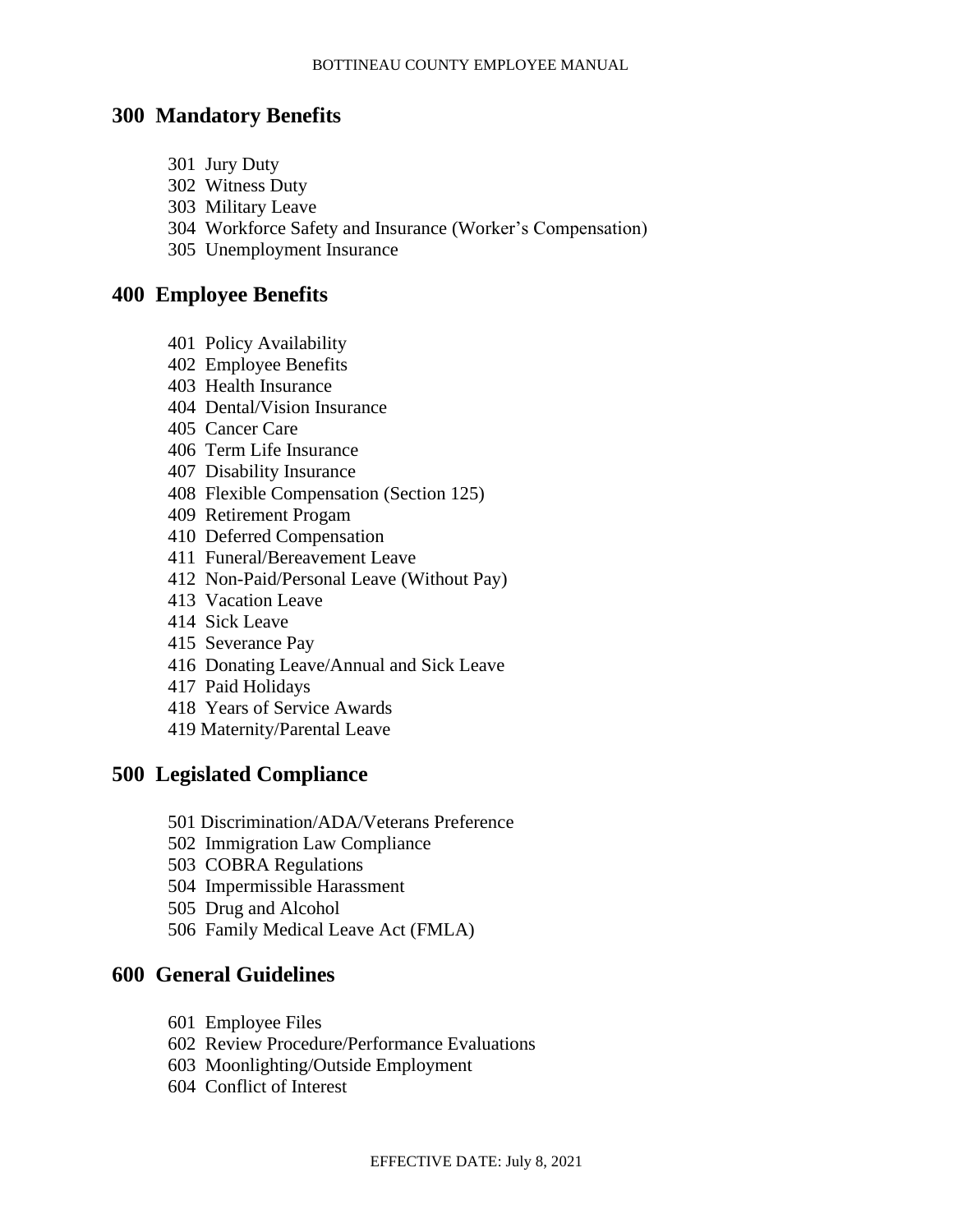- 605 Smoking
- 606 Dress Code
- 607 Use of Phone, Fax, Computer, E-Mail & Mail Systems
- 608 Credit Card Policy
- 609 Housekeeping
- 610 Committee Membership
- 611 Fraud Prevention and Investigation
- 612 Volunteer Work
- 613 Social Media

# **700 County Owned Vehicles/Equipment**

- 701 Vehicle/Equipment
- 702 County Owned Vehicles
- 703 Distracted Driving

# **800 Operational Guidelines**

- 801 Discipline
- 802 Insubordination
- 803 Grievance Procedure
- 804 Termination Process

# **900 Safety/Security Guidelines**

- 901 Safety
- 902 Security
- 903 Weapons
- 904 Building Closures/Inclement Weather

# **Appendix**

- A. Credit Check Information
- B. Employee Warning Notice
- C. Leave Donation Request Form
- D. Leave Donation Form
- E. FMLA Application
- F. Payroll Guidelines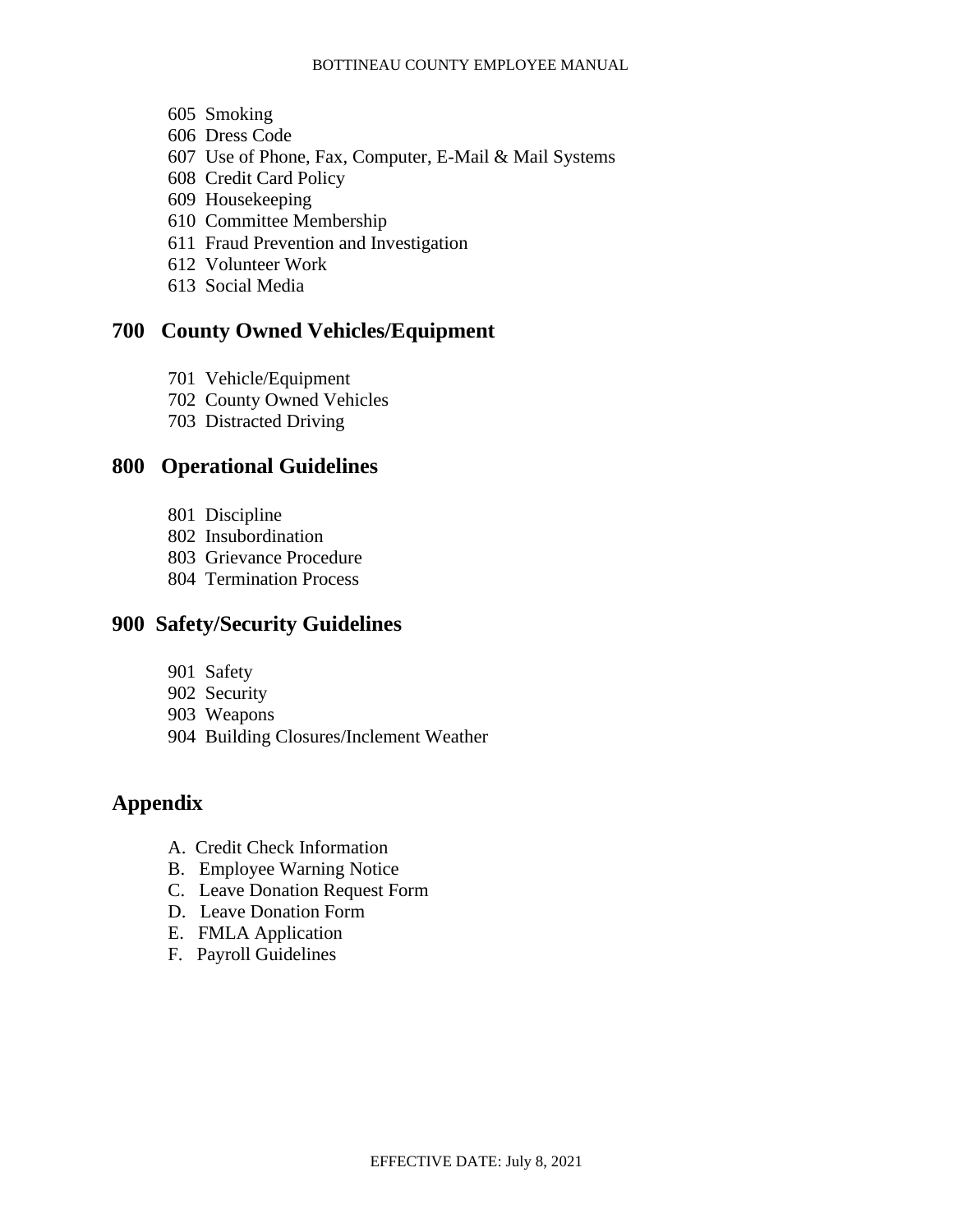### **INTRODUCTORY STATEMENT**

Citizens of Bottineau County (thereinafter referred to as the County) elect the Board of County Commissioners, Auditor, Treasurer, County Recorder, Sheriff, and States Attorney. Other Department heads are appointed by the Board of Bottineau County Commissioners*.*

Other county employees are generally hired by the Department Head or supervisory staff. Department Heads are responsible for day-to-day activities within their departments and are accountable to the Board of County Commissioners. The Commissioners and other elected officials are directly accountable to the citizens of the County and in certain circumstances operate under specific guidelines from the State of North Dakota.

This policy is designed to acquaint you with the county and provide you with information about working conditions, employee benefits, and some of the policies affecting your employment. You should read, understand, and comply with all provisions of the policy. It describes many of your responsibilities as an employee and outlines the programs developed by the employer to benefit employees. One of our objectives is to provide a work environment that is conducive to both personal and professional growth.

The need to revise the policy may occur as county needs change. The Commissioners therefore reserve the right to revise, vary, change, supplement, or rescind any policies as deemed necessary and appropriate.

Changes in policy will be published 15 days prior to implementation. In the event that a policy change is needed to ensure compliance with state or federal law, the fifteen day notice may be waived.

#### **PLEASE NOTE**

**THIS PERSONNEL POLICY MANUAL HAS BEEN DRAFTED AS A GUIDELINE FOR OUR EMPLOYEES. IT SHALL NOT BE CONSTRUED TO FORM A CONTRACT BETWEEN BOTTINEAU COUNTY AND IT'S EMPLOYEES. RATHER, IT DESCRIBES THE COMMISSIONER'S GENERAL PHILOSOPHY CONCERNING POLICIES AND PROCEDURES.**

**\*\*\*\*\*\*\*\*\*\*\*\*\*\*\*\*\*\*\*\*\*\*\*\*\*\*\*\*\*\*\*\*\*\*\*\*\*\*\*\*\*\*\*\*\*\*\*\*\*\*\*\*\*\*\*\*\*\*\*\*\***

**THE BOTTINEAU COUNTY SOCIAL SERVICES DEPARTMENT IS GOVERNED BY SOME STATE POLICIES AND WHERE A CONFLICT MIGHT OCCUR, STATE POLICIES WILL TAKE PRECEDENT.**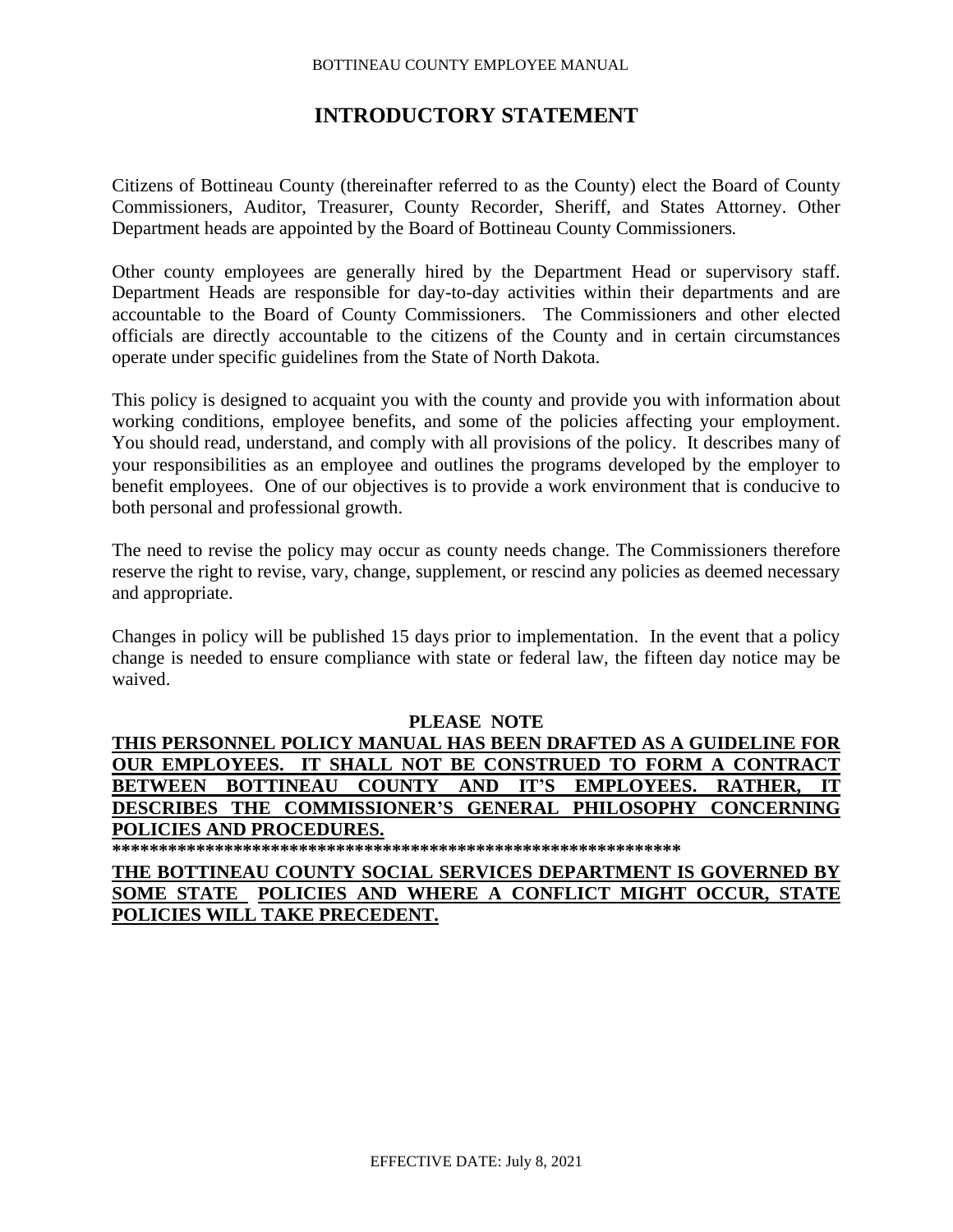# **EMPLOYEE ACKNOWLEDGMENT FORM**

I acknowledge that I have received a copy of the Bottineau County Employee Personnel/Procedure Policy Manual, and that I have read and understand its provisions.

I understand that this employee manual describes important information about my employment with the County and that I should consult my supervisor about any questions that I may have that are not answered by this manual. I understand that this manual is compiled for informational purposes only. I understand that this manual is not a contract of employment and is not intended to create or imply a contract for employment or for the provisions of any employee benefit between the County and me.

I understand that, with the exception of Social Service Employees who have completed their Introductory Period, I am an at-will employee and that either the County or I may terminate the employment relationship at any time, with or without notice, for any reason not prohibited by law.

I understand that the County reserves the right to add, delete or revise policies as deemed necessary without my consent.

I understand that the County retains the sole discretion to interpret the provisions of this manual and to depart from those provisions or any other policies, rules, or procedures if the County determines that such action is appropriate. An exception is made for mandates from the State of North Dakota which applies to Social Service employees.

I understand that the provisions of this manual supersede the provisions of all other handbooks, manuals, policies, rules, and procedures that address the subjects covered in this manual or are inconsistent with this manual.

I also understand that this manual is mine to use while I am a county employee, and that it remains the property of the county, and that I am to return this manual to the county at the conclusion of my employment with the county.

\_\_\_\_\_\_\_\_\_\_\_\_\_\_\_\_\_\_\_\_\_\_\_\_\_\_\_\_\_\_\_\_\_\_\_\_\_\_\_\_\_\_ \_\_\_\_\_\_\_\_\_\_

EMPLOYEE SIGNATURE DATE

EMPLOYEE NAME (TYPED OR PRINTED)

\_\_\_\_\_\_\_\_\_\_\_\_\_\_\_\_\_\_\_\_\_\_\_\_\_\_\_\_\_\_\_\_\_\_\_\_\_\_\_\_\_\_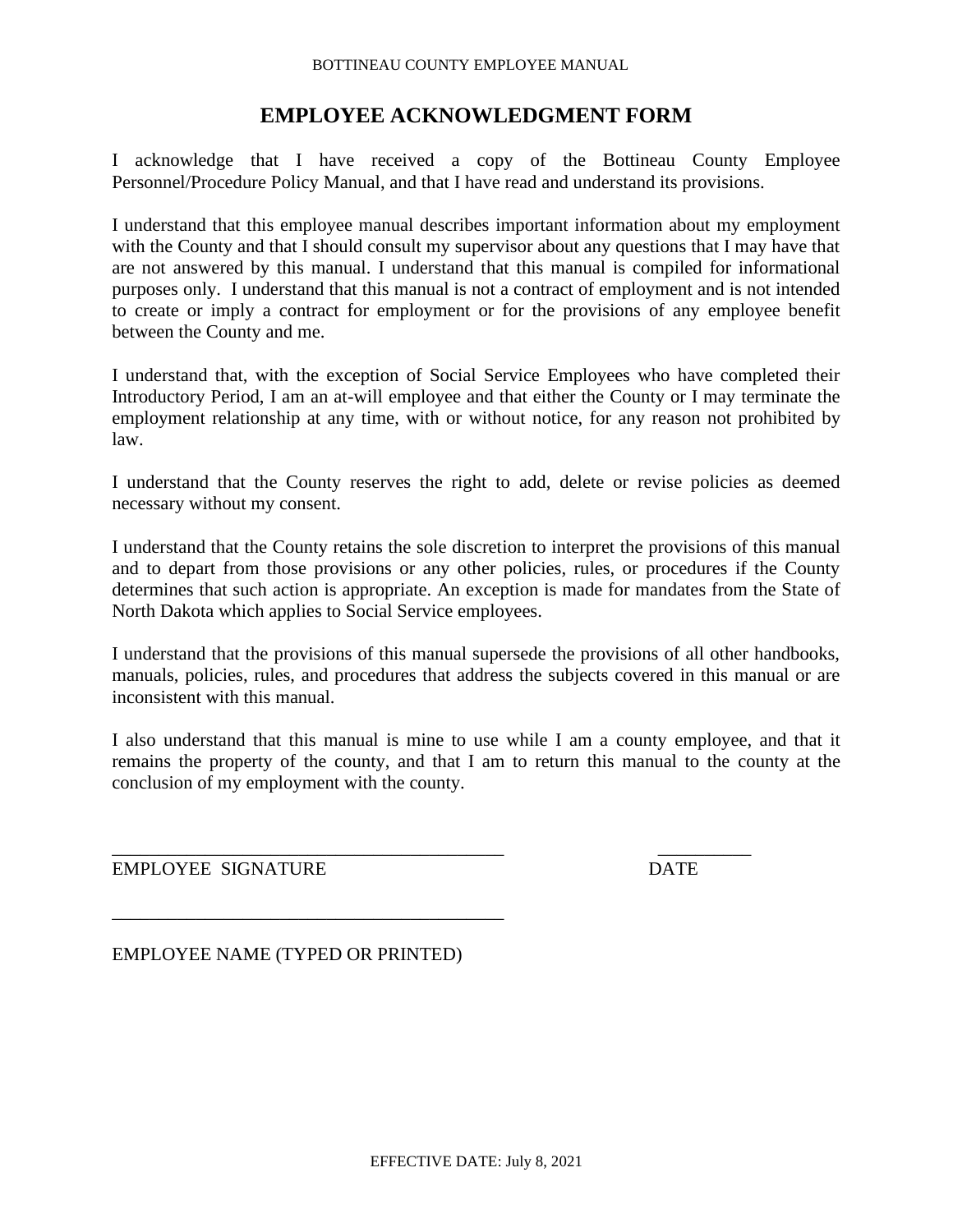# **WELCOME**

The Bottineau County Commissioners welcome you to Bottineau County and wish you every success here.

We believe that each employee contributes directly to the County's growth and success, and we hope you take pride in being a member of our team.

This policy was developed to describe some of the expectations of our employees and to outline the policies, programs, and benefits available to eligible employees. Employees should familiarize themselves with the contents as soon as possible, for it will answer many questions about employment with the County.

As you begin your employment with Bottineau County, we request any questions or problems you encounter be directed to your supervisor and/or department head.

We hope that your experience here will be challenging, enjoyable, and rewarding. Again, welcome!

Sincerely,

Board of Commissioners Bottineau County, North Dakota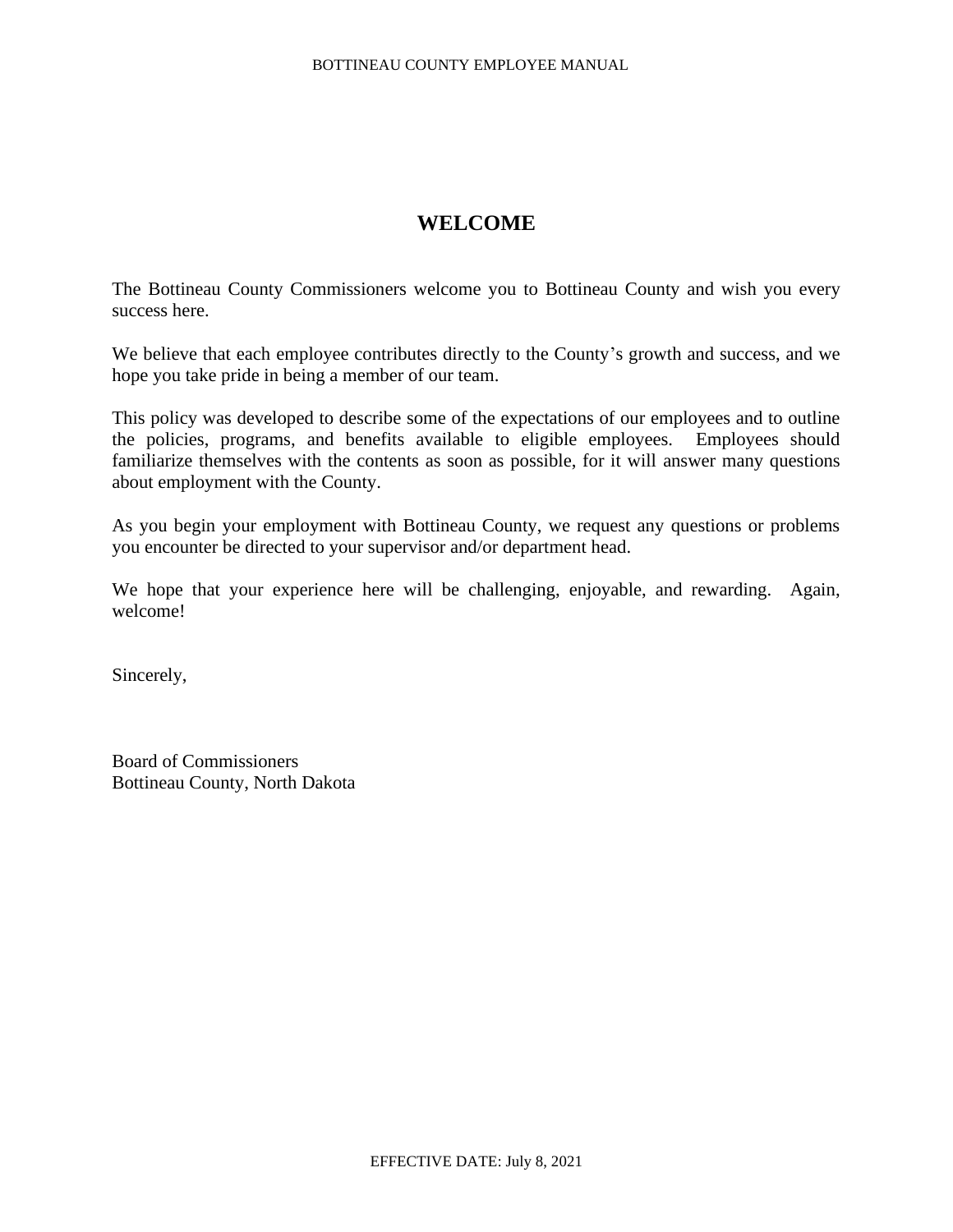# **MISSION STATEMENT**

The Mission of Bottineau County Board of Commissioners is:

- To develop, approve and administer yearly budgets and set appropriate mill levies within statutory constraints.
- To determine County policy to assure that County services mandated by statute, or determined by policy are provided equitably to the citizens of Bottineau County.
- To assure that property tax assessment and collection is accomplished, as dictated by statute, and determined by service level in serving the citizens of Bottineau County.
- In addition, the Commission shall arrange for the management and maintenance of all County property and the purchasing and disposal of such property.

# **STATEMENT OF ETHICS**

Bottineau County recognizes that the following code of ethics should serve as a reference for all those in whom the public has placed their trust.

\* We recognize that serving the general public is the primary reason for the existence of County government.

\* When reasonable requests for assistance are made, employees will respond positively and see the problem through to its completion.

\* Employees are expected to support the policies of Department Heads and Commissioners. In dealing with the general public, they will present Bottineau County's position in a positive manner.

\* Employees will properly administer the affairs of the county by complying with all laws and regulations applicable to the county and impartially apply them to everyone.

\* Employees will maintain a respectful attitude toward other public personnel, their colleagues and associates.

\* Employees will actively promote public confidence in county government.

\* Employees will respect and take proper care of all county equipment, supplies, books, records, and proprietary information.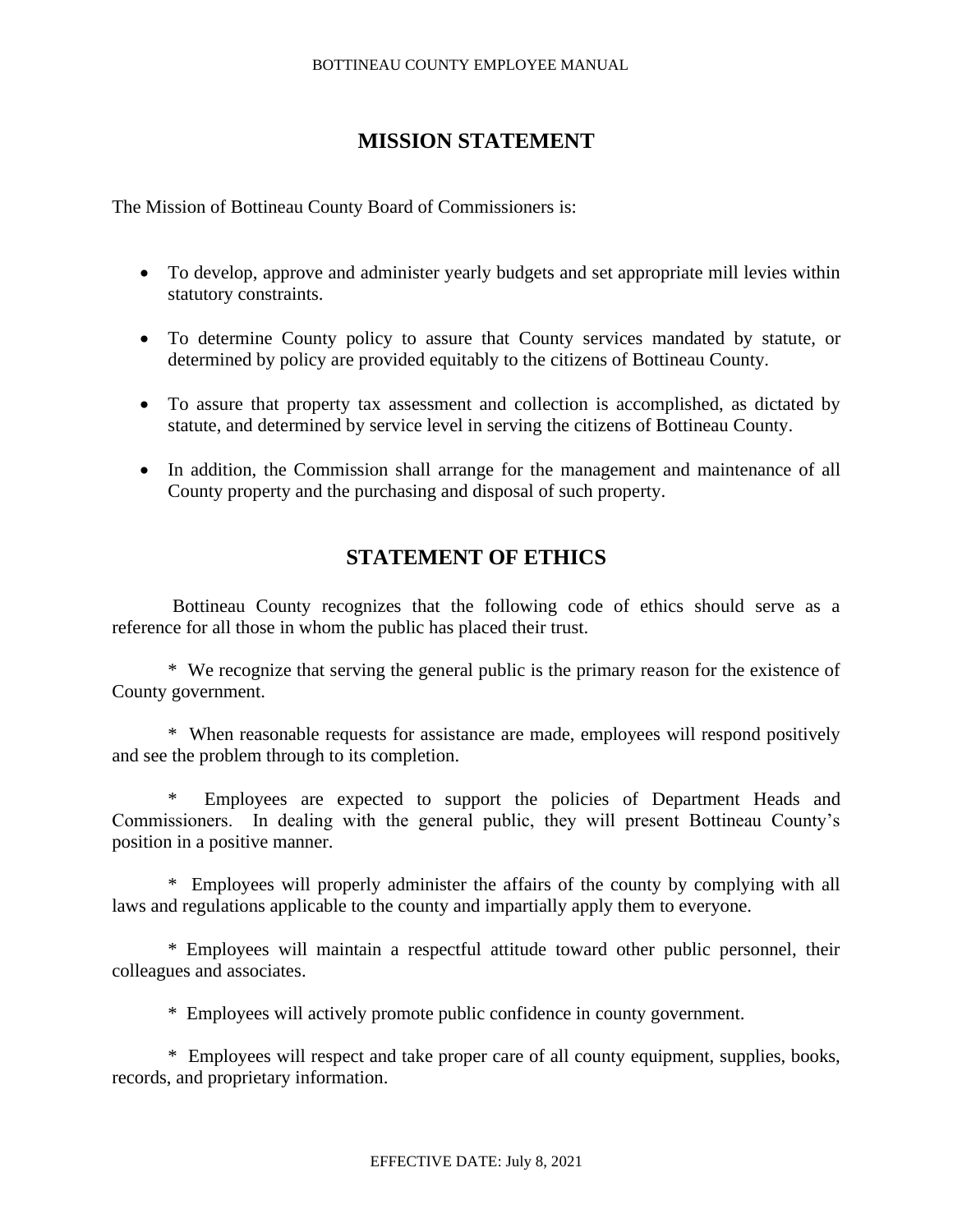\* Employees shall adhere to all matters of confidentiality and preserve the confidentiality of County records that are not subject to the Open Records Law.

\* Employees shall preserve the integrity of sensitive information of the county records, including general public lists, general public transactions, plans and decisions, information about employees, and any other information that is not public knowledge but is subject to the open records law.

\* Employees shall disclose any outside financial interests that might influence an employee's decisions or actions on the job, including interests in suppliers or clients. Employees should not acquire such interests, except for publicly traded securities in which the employee owns less than a one-percent interest.

\* Employees should not engage in outside interests that are not compatible with the impartial and objective performance of their duties.

\* Employees should not use information or authority derived from their employment for personal gain.

\* Employees who have questions about how this code of business ethics applies in particular situations should discuss the exact circumstance with their Department Head. Each situation disclosed will be considered on its merits. Violation of the Code of ethics could result in disciplinary action up to and including termination.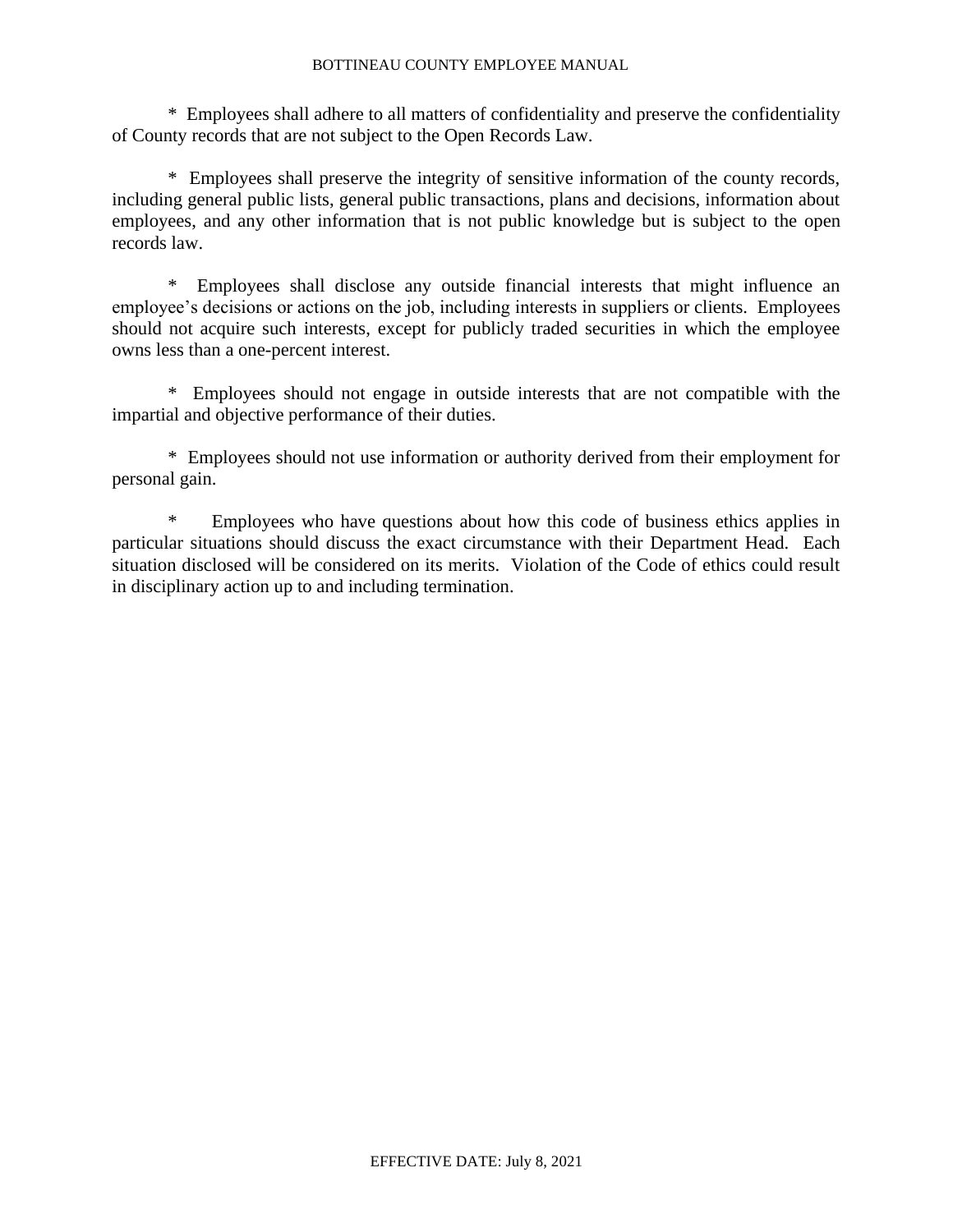# **100 HIRING PROCESS**

# **101 Employment at Will**

Employees are encouraged to familiarize themselves with the contents of this policy, for it will answer many common questions concerning employment with the County.

However, this policy cannot anticipate every situation or answer every question about employment. **It is not an employment contract and is not intended to create contractual obligations of any kind.** Neither the employee nor the County is bound to continue the employment relationship if either chooses, at its will, to end the relationship at any time, within provisions of state and federal law, with the exception of Social Service employees for whom "for cause" termination rules apply.

Employment with Bottineau County is "**AT WILL**" employment. Employment "**at will**" means that either Bottineau County or the employee can terminate its employment relationship at any time, with or without cause, and with or without advance notice. Neither this policy nor any other County publication is an employment contract (formal or implied) between Bottineau County and any employee.

# **102 County Responsibilities/Reasonable Accommodation**

Any applicant requiring an accommodation in order to make application or requiring an accommodation to accomplish the 'essential functions' of a position must submit a written request for the specific accommodation. The request will be reviewed and any accommodations deemed reasonable will be granted. All hiring will comply with the requirements of the Americans for Disabilities Act.

No persons shall be discriminated against in employment because of race, color, religion, sex, national origin, age, physical or mental disability, status with respect to marriage or public assistance, or participation in lawful activity off the employer's premises during non-working hours which is not in direct conflict with the essential business-related interest of the employee.

# **103 Nepotism/Hiring of Relatives**

North Dakota Century Code Chapter 11-10-25 on Nepotism includes Counties by providing that no County Department Head, whether elected or appointed, can appoint his/her spouse, son, daughter, brother or sister to any position under their control unless the appointment has been previously approved by resolution of the Board of Bottineau County Commissioners.

It is the County's policy that relatives of County Commissioners may not be hired without the prior resolution of the Board of Bottineau County Commissioners.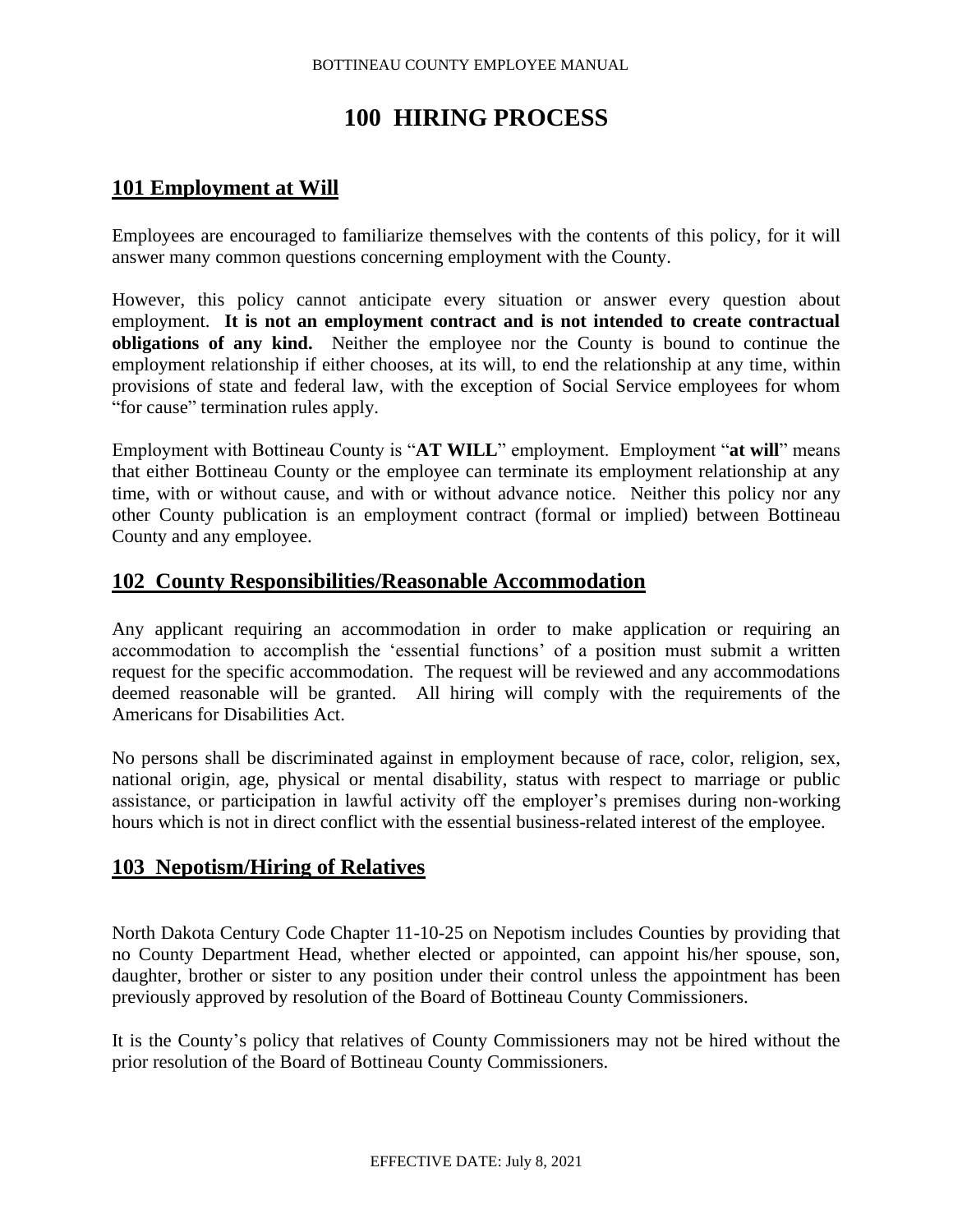It is the County's policy that relatives of persons currently employed by the County may be hired only if they will not be working directly for or supervising a relative, unless specifically approved by the County Commissioners.

If already employed, they cannot be transferred into such a reporting relationship. If the relative relationship is established after employment, the individuals concerned may recommend who is to be transferred. If that recommendation is not made within 30 days, the County Commissioners will decide.

In other cases where a conflict or the potential for conflict arises, even if there is no supervisory relationship involved, the parties may be separated by reassignment or terminated from employment.

# **104 State Requirements**

The Bottineau County Social Services and the Bottineau County Sheriff's Department may offer special or different benefits, processes, policies, etc. other than those outlined on a departmental basis. Those deviations from this policy will pertain only to those situations where it is required and with those employees or departments where it is required. All other provisions of this policy will be in effect for all county employees.

Only those written deviations in the Bottineau County Sheriff's Department procedure manual or under State law will take precedence over this policy.

# **105 Employment Application**

Employment applications are submitted to the office that has the job opening. All additional employment data, such as resumes, transcripts, or references, should be attached to the application form. It is the policy of the County to receive and retain only those job applications and resumes received as a result of the County's solicitation of same. All Departments (with the exception of Social Services) should use the Bottineau County Employment Application when soliciting applications for an open position.

The County relies upon the accuracy of information contained in the employment application, as well as the accuracy of other data presented throughout the hiring process and employment. Any misrepresentations, falsifications, or material omissions in any of this information or data may result in the County's exclusion of the individual from further consideration for employment or, if the person has been hired, termination of employment.

# **106 Veteran's Preference**

North Dakota Century Code provides a preference in public employment for wartime veterans and, in some instances, the spouses of wartime veterans. For purposes of this policy, the following definitions apply:

Veteran: An individual who:

a. Is a veteran as defined in NDCC subsection 1 of section 37-01-40: An individual who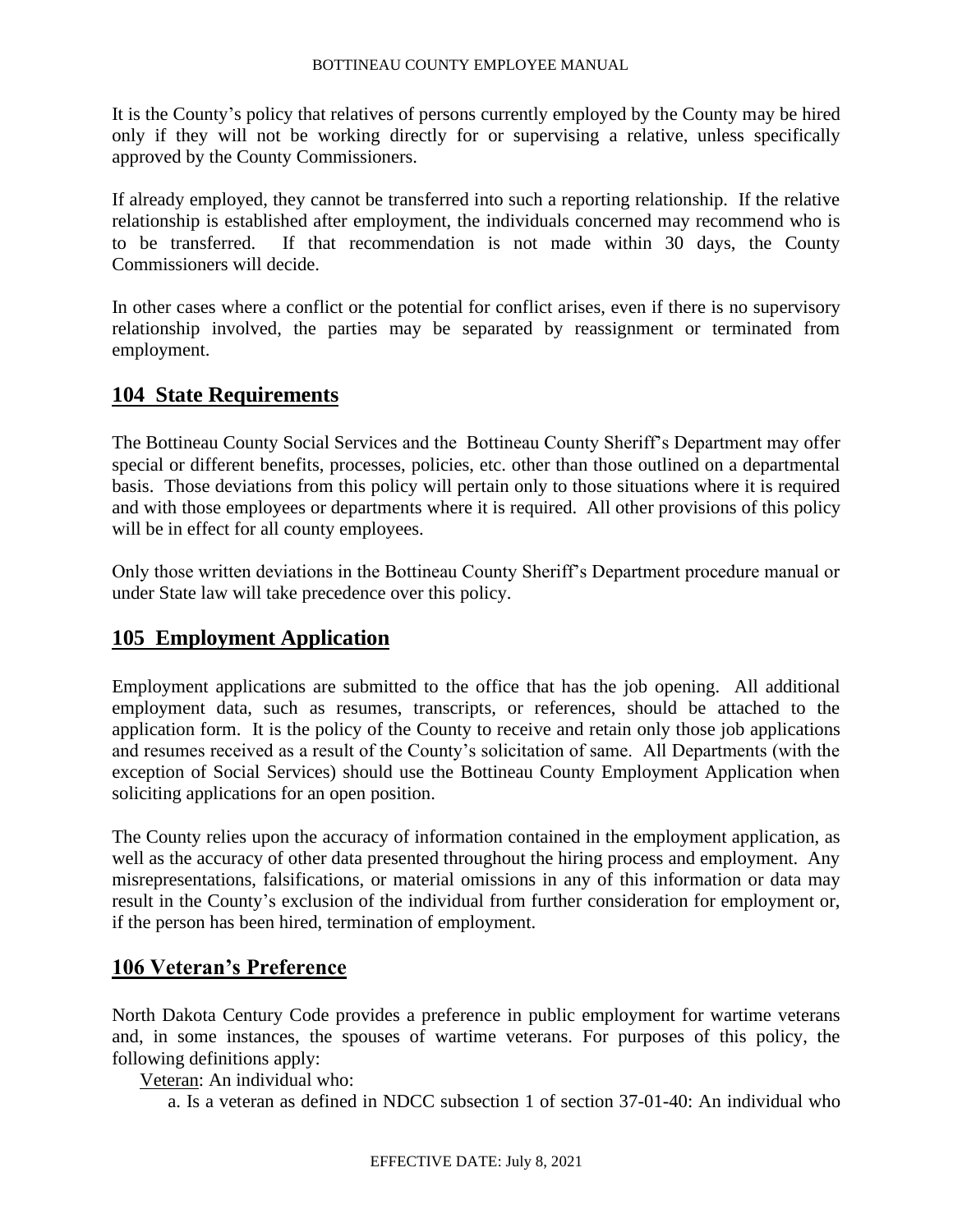has served on continuous federalized active military duty for one hundred eighty days or the full period for which the individual was called or ordered to active military duty for reasons other than training, and who was discharged or released under other than dishonorable conditions. A discharge reflecting "expiration of term of service" or "completion of required service" or words to that effect qualifies the shorter term of service as making the individual a veteran.;

*or*

b. Has been honorably discharged from the national guard or a reserve unit located within North Dakota and:

(1) Has completed a minimum of twenty years of service; or

(2) Served in a combat zone.

Disabled veteran: a veteran who meets the requirements listed above who is found to be entitled to a service-connected disability rating as determined by the United States veterans' administration at the time of application.

Eligible spouse: the un - remarried spouse of a deceased veteran (as defined above) who died while in service, or later died from a service-connected cause or causes; or the spouse of a disabled veteran as defined above, who because of his or her disability is unable to exercise his or her right to employment preference.

Minimum Qualifications: the qualifications required for the position for which the veteran has applied, as determined by the hiring authority. Qualifications required may be educational or by way of prior experience; applicant must be physically and mentally able to perform the duties of the position to meet the minimum qualifications.

All veterans and disabled veterans claiming preference must include current proof of their veteran status with a copy of their form DD-214. If claiming disabled veteran's preference, the veteran must include current proof of their disability (must be dated no more than 1 year prior to claiming preference). Additional documentation, such as death certificate or marriage certificate, is required if claiming eligibility as the spouse of a deceased or disabled veteran.

In the examination of applications, no distinction or discrimination may be made because the applicant may be a veteran. Veterans who are not selected for a position must be notified by certified mail that employment was refused. The certified letter must include the reason(s) for non-selection and provide specific information on how to appeal. A template for this letter can be obtained from Human Resources.

# **107 Pre-employment Procedures**

Department Heads seeking to fill vacant positions may solicit applications from employees in other departments within Bottineau County government prior to advertising to the general public. In general, these vacancies are posted a minimum of five (5) working days on the bulletin board. When advertising to fill a vacancy, the hiring procedure outlined in this policy shall be followed.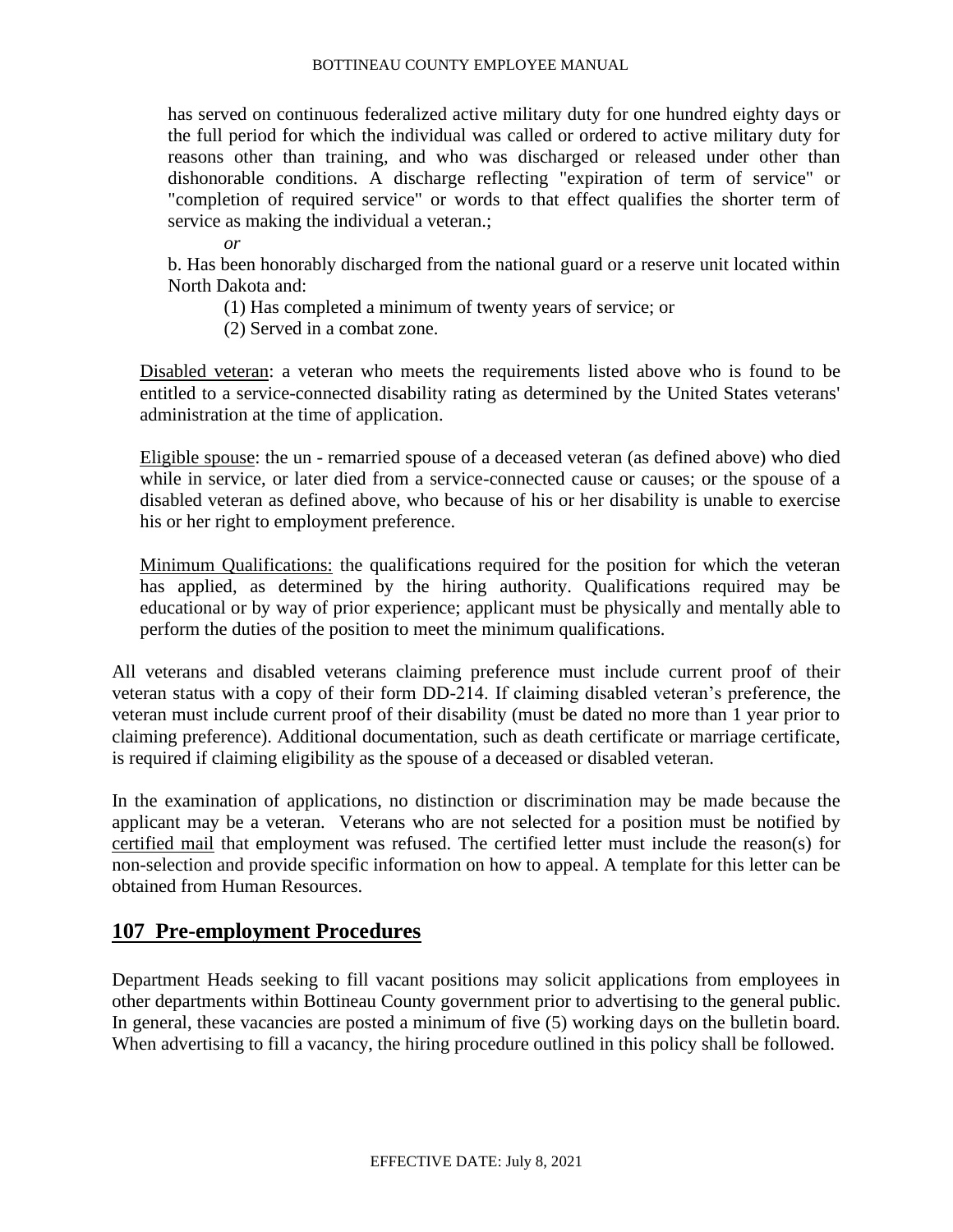In the event a position is being filled by the County Commission as opposed to an individual department, the county commission shall perform the hiring functions which would normally be performed by a Department Head.

The following are some of the steps to be taken when filling a position in the county.

- Review, update or create a job description.
- Develop a vacancy announcement based on the Job Description.
- Accept and review applications of candidates using the Bottineau County Application for Employment; supervisors must take special caution to screen for applicants that have indicated they qualify for Veteran's Preference. On a 100 point scale 5 points must be added for veterans and 10 points must be added for disabled veterans.
- Select Interview Team. This should include the department head or his designee and one other party. A member of the County Commission may serve as a member of the interview team. Individuals should be selected who are familiar with the position being filled and the skills necessary to fill the position.
- Schedule interviews and arrange for accommodation if required/needed by an applicant.
- Evaluate and determine who to offer the position based on applicants interview ranking, qualifications, and appropriateness for the job. If any Veterans have applied for the position please refer to Section 106 related to Veteran's Preference to determine how to proceed.
- Contact references for individuals offered /considered for employment. Complete required background checks, drug testing, credit checks, etc. as appropriate for the position to be filled.

Following the interview process a conditional offer of employment is made. Once the position is filled, applicants who were interviewed but not hired are to be notified the position was filled. As specified in Section 106, if a veteran was interviewed but not hired, notice must be sent to the applicant by certified mail.

# **108 Credit Check**

Credit checks will be restricted to departments and positions where employees are exposed to or working with public funds. Those individuals being considered/offered part-time or full-time employment will be required to sign an authorization for an employment credit check as one of the final steps prior to job offers being made. Forms are contained in Appendix A/ Credit Check Information.

# **109 Required Employment Forms**

Applicants offered and accepting employment will be required to fully complete W-4 and an I-9 forms prior to starting work. Original documents establishing identity and employment eligibility are required for the completion of the I-9. If appropriate documents are not available, the job offer will be rescinded.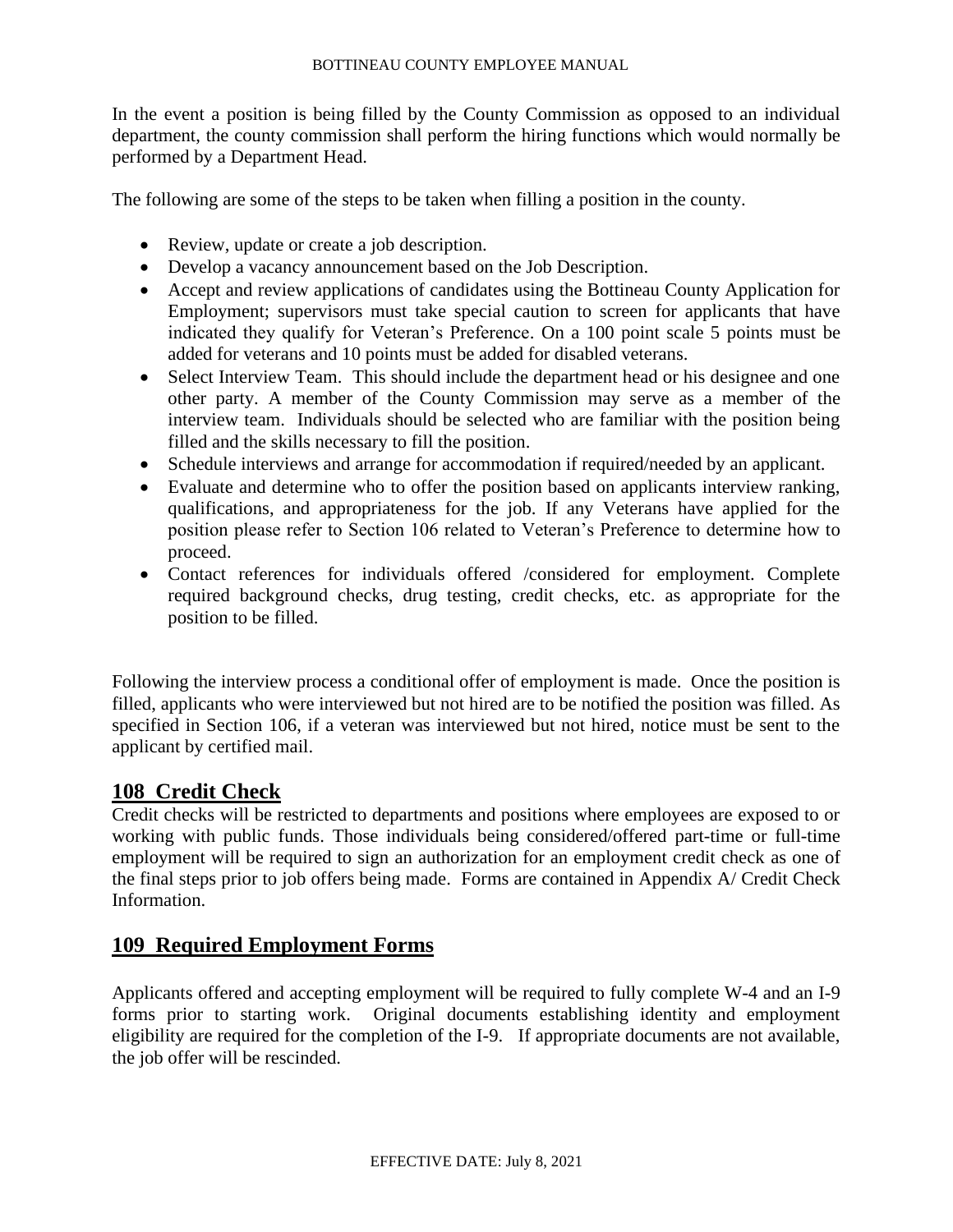- Complete W-4 and I-9
- Receive time card and verify work schedule with supervisor
- Sign orientation checklist and receipt for Employee Personnel/Procedure Policy
- Report to Bottineau County Auditor's office and complete necessary paperwork with the payroll clerk prior to starting work.

# **110 Employee Social Security Number**

Employee's social security numbers may be used in conjunction with employee payroll and related information. Bottineau County will maintain employee's social security numbers and other sensitive information separate from all other information that is subject to Open Records.

# **111 Drug Screening**

Job applicants will be required to undergo drug testing as a condition of employment if they are authorized to operate a county vehicle/county equipment. Those applicants who fail such tests and examinations or who refuse such tests or examinations will not be hired or may be terminated if they have begun work.

Random drug testing and post accident drug testing may also be required for certain positions. Non-compliance with the random testing program will be cause for disciplinary action, up to and including termination.

# **112 Confidentiality**

Bottineau County holds all employees to the highest level of ethics. In doing so, employees are forbidden from divulging confidential information regarding any segment of Bottineau County operation, including any information concerning the general public and their transactions, which is not general knowledge and covered under the Open Records Laws. All information open under the Open Record Laws should be furnished fully to the general public upon request within a reasonable timeframe. No additional information or non-pertinent information should be furnished unless it is requested. Employees may face disciplinary action for failure to comply with confidentiality standards.

# **113 Employment Categories/Status (Exempt/Non-Exempt)**

Each employee has one FLSA (FAIR LABOR STANDARD ACT) description. That description is as follows:

- **NONEXEMPT** employees are entitled to overtime pay under the specific provisions of federal and state laws. These are classifications which are not exempt.
- **EXEMPT** employees are excluded from specific provisions of federal and state wage and hour laws. These include all classifications designated as executive, administrative, professional or technical as defined by the Fair Labor Standards Act and the Code of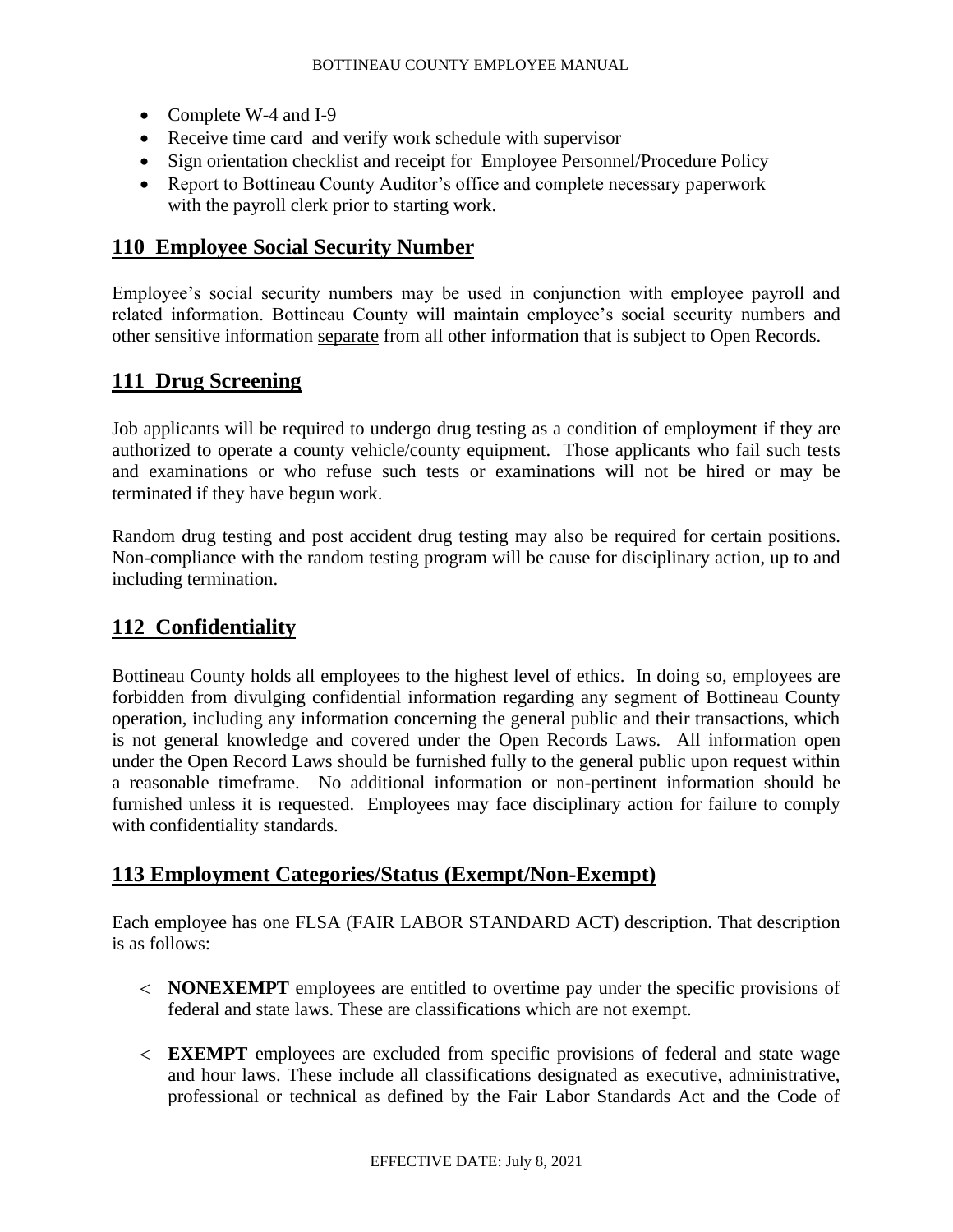Federal Regulations.

**ELECTED** employees are not included in the language of the FLSA standards.

In addition to the above categories, each employee will belong to one other employment category: (For purposes of benefit entitlement, elected officials shall be considered to have the same benefits entitlement as regular employees based on number of regularly scheduled hours.)

- **REGULAR FULL-TIME:** Employees who are not in a temporary or introductory status and who are regularly scheduled to work the organization's full-time schedule, which consists of at least 37.5 regularly scheduled hours per week. Generally, they are eligible for the employer's full benefit package, subject to the terms, conditions, and limitations of each benefit program.
- **REGULAR PART-TIME:** Employees who are not in a temporary or introductory status and who are regularly scheduled to work less than the full-time work schedule but at least 18.75 hours per week, or 975 hours or more per year. Regular part-time employees are eligible for a prorated percentage portion of the employer's benefit package subject to the terms, conditions, and limitations of each benefit program in direct relation to the average number of hours the employee works
- **INTRODUCTORY:** Employees who are being evaluated to determine whether further employment in a specific position or with the organization is appropriate. Employees who satisfactorily complete the introductory period will be notified by the Department Head of their new employment classification.
- **TEMPORARY:** Employees hired as interim replacements, to temporarily supplement the work force, or to assist in the completion of a specific project. Employment assignments in this category are of a limited and indefinite duration, generally less than six months. Employment beyond any initially stated period does not in any way imply a change in employment status. Temporary employees retain that status until notified of a change. While temporary employees receive all legally-mandated benefits (such as workers compensation insurance and Social Security), they are ineligible for any of the employer's other benefit programs.
- **CASUAL/SEASONAL:** Employees who have established an employment relationship with the organization but who are assigned to work on an intermittent and/or unpredictable basis. While they receive all legally-mandated benefits (such as workers compensation insurance and Social Security), they are ineligible for any of the employer's other benefit programs.
- **SOCIAL SERVICES:** Adhere to county and central Merit System requirements.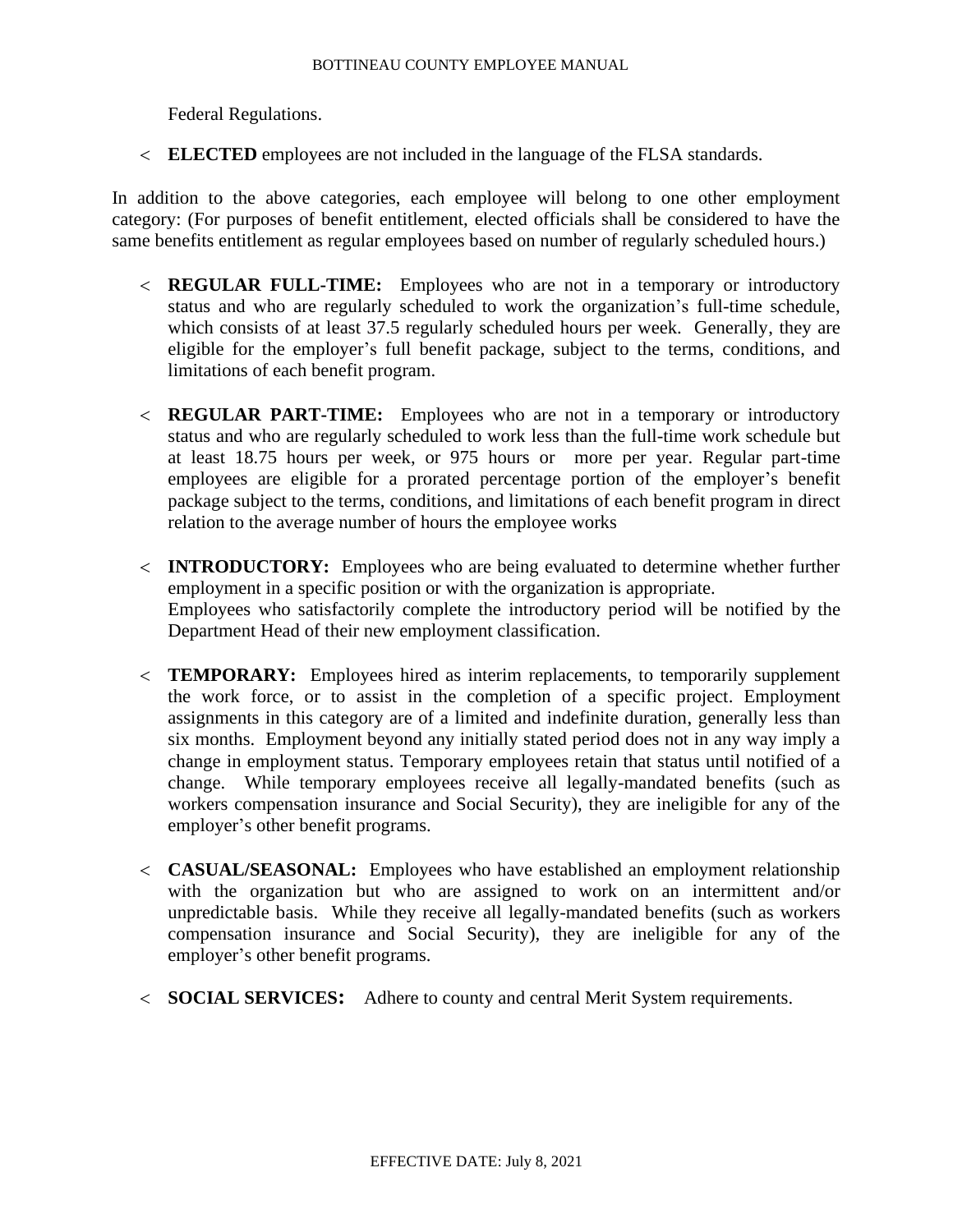# **114 Introductory/Evaluation Period**

An employee should use the initial period after being hired or rehired with the County to determine whether the new position meets his or her expectations. The county uses this period to evaluate employee capabilities, attitude, and work habits. Either the employee or the County may end the employment relationship, at its will, at any time during or after the introductory period, with or without cause or advance notice. (In the case of Social Service employees, termination after the introductory period shall be on a for cause basis.)

All new, rehired, and in some cases where employees are moved to a new position, will work on an introductory basis for the first 180 calendar days (six months) after their date of hire. Any significant absence will automatically extend the introductory period by the length of the absence. If the County determines that the designated introductory period does not allow sufficient time to thoroughly evaluate the employee, the County may extend the introductory period for a specified period.

An employee who leaves his/her employment and is rehired to a vacant classified position within a three month period will receive his/her prior salary plus any salary adjustments.

Introductory employees will assume regular status upon satisfactory completion of the introductory period. During the introductory period, new employees are eligible for those benefits that are required by law, such as workers compensation insurance and Social Security, and employees are eligible for any other employer-provided benefits, subject to the terms and conditions of each benefit program.

# **115 Orientation**

The orientation check list includes information regarding benefits, requirements for tax purposes, etc. and is to be reviewed and completed after an applicant has been offered, selected and accepted employment. The department head or his designee and the new employee shall review and sign this form to verify that all orientation materials are complete. This form is provided to all new employees in a packet along with the other "new hire" paperwork.

# **116 Job Description**

Bottineau County will provide job descriptions, which indicate the essential functions for all positions, ADA requirements and clearly define the responsibilities of a position. Job descriptions will include the minimum qualifications, educational requirements, and skills required for the position.

Employees are encouraged to bring to their employer's attention any changes in the employee's job functions. Employer/employee's are to modify or update job descriptions as needed, when significant job responsibilities occur and upon employee termination.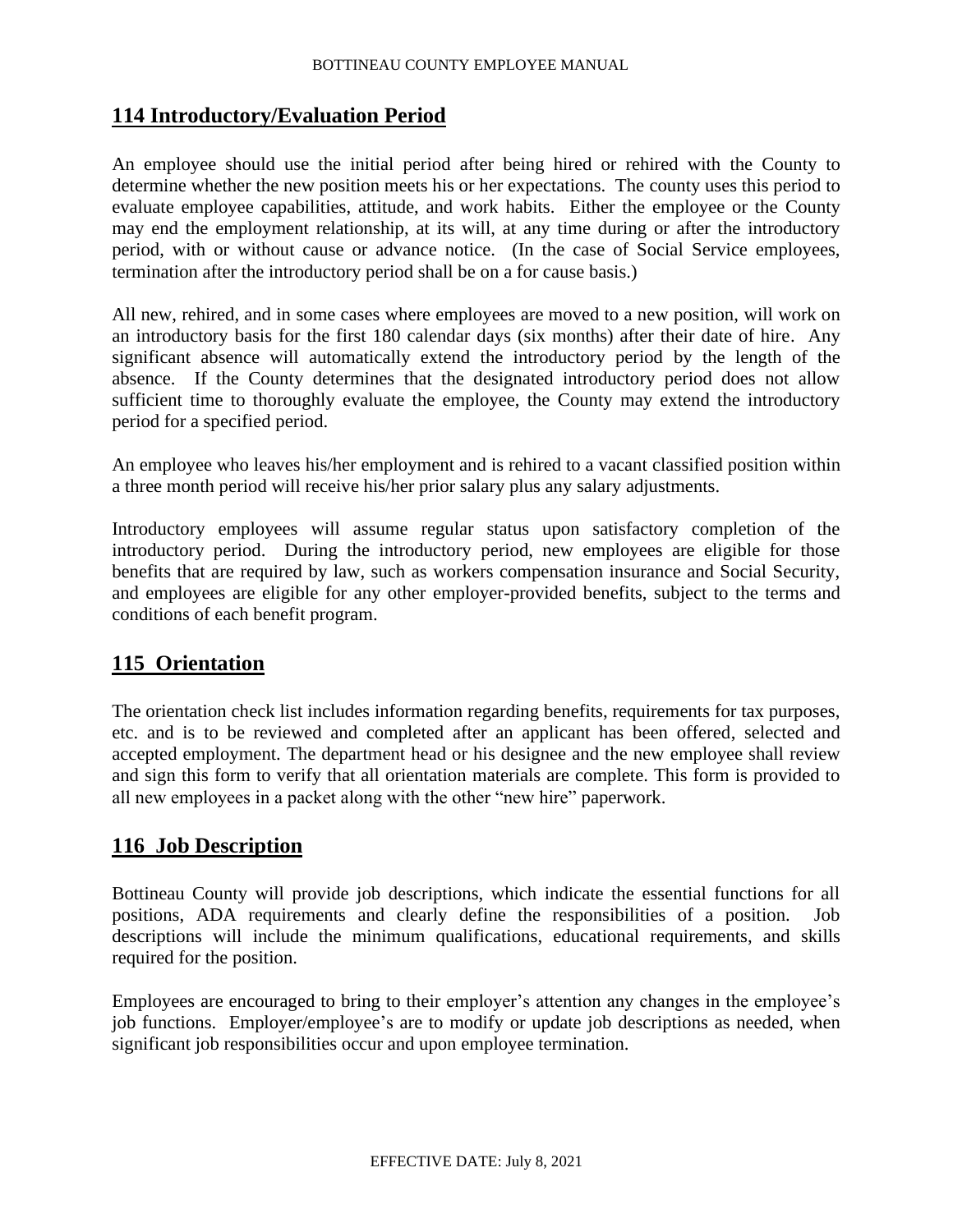Each employee will have on file in his/her personnel file a copy of the job description signed by the employee and the department head. Appointed individuals who serve as department heads will be responsible for maintaining an accurate job description on their position.

Job descriptions will indicate if the position is exempt or non-exempt.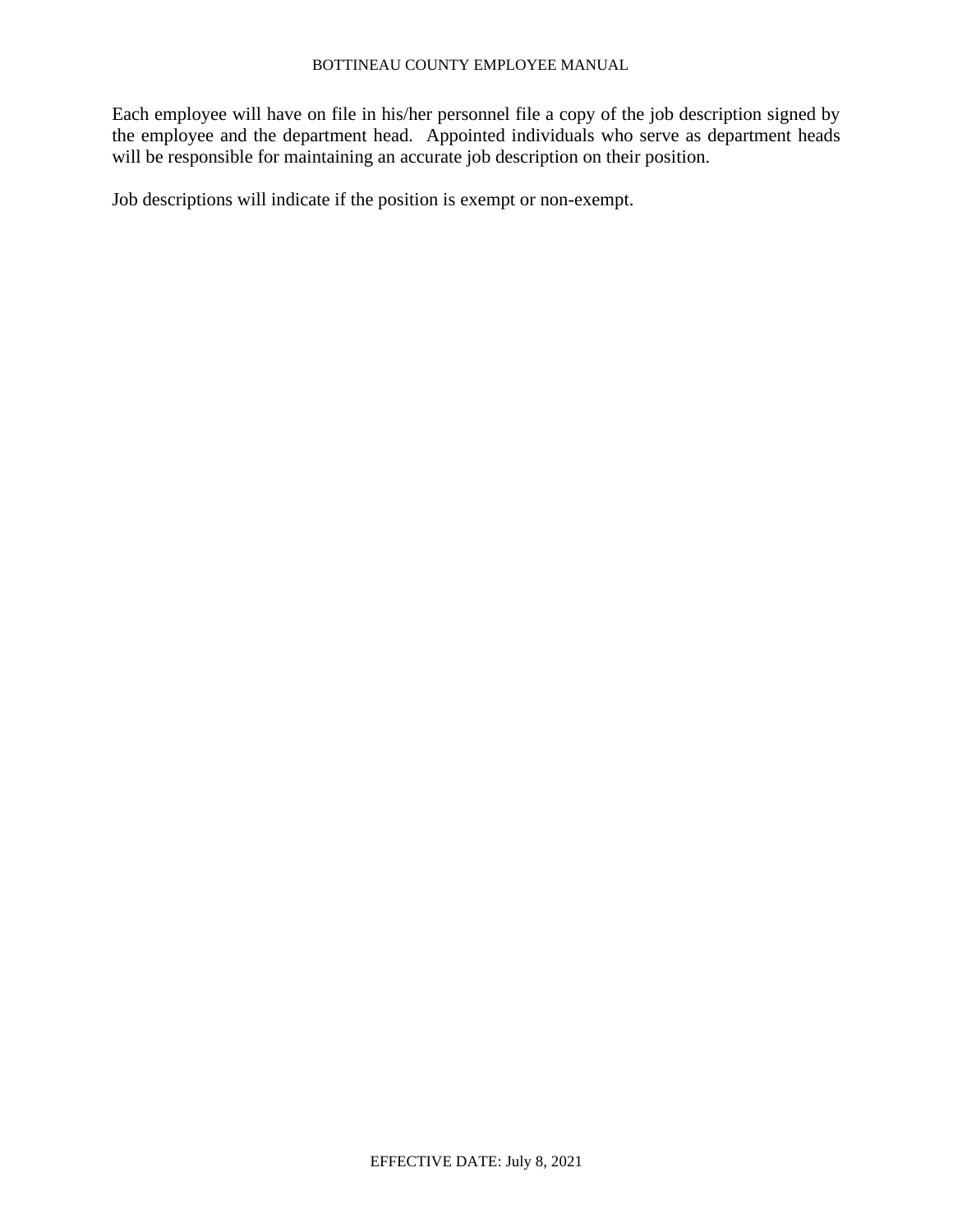# **200 COMPENSATION AND WORKING HOURS**

# **201 Payroll Periods**

All employees are paid monthly. Pay will include earnings for all work performed through the end of the previous payroll period. All employees must participate in Direct Payroll Deposit.

### **202 Method of Payment**

No employee shall be paid less than the minimum wage as prescribed by the Federal and State Government. Employee pay rates will normally be reviewed on a yearly basis. Further information on wages, classification, and method of granting raises will be located in the County Pay Plan.

# **203 Attendance**

To maintain a safe and productive work environment, the County expects employees to be reliable and to be punctual in reporting for scheduled work. Absenteeism and tardiness place a burden on other employees and on the County. In the rare instance when an employee cannot avoid being late to work or is unable to work as scheduled, he or she should notify the supervisor as soon as possible in advance of the anticipated tardiness or absence.

Poor attendance and excessive tardiness are disruptive. Either may lead to disciplinary action, including termination of employment

# **204 Time Keeping Records/Time Clock Guidelines**

Accurately recording time worked is the responsibility of every employee. Federal and state laws require the County to keep an accurate record of time worked in order to calculate employee pay and benefits. Time worked is all the time actually spent on the job performing assigned duties.

Tampering, altering, or falsifying time records, or recording time on another employee's time record may result in disciplinary action, including discharge.

It is the employee's responsibility to certify the accuracy of all time recorded. The department head will review and then approve the time record before submitting it for payroll processing. In addition, if corrections or modifications are made to the time record, both the employee and the department head must verify the accuracy of the changes.

All employees, exempt and non-exempt, are required to maintain a record of hours worked. This is necessary in order to properly account for the logging of annual leave, sick leave, holidays, retirement benefit eligibility, etc. In order to maintain an accurate recording of time worked, it is required that employees punch out for the lunch period when they are not working, even if they are not leaving the building during that time. All time worked is recorded in "real time". If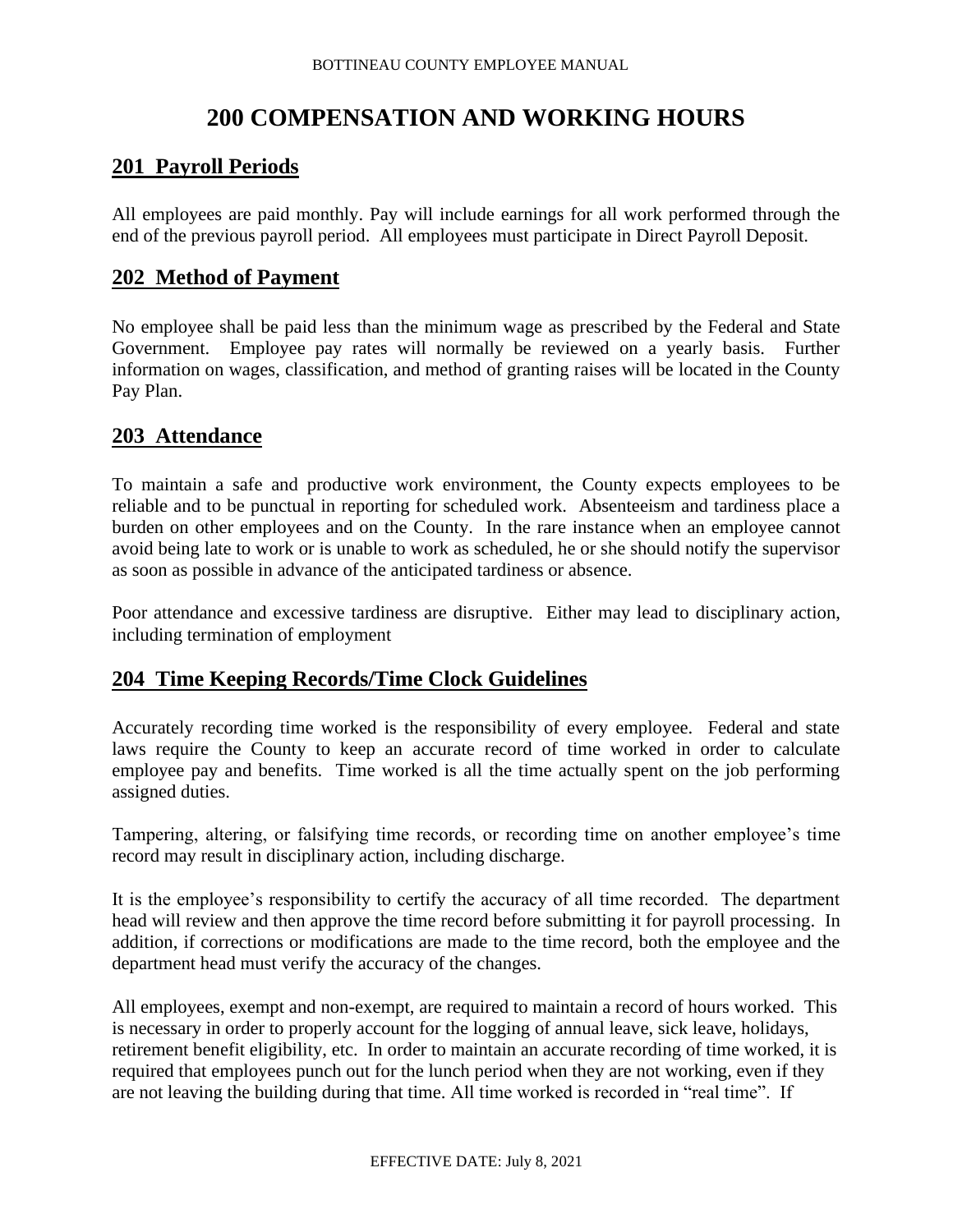overtime is accrued (without prior approval) due to timekeeping practices the supervisor will have the discretion to take disciplinary action.

# *Bottineau County Time Clock Guidelines*

All exempt and non-exempt employees shall use the time clocks located in their respective buildings and/or on their devices (only when not in county buildings). Exempt employees, by definition, are exempt from provisions of the Fair Labor Standards Act; time records for exempt employees do not ordinarily affect the monthly salary except to track the usage of vacation and sick time. The guidelines below pertaining to "time worked" and overtime provisions apply only to non-exempt employees.

- Employees will punch in when they arrive to work at the start of their shift and punch out when their shift is over.
- Employees do not need to clock out when they are taking a morning or afternoon break of 15 minutes or less; however, employees do need to clock out when they are taking a lunch break and not performing any work. If an employee is unable to be completely relieved of his or her duties for a lunch period, than that time is considered time worked and the employee should not clock out for that time period. If an employee chooses to enjoy his/her lunch at her desk, and is not required or asked to do so due to workload, the employee needs to punch out for the duration of the lunch period and punch in when the lunch period is over. Employees shall not engage in any work during that time.
- The time clocks will record the actual time an employee clocks in or out. Most Bottineau County employees work 37.5 or 40-hour workweeks; however, some employees work on a 28-day schedule. Please refer to Appendix F Bottineau County Payroll Guidelines for more details.
- If an employee regularly and voluntarily comes in before his/her regular starting time or remains after quitting time, it is the employee's responsibility to monitor total time worked for the week and adjust accordingly (with supervisor approval) so as not to exceed the 37.5 or 40 hours in the week.
- Minor differences between the clock records and actual hours worked cannot ordinarily be avoided since all employees cannot clock in or out at precisely the exact time. **At the end of each workweek a variance of 15 minutes or less on either side of the required 37.5 or 40 need not be counted as overtime/comp-time or considered "short" of the required hours per week; it is assumed this is due to the normal variances of coming and going**.

# **205 Administrative Pay Corrections/Personnel Data Changes**

The County takes all reasonable steps to ensure that employees receive the correct amount of pay in each paycheck and that employees are paid promptly on the scheduled payday.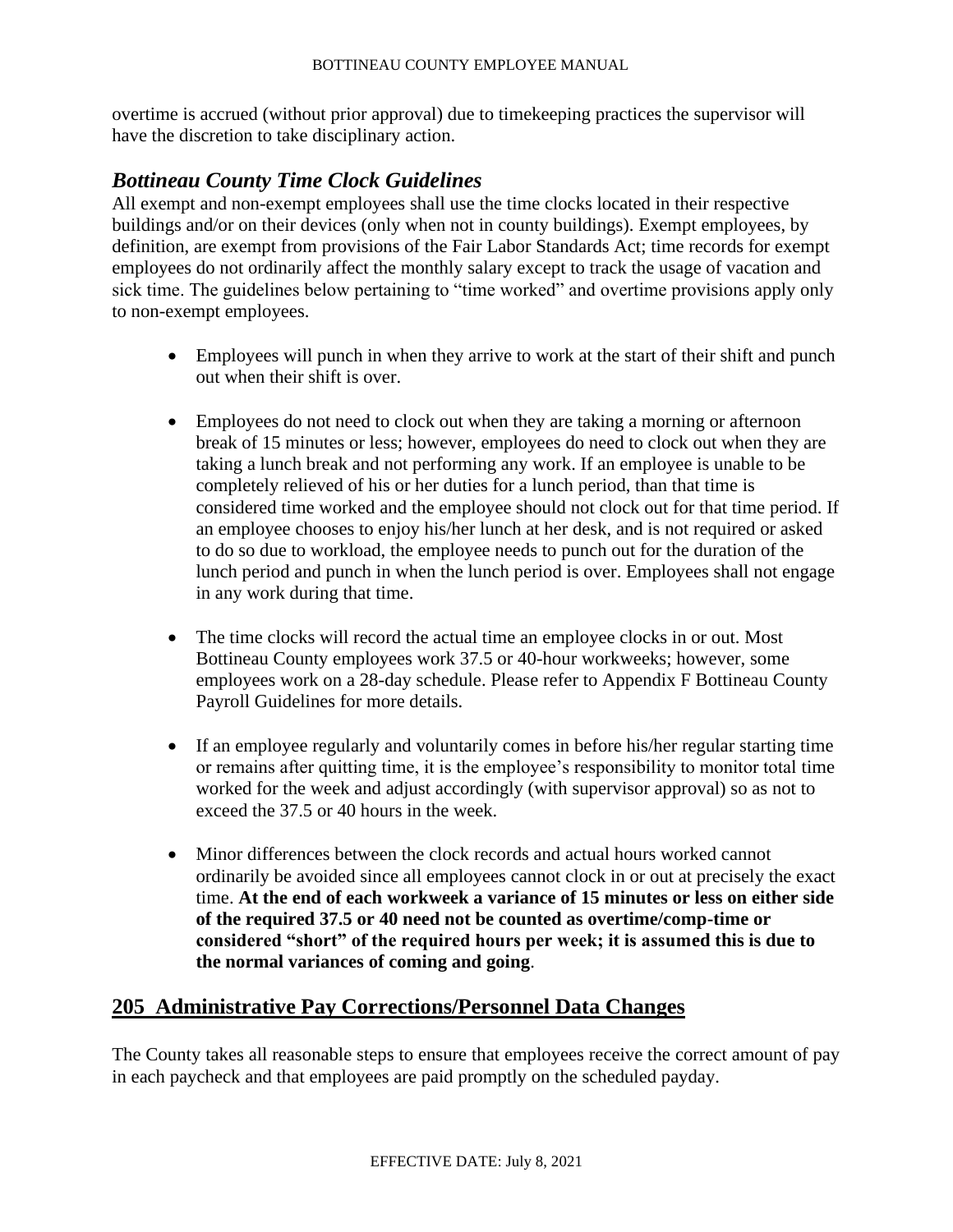In the event that there is an error in the amount of pay, the employee should promptly bring the discrepancy to the attention of the County Auditor's Office so that corrections can be made as quickly as possible.

Once underpayments are identified, they will be corrected in the next regular paycheck.

Overpayments will also be corrected in the next regular paycheck unless this presents a burden to the employee (where there is a substantial amount owed). In that case, the County will arrange a schedule of repayments with the employee to minimize the inconvenience to all involved.

It is the responsibility of each employee to promptly notify the County Auditor's Office of any changes in personnel data. Personal mailing addresses, telephone numbers, number and names of dependents and individuals to be contacted in the event of an emergency should be accurate and current at all times.

# **206 Pay Deductions/Pay Advances**

The law requires that the county make certain deductions from every employee's compensation. Among these are applicable federal, state, and local income taxes. The County also must deduct social security taxes on each employee's earnings up to a specified limit that is called the social security "wage base". The County contributes the amount of taxes as required by law.

The County offers programs and benefits beyond those required by law. Employees who wish to participate in these programs may voluntarily authorize deductions from their checks. Pay setoff involves pay deductions taken by the County, usually to help pay off a debt or obligation to the employer or others.

In the event that a change in the normal payday results in an undue burden to employees, partial pay advances may be provided. Employees must provide the Auditor's office with sufficient notice to make this arrangement. Extensions of credit or unearned wages will not be provided to employees.An employee leaving on vacation may not receive his/her paycheck before the normal payday.

# **207 Travel Time**

Work related travel time will be shown on time sheets as work time. Employees flying or riding to out-of-state locations for seminars, training, etc. will be allowed the normal working hours of travel time per day (limited to actual travel time). Out of state travel expense advances will occur only after a written employee request and approval by the department head and the County Commissioners.

Time spent at training or seminars is limited to the educational time (excluding meals, socials, etc.) to a maximum of normal working hours per day. Any variance from this policy must be initialed by the department head prior to payment. The Department budget must include employee travel and costs, or it must be pre-approved by the Bottineau County Commissioners.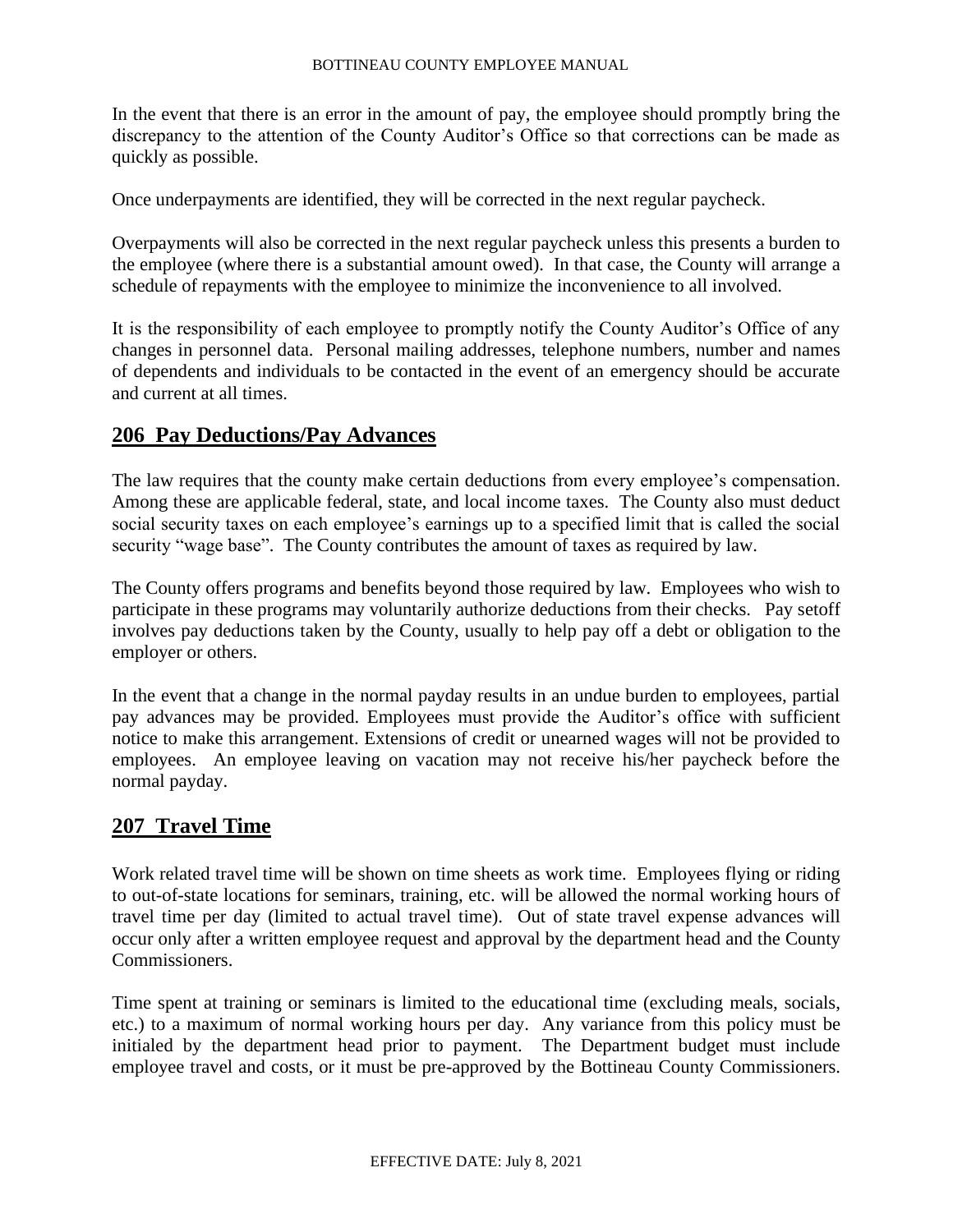Meals, lodging, miscellaneous expense and mileage are paid pursuant to ND Century Code 44- 08-04 and action of the County Commissioners.

# **208 Working Hours**

The work week for the county shall be defined as beginning at 12:01 a.m. on Monday and ending at 11:59 p.m. the following Sunday. The regular hours of the county courthouse offices are observed Monday through Friday from 8:30 a.m. to 5:00 p.m. The normal scheduled work day for non-continuous-shift personnel is 7.5 hours or 8 hours long and the normal scheduled work week is 37.5 or 40 hours. Please see the Appendix F Bottineau County Payroll guidelines for details on continuous-shift personnel.

Work schedules for employees vary throughout the County. Supervisors will advise employees of their individual work schedules.

# **209 Overtime (Calculated/Approval Process)**

When operating requirements or other needs cannot be met during regular working hours, employees may be scheduled to work overtime hours. When possible, advance notification of these mandatory assignments will be provided. All overtime work must receive the department head's prior authorization. Overtime assignments will be distributed as equitably as practical to all employees qualified to perform the required work.

Overtime compensation is paid to all non-exempt employees in accordance with federal and state wage and hour restrictions. Please see Appendix F Bottineau County Payroll Guidelines for further details on how employees receive overtime pay.

As required by law, overtime pay is based on actual hours worked. Time off on sick leave, vacation leave, or any leave of absence will not be considered hours worked for purposes of performing overtime calculations. The cause/need for overtime hours must be clearly documented in the County's timekeeping system.

Failure to work scheduled overtime or overtime worked without prior authorization from the supervisor may result in disciplinary action, up to and including possible discharge. To avoid overtime, supervisors, whenever possible, are expected to grant flex time off during the same workweek for time worked in excess of regularly scheduled time.

Employees classified as exempt are generally not eligible to receive overtime payment. Such employees are not considered to be on a standard 37 *½ or 40 hour work week* and are expected to work as long as it is reasonably necessary to fulfill their job responsibilities. Under certain conditions, exempt employees may be paid overtime when:

- 1. The overtime is reimbursed to the county by another agency; and
- 2. The overtime work is separate and distinct from the exempt employees regular duties and responsibilities and the overtime does not interfere with the exempt employees regular duties and responsibilities.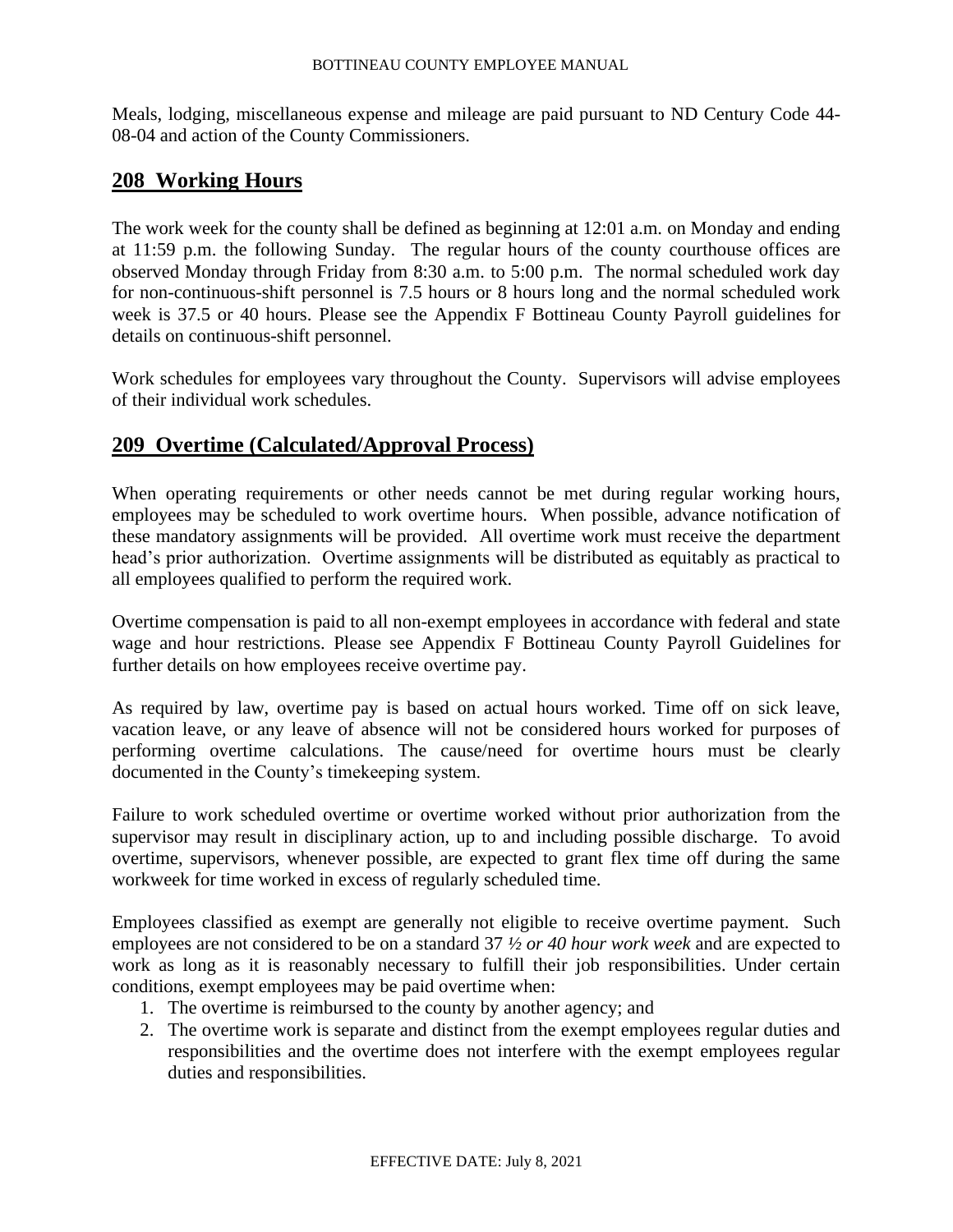Receipt of overtime payment under the conditions above does not in any way alter the employees exempt status with the county.

### **210 Flex Time/Comp Time**

There may be occasions when a non-exempt employee works beyond the normally scheduled work day upon approval by the supervisor. In this situation, employees shall flex the excess hours worked within the work week whenever possible – with the objective of keeping the total hours worked under 40 (or 160 for continuous-shift employees).

In situations where flex hours cannot be worked within the work week they must be used within the pay period following accrual upon approval by the supervisor. If a non-exempt employee works beyond 40 hours in a given workweek those hours must then be considered "comp time" provided at a rate of time-and-one-half OR paid out as overtime. Employees are required to use compensatory time prior to utilizing vacation leave. Exempt employees are not eligible for flex time/comp time. Please note, forfeiting morning or afternoon break periods (either by choice or due to work load) does not constitute the accrual of comp time or flex time.

# **211 Breaks and Meal Periods**

It is generally recognized that a short break from the office routine during the morning and afternoon (or two (2)-fifteen minute breaks per shift) helps employees to be more alert and efficient. Morning and afternoon breaks are not guaranteed to employees; they are to be taken only when the workload and office coverage allows. Missed breaks do not constitute the accrual of comp time or flex time.

Employees shall be scheduled to one unpaid meal period for each regular workday or each five (or more) hour shift. The meal period, dependent on the employees work schedule*,* may be thirty to sixty minutes long. All employees must clock out during the unpaid lunch break, even if lunch break is being taken without leaving the premises. If lunch break is not taken there must be sufficient reason documented and hours adjusted if necessary so as not to accrue comp time/overtime. Changes to the schedule must be approved in advance by the employee's supervisor.

Coffee/rest or meal breaks shall not be combined or used to alter the start or end of the work day.

# **212 Anniversary Dates**

The employee's anniversary date for the purposes of computing employee benefits will be the date the employee started work. Years of service will begin with the first day worked and be continuous years of service within the employee's employment status.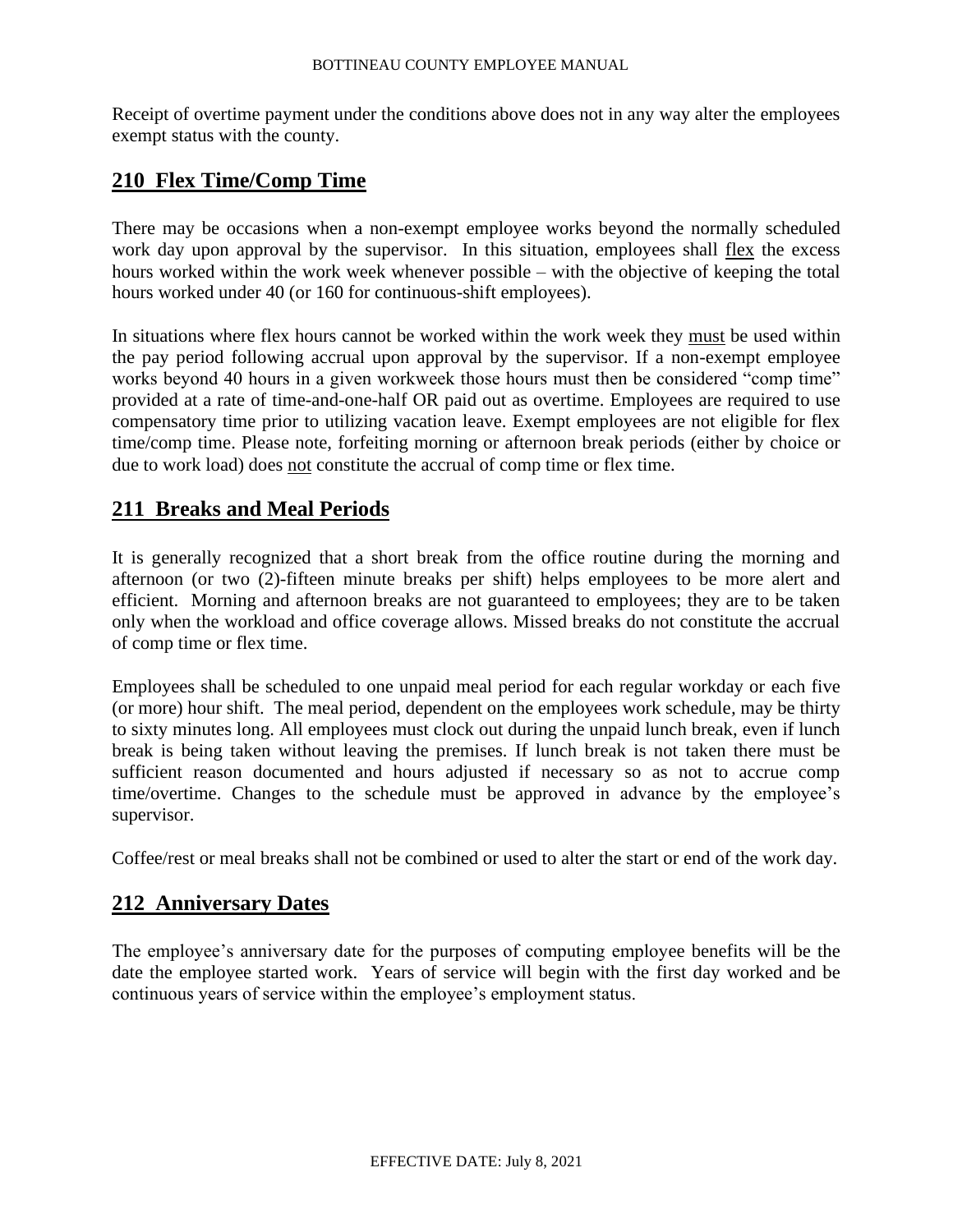# **213 Additional Compensation**

Additional work compensation is allowed for exempt employees in an emergency situation where the decision to incur extra time, extra duties, and the timing of the work is dictated by the event. An emergency is defined as an unforeseen combination of circumstances that calls for immediate action. Compensated additional work must be approved by the County Commission.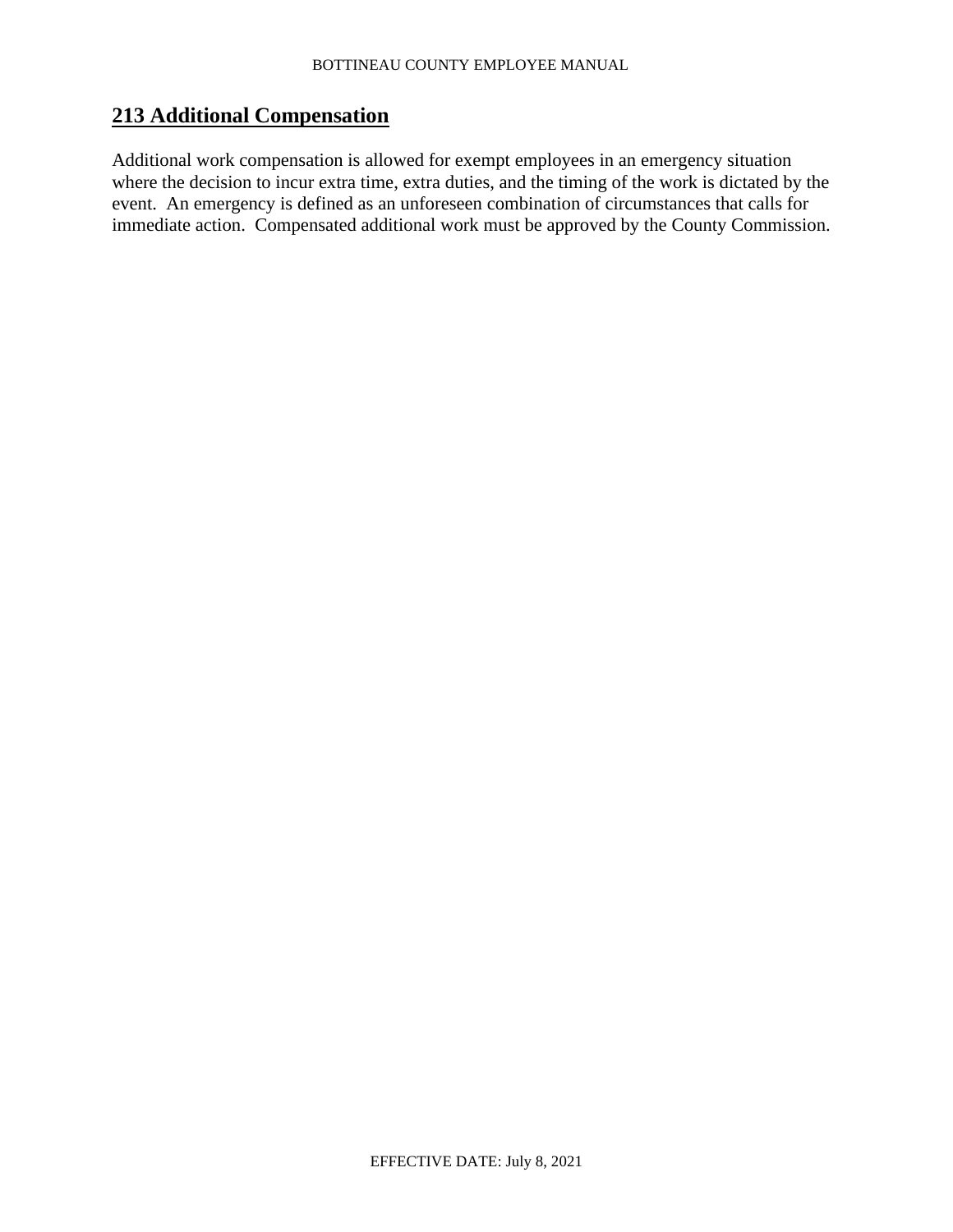# **300 MANDATORY BENEFITS**

# **301 Jury Duty**

The County encourages employees to fulfill their civic responsibilities by serving jury duty when required. Employees in an eligible classification may request up to two weeks of paid jury duty leave over any one year period. Jury duty pay will be calculated on the employee's base pay rate minus any jury duty pay received by the employee (The employee surrenders any jury pay received in order to receive their usual wages). All employees, with the exception of casual/seasonal or temporary employees, qualify for paid jury duty leave:

If an employee is required to serve jury duty beyond the period of paid jury duty leave, he or she may use any available paid time off (for example, vacation benefits) or may request an unpaid jury duty leave of absence.

Employees must show the jury duty summons to their supervisor as soon as possible so that the supervisor may make arrangements to accommodate the employee's absence. The employee is expected to report for work whenever the court schedule permits.

Insurance benefits will remain in effect and unchanged for the full term of the jury duty absence.

Accrual for benefits calculations, such as vacation, sick leave, or holiday benefits, will not be affected during unpaid jury duty leave.

The court payment must be turned over to Bottineau County, or the employee may keep the court payment and take vacation pay for the time away from work

# **302 Witness Duty**

Eligible employees, those in a regular full-time position, will be granted a maximum of eight hours of paid time off to appear in court as a witness. Employees will be paid at their base rate, minus any witness fees paid. (The employee may surrender any witness fee received in order to receive their usual wages.)

The witness summons should be shown to the employee's supervisor immediately after it is received so that operating requirements can be adjusted, where necessary, to accommodate the employee's absence. The employee is expected to report for work whenever the court schedule permits.

If the employee has been summoned as a witness of the employer as a result of a job-related event, he or she will receive paid time off for the entire period of witness duty.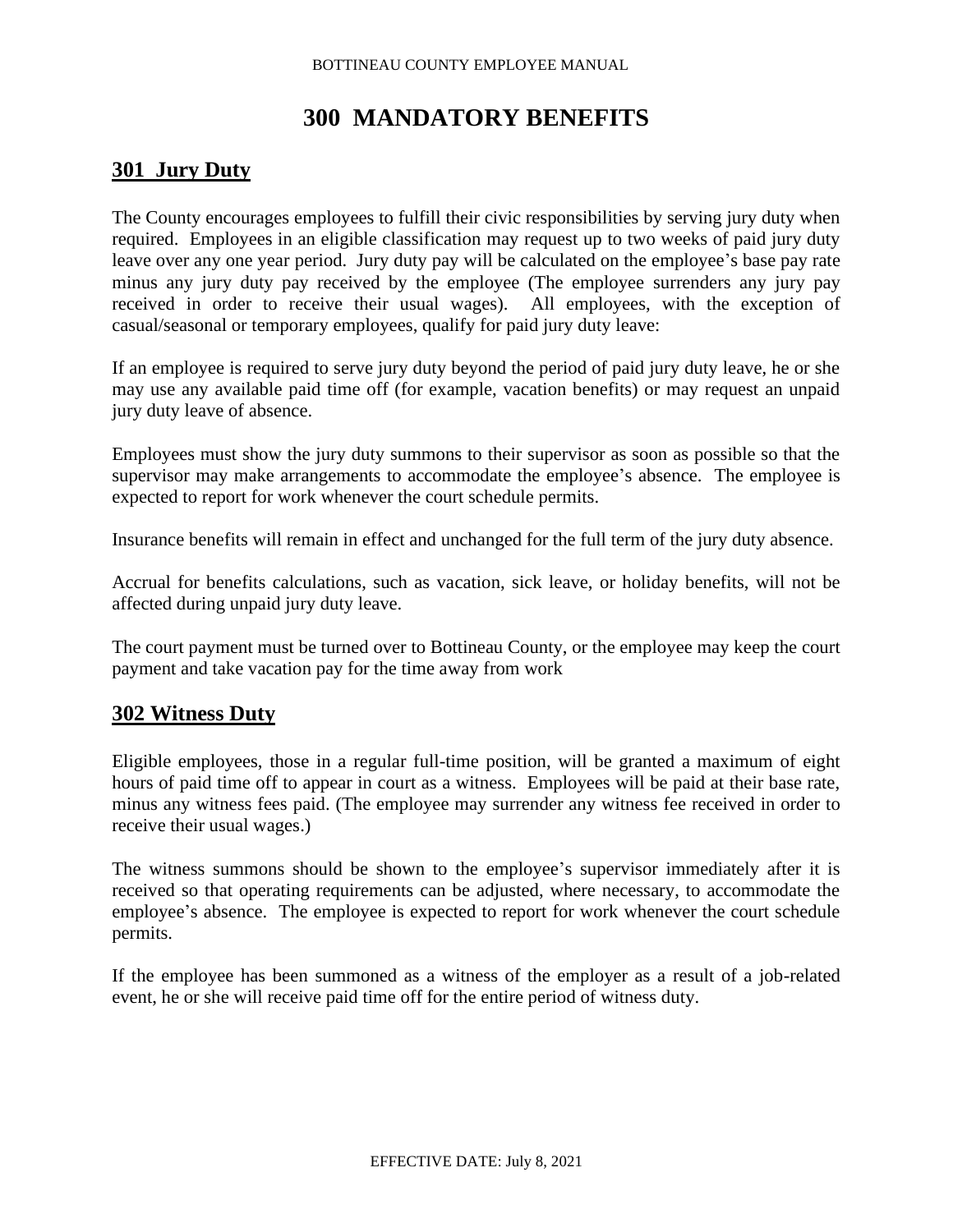# **303 Military Leave**

An employee who is either an enlisted person or an officer in the National Guard or Armed Forces Reserve shall be granted military leave annually in accordance with Section 37-01-25 and 37-01-25.1 of the North Dakota Century Code which provides in substance that military leave with pay shall be granted to all county employees up to a maximum of twenty (20) calendar days for regular active duty and thirty (30) calendar days for mobilization or emergency active duty for those employees who have been employed continuously for a minimum period of ninety (90) calendar days. (Note: Thirty calendar days shall be equivalent to one month's pay.) Active duty includes summer camp for National Guard and Reserves but does not include regular hourly, daily or weekend drill sessions.

It is the policy of the County to comply with The Uniformed Services Employment and Reemployment Rights Act (USERRA 38 U.S.C. 4301-4333) with regard to our employees who are members of the state and federal military guard and reserve.

# **304 Workforce Safety and Insurance**

Workforce Safety and Insurance provides statutory benefits for on-the-job injuries. All employees are covered upon reporting for their first day of work. Bottineau County pays the entire cost of this coverage. False reporting of on the job injuries may result in immediate termination and criminal prosecution.

Responsibilities for safety and health are shared. Employees shall comply with rules and regulations for their own safety, for the safety of their fellow workers, and for the safety of the general public. This is a condition of employment.

Employees are required to report all accidents, near misses and property damage to their supervisor as soon as possible, but no later than 24 hours following the incident. Employees are required to make appropriate reports to their supervisors. Supervisors are required to make appropriate reports to the Risk Management Coordinator. If breaks are used to conduct non-work related activities away from the employer's premises, no workers compensation coverage is available. In the event an employee is injured on the job, sick leave benefits will be used to supplement any workers compensation benefits that an employee is eligible to receive.

# **305 Unemployment Insurance**

Unemployment insurance is provided each employee as required by law. Bottineau County pays the cost of this insurance coverage. Unemployment insurance is provided through North Dakota Job Service, and that agency will be the determining factor dictating whether unemployment insurance will be paid or denied based on the reasons for the termination. Employees terminating employment are requested to list Bottineau County as past employer rather than the department in which they worked. Elected officials are not covered under ND Unemployment Insurance.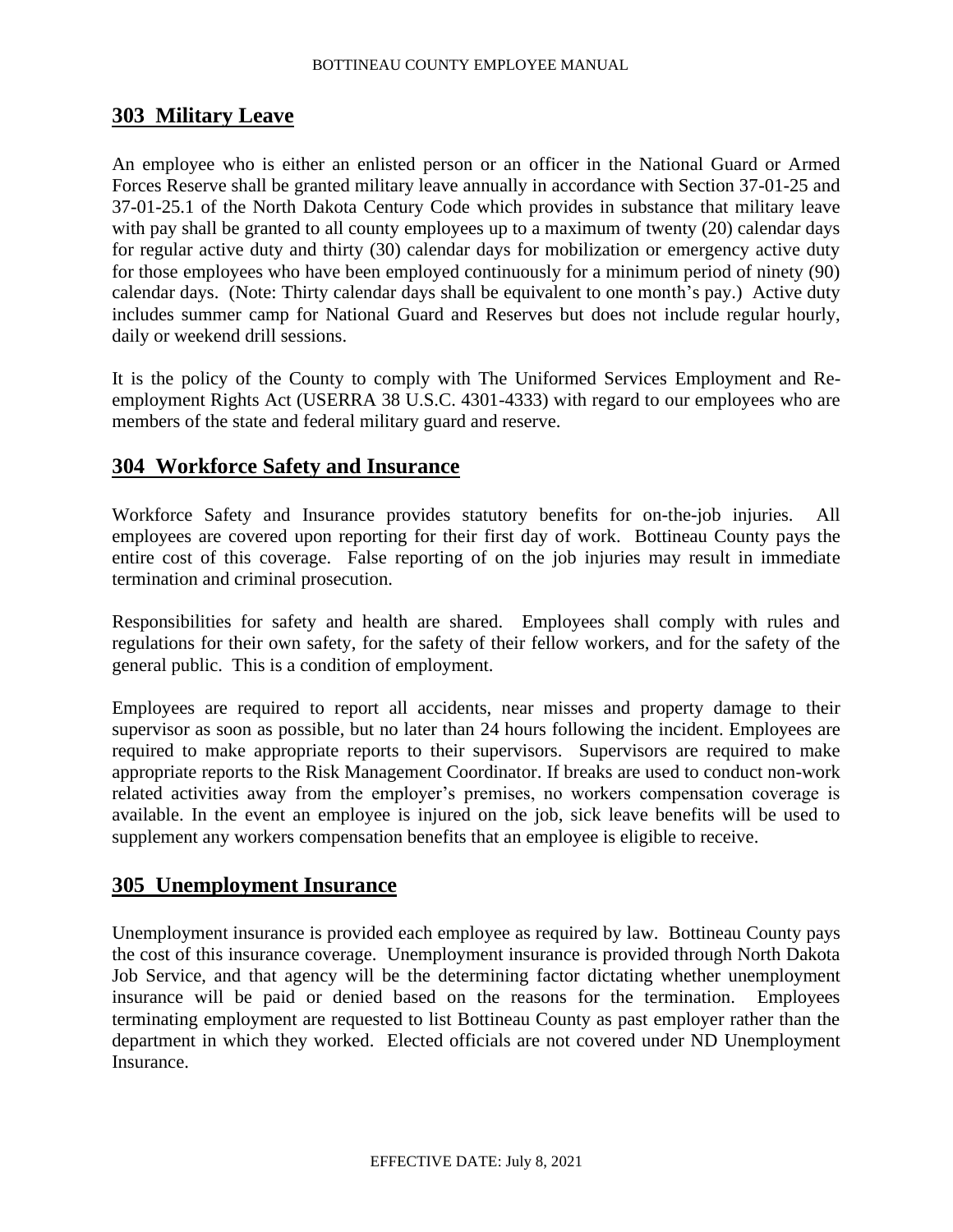# **400 EMPLOYEE BENEFITS**

# **401 Policy Availability**

All policies of employee benefits are available at the County Auditor's Office. These policies will ordinarily be distributed to the employee. A master copy will be on file in the office of the County Auditor. The policy is also available on the computer under "public on 'c05dc' (P:).

# **402 Employee Benefits**

Eligible employees in the County are provided a wide range of benefits. A number of the programs (such as social security, workers compensation, and unemployment insurance) cover all employees in the manner prescribed by law.

Benefit eligibility is dependent upon a variety of factors and your supervisor can identify the programs for which you are eligible. Details of many of these programs can be found elsewhere in this policy.

The following benefit programs are available to eligible employees:

- Auto Mileage Reimbursement
- X Benefit Conversion at Termination
- X Bereavement Leave
- Disability Insurance
- Cancer Insurance
- Family/Medical Leave
- Flex Plan (Sec. 125)
- X Holidays
- X Jury Duty Leave
- Life Insurance (Term)
- X Medical Insurance
- X Military Leave
- X Premium Conversion
- Retirement Plan (PERS)
- X Sick Leave
- X Vacation Benefits
- X Vision Insurance
- X Witness Duty Leave

These benefits are addressed during the orientation phase and questions concerning eligibility provided by the employer and/or payroll clerk. These benefits are subject to change and employees will be notified of any changes, additions or deletions, as they occur. It should be noted that some of the group benefit programs require total or partial payment by the employee.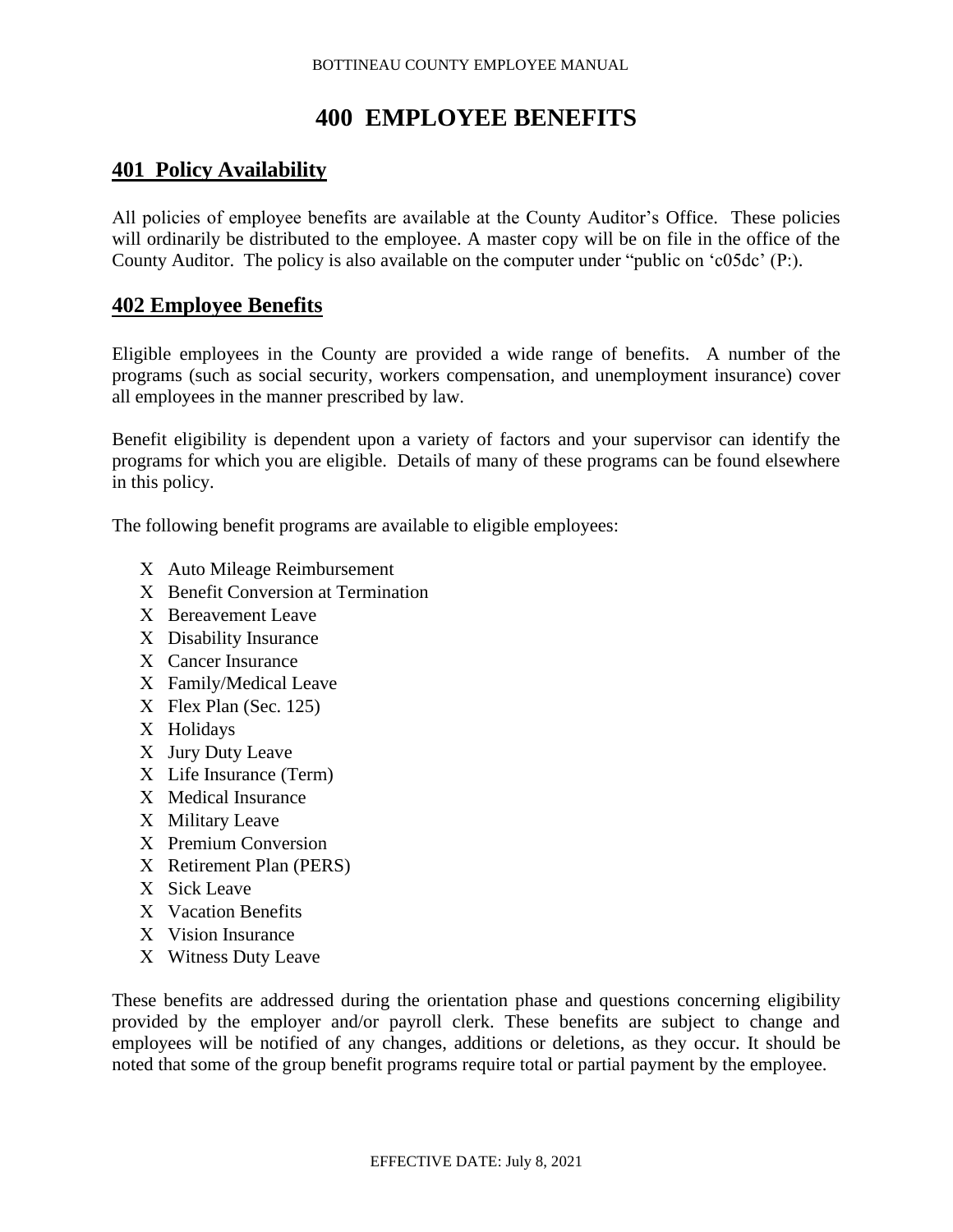# **403 Health Insurance**

Bottineau County provides a health insurance benefit plan to qualified employees. Employees will be eligible for the plan the first of the month following successful completion of the first one month of employment.

PERS (Public Employees Retirement System) HEALTH INSURANCE- Bottineau County provides a Health Insurance Benefit to its qualifying employees through PERS Sanford Health. The single policy is available to full-time and part-time regular employees. Coverage is not available to seasonal or temporary employees as defined. Bottineau County provides the option of a single policy and an additional dollar amount (as determined by the County Commissioners) towards a PERS Sanford Health family policy. NDPERS Blue Cross Blue Shield does not allow married couples employed within the political subdivision to receive dual coverage. Therefore those individuals who work for the county and are married have the option to choose either the single plan option or the family plan option. The individual who has the longest tenure in the county would be the family plan policy holder.

All of the health coverage plans are group plans and must be payroll deducted. Employees may sign up for flexible compensation pretax payments of their premiums after three months of employment and when the employee authorizes the deduction in writing from their paycheck. For information regarding covered services, exclusions, deductibles, co-pay, etc. refer to the Summary Plan Description for Bottineau County.

Employees beginning on the plan will have the first month's premium deducted from the first month's pay.

# **404 Dental/Vision Insurance**

Dental and vision insurance are available through group plans to regular full-time and regular part-time employees, are paid by the employee and available to be covered under Flex Plan (Sec. 125). Employees beginning on the plan will have the first month's premium deducted from the first month's pay when the employee authorizes the deduction in writing from their paycheck.

# **405 Cancer Care**

Bottineau County provides a Cancer Care benefit plan to qualified employees. Employees will be eligible for the plan the first of the month following successful completion of the first one month of employment. The county does not participate in the premium, although it is a group plan and must be payroll deducted when the employee authorizes the deduction in writing from their paycheck. For information regarding covered services, exclusions, deductibles, co-pay, etc. you should consult the Summary Plan Description for Bottineau County. Additional information is available in the plan document, which is available from the plan administrator (AFLAC and Colonial Life and Accident).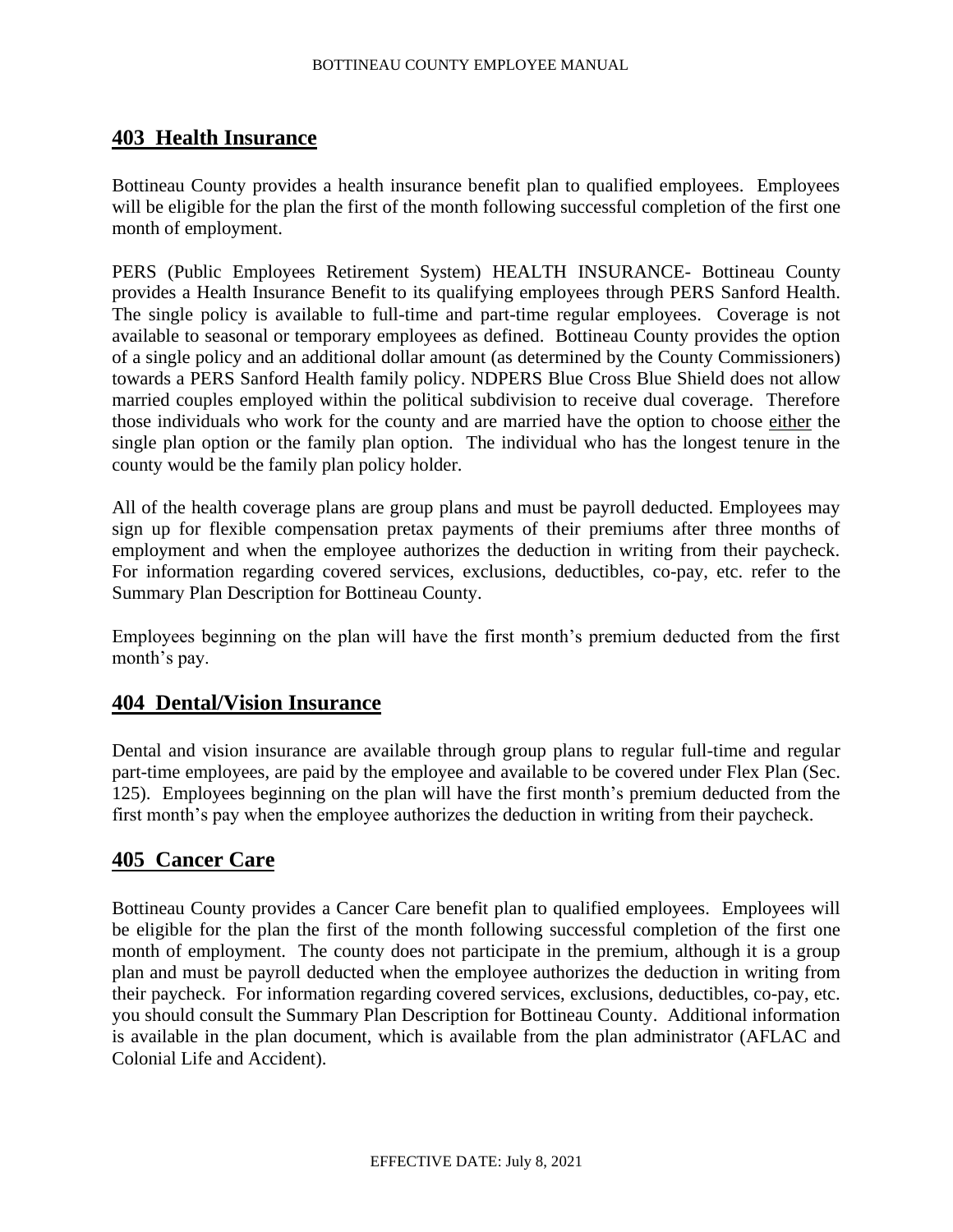### **406 Term Life Insurance**

Term life insurance is provided for qualifying regular full-time employees. The premium for the first \$10,000 of the term life policy is paid by Bottineau County. Additional coverage is the responsibility of the employee and the additional premiums must be payroll deducted when the employee authorizes the deduction in writing from their paycheck. Premium dollars may be flexed. The coverage will be available the first of the month following successful completion of the first three months of employment. Additional spouse and dependent coverage is available for employee purchase. For information regarding coverage, services, exclusions, etc. you should consult the Summary Plan Description for Bottineau County. Additional information is consult the Summary Plan Description for Bottineau County. available in the plan document, which is available from the plan administrator (Lincoln Mutual).

Term Life Insurance continues upon successful conclusion of employment if the employee wishes coverage at their own expense.

### **407 Disability Insurance**

Disability Insurance is available to qualifying regular full-time and regular part-time employees. The premium is the responsibility of the employee with the plan being a group plan, and the premiums must be payroll deducted. The coverage will be available following successful completion of the first one month of employment and when the employee authorizes the deduction in writing from their paycheck. For information regarding coverage, services, exclusions, etc. you should consult the Summary Plan Description for Bottineau County. Additional information is available in the plan document, which is available from the plan administrator (AFLAC, Colonial Life and Accident).

### **408 Flexible Compensation(Section 125)**

A Flexible Compensation Section 125 program is available to all qualified employees. Under this plan employee portions of qualifying premiums will be considered paid on a pretax basis. Any employees wishing to have the premiums paid on a pretax basis must communicate this to the payroll department prior to the deduction being completed. Also, employees will be able to shelter additional payroll dollars for dependent care and for medical reimbursement under conditions set forth in the plan document. The sign-up period for this will be March (and after three months for new hires) of each year for the following year's deductions. For information regarding covered services, exclusions, deductibles, co-pay, plan year, potential forfeitures, etc. you should consult the Summary Plan Description for Bottineau County. Additional information is available in the plan document, which is available from the plan administrator (Colonial Life and Accident).

### **409 Retirement Program**

Qualified employees who are at least 18 years of age and are working an average of 20 hours per week for five or more months of the year are required to participate in the North Dakota Public Employees Retirement System Group Retirement Plan (PERS). Membership will become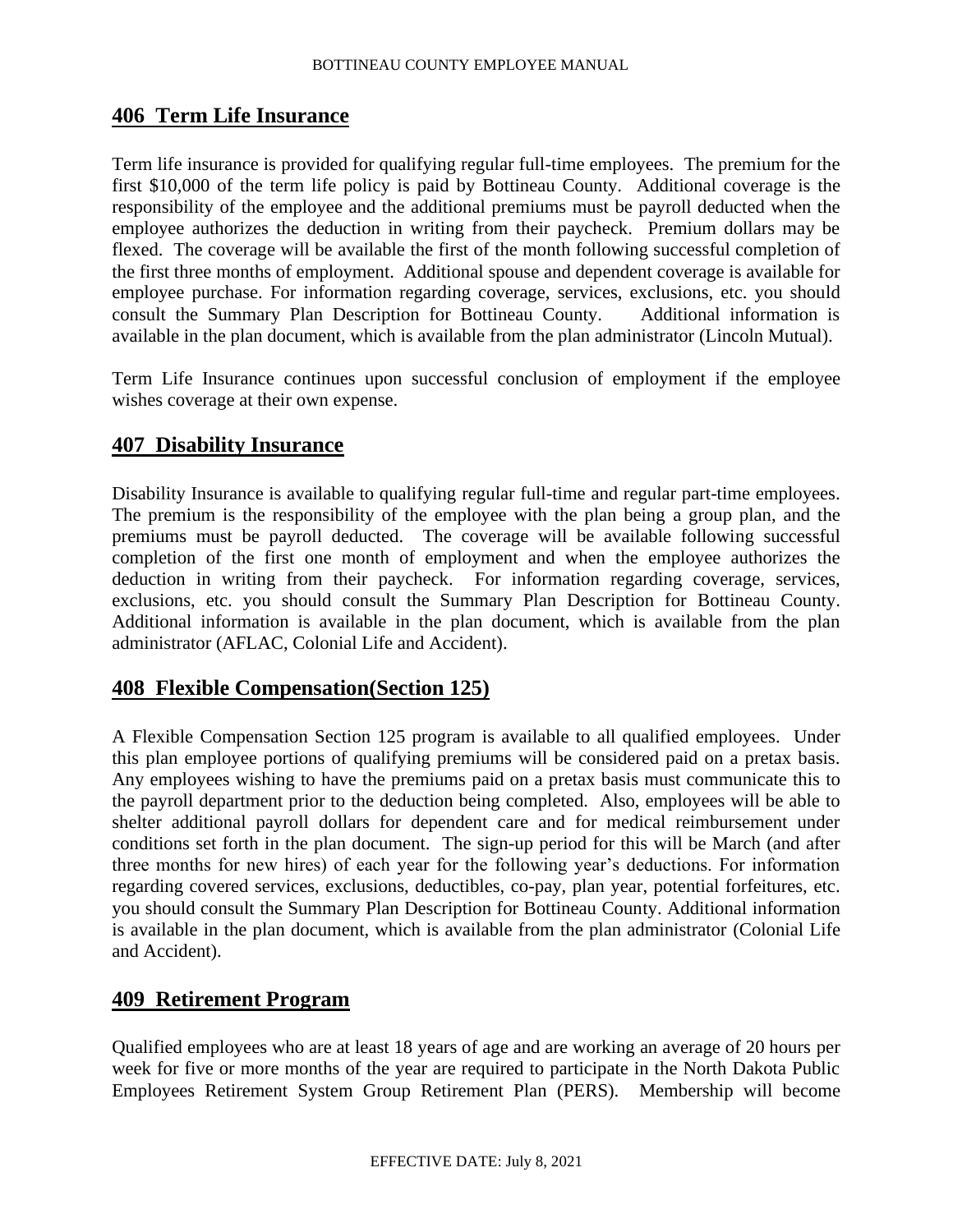effective immediately upon employment. Questions regarding the North Dakota Public Employees Retirement System Group Retirement Plan are addressed in the plan document. For information regarding coverage, exclusions, etc., you should consult the Summary Plan Description for Bottineau County-Appendix M. Additional information is available in the plan document, which will be mailed to you directly from PERS upon enrollment.

# **410 Deferred Compensation**

Deferred Compensation, under Internal Revenue Code Section 457, is a tax deferred supplemental retirement program that allows public employees to contribute a portion of their salary before taxes to a retirement account.

It is a voluntary program for employees and handled as a payroll deduction from gross monthly salary. The deferral amounts that are allowed by IRS change frequently. Check with the payroll clerk in the County Auditor's Office for current deferral minimums and maximums.

As an active member of the North Dakota Public Employees Retirement System, you are able to vest in the employer contribution by participating in the Deferred Compensation (457) Program. The Portability Enhancement Provision or PEP allows you to vest in the employer contribution for cash distribution purposes. This means that if you decide to leave employment, and do not elect to draw a pension from the system, you have the opportunity to take both the employee contribution and the corresponding PEP contribution out of the North Dakota Public Employees Retirement System.

# **411 Funeral/Bereavement Leave**

In the event of the death of a regular employee's immediate family (spouse, mother, father, son, daughter, grandparent, grandchild, sister, brother, in-laws, stepfamily or foster family of the same relationship), up to five days prorated to hours normally worked (maximum of 40 paid hours not to exceed scheduled hours) may be taken off as paid funeral leave. Additional time off may be requested from accrued vacation or non-paid leave may be requested. This benefit is available for all regular full-time and part-time employees (prorated for part-time). No paid funeral leave will be available for temporary and/or seasonal employees.

Additional non-paid leave may be made available at the discretion of the department head for those employees not having any accrued vacation available. The type of leave used and the fact that it was for funeral leave must be noted on the time sheet.

# **412 Non-Paid/ Personal Leave (Without Pay)**

Non-paid leave from County employment for purposes other than or in addition to that allowed under the Family and Medical Leave Act may be granted by the department head with the approval of the Bottineau County Commissioners to regular full-time employees under the following conditions and with the following procedures.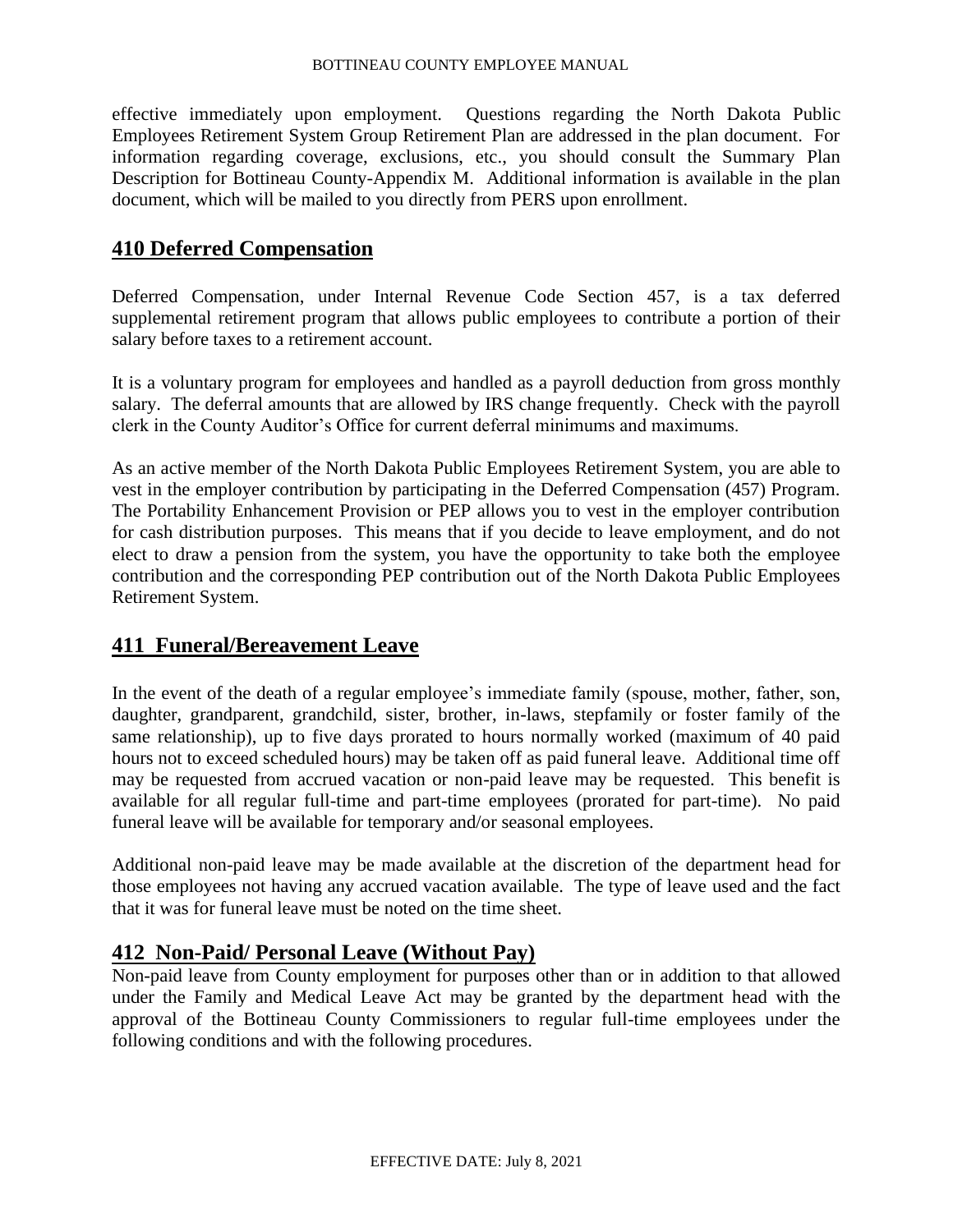- 1) All accrued vacation leave and sick leave (sick leave may not be used unless there is a qualifying sickness) shall have been used prior to the effective date of any leave without pay.
- 2) Requests for leave without pay shall be made by employees in writing to the employee's department head. Replies will be in writing and shall identify which if any dates of non-paid leave have been granted as well as any conditions placed upon the employee during the leave, including payments for continuation of employee benefits. Leave in excess of six weeks shall not guarantee a position at the conclusion of the leave.
- 3) Employees taking non-paid leave will have their County provided benefits (vacation, sick leave, etc.) reduced proportionately by the percent of the month they did not work. Paid holidays falling within an unpaid leave will not be paid.
- 4) Employees are requested to give a minimum of two weeks notice.
- 5) Medical group insurance policy will be maintained for 60 days with the responsibility for payment subject to the same provisions uses under Family Medical Leave Act. All other benefits including specifically PERS contributions, other insurance payments, etc. will be suspended during unpaid leave, unless the employee agrees in advance to make those payments themselves. The 60 days of medical coverage during personal leave is provided beyond the 12 weeks of FMLA coverage (if applicable).

# **413 Vacation Leave**

The following employee classifications are eligible for vacation benefits according to the guidelines set forth in this policy:

- **Regular full-time employees**
- **Regular part-time employees**
- **Introductory employees**

Vacation benefits begin accruing from the first day of the employee's introductory period. Vacation leave may not be advanced. Vacation leave is not earned until the month worked is complete and the leave is credited to the account on the first work day of the following month.

A request to use vacation benefits must be approved by the employee's supervisor before the employee is authorized to utilize the benefit. A request may be denied if the employee's absence would unduly disrupt the operations or services of the workplace or for any other business related reason.

Employees are strongly encouraged to take earned vacation during the benefit year in which it is earned.

Employees may accumulate and carry forward 30 days of unused vacation leave into the following calendar year. Leave in excess of 30 days must be taken by December 31 or forfeited.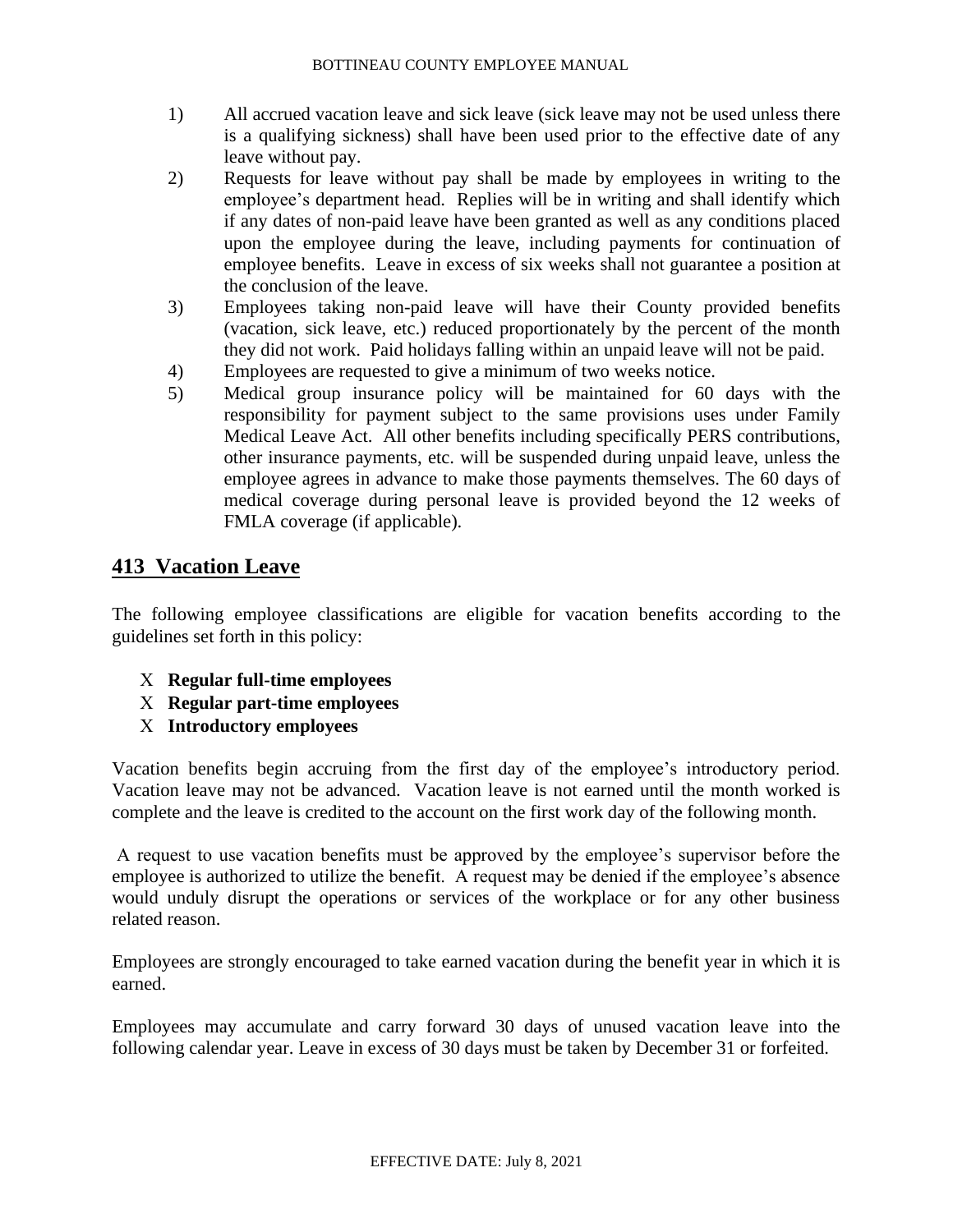An employee who leaves his/her employment and who is rehired to a classified position within 3 months, will be credited with the employees previous years of continuous employment for purposes of determining the employees annual leave accrual rate

Cash payment in lieu of vacation privileges is not allowed except when an employee terminates their position. Then employees will be paid for earned vacation benefits up to a maximum of 30 days plus whatever has been earned and accrued in the year the employee terminates their job.

The Eligibility Table below defines when vacation benefits become available to regular employees. Vacation benefits for regular part-part employees will be prorated accordingly. A vacation day is defined as follows:

### **VACATION BENEFITS ELIGIBILITY TABLE**

| <b>LENGTH OF SERVICE</b>       | <b>Based on 37.5 hrs. per wk</b> | <b>Based on 40 hrs. per wk.</b> |
|--------------------------------|----------------------------------|---------------------------------|
| 1 thru 3 years                 | 7.5 hours per month              | 8 hours per month               |
| First day of 4th thru 7 years  | 9.4 hours per month              | 10 hours per month              |
| First day of 8 thru 12 years   | 11.25 hours per month            | 12 hours per month              |
| First day of 13 thru 18 years  | 13.13 hours per month            | 14 hours per month              |
| First day of 19 years and over | 15 hours per month               | 16 hours per month              |
|                                |                                  |                                 |

# **414 Sick Leave**

Eligible employees will accrue sick leave benefits at the rate of 12 days or 90/96 hours per year (1 day per month). Accruals will be prorated for regular part-time employees based on the number of hours normally scheduled to work. The sick leave may be used only for an illness or injury sustained by that employee or injury sustained by a family member. (ie. Spouse, child, parent, in-laws)

Sick leave benefits begin accruing from the first day of the employee's introductory period. Sick leave is not earned until the month worked is complete and the leave is credited to the account on the first work day of the following month. This benefit is available to all but temporary or seasonal/casual employees.

Employees who are unable to report to work due to an illness or injury should notify their supervisor before the scheduled start of their shift if possible. The supervisor should also be contacted each additional day of absence. If an employee is absent for five or more consecutive days due to illness or injury, a physician's statement may be requested verifying the nature of the disability and its beginning and expected ending dates. Such verification may be requested for other sick leave absences as well and may be the basis for payment authorization of sick leave benefits. Before returning to work from a sick leave absence of five calendar days or more, an employee may be requested to provide a physician's verification that he or she may safely return to work.

Sick leave benefits will be calculated based on the employee's base pay rate at the time of absence and will not include any special forms of compensation, such as incentives,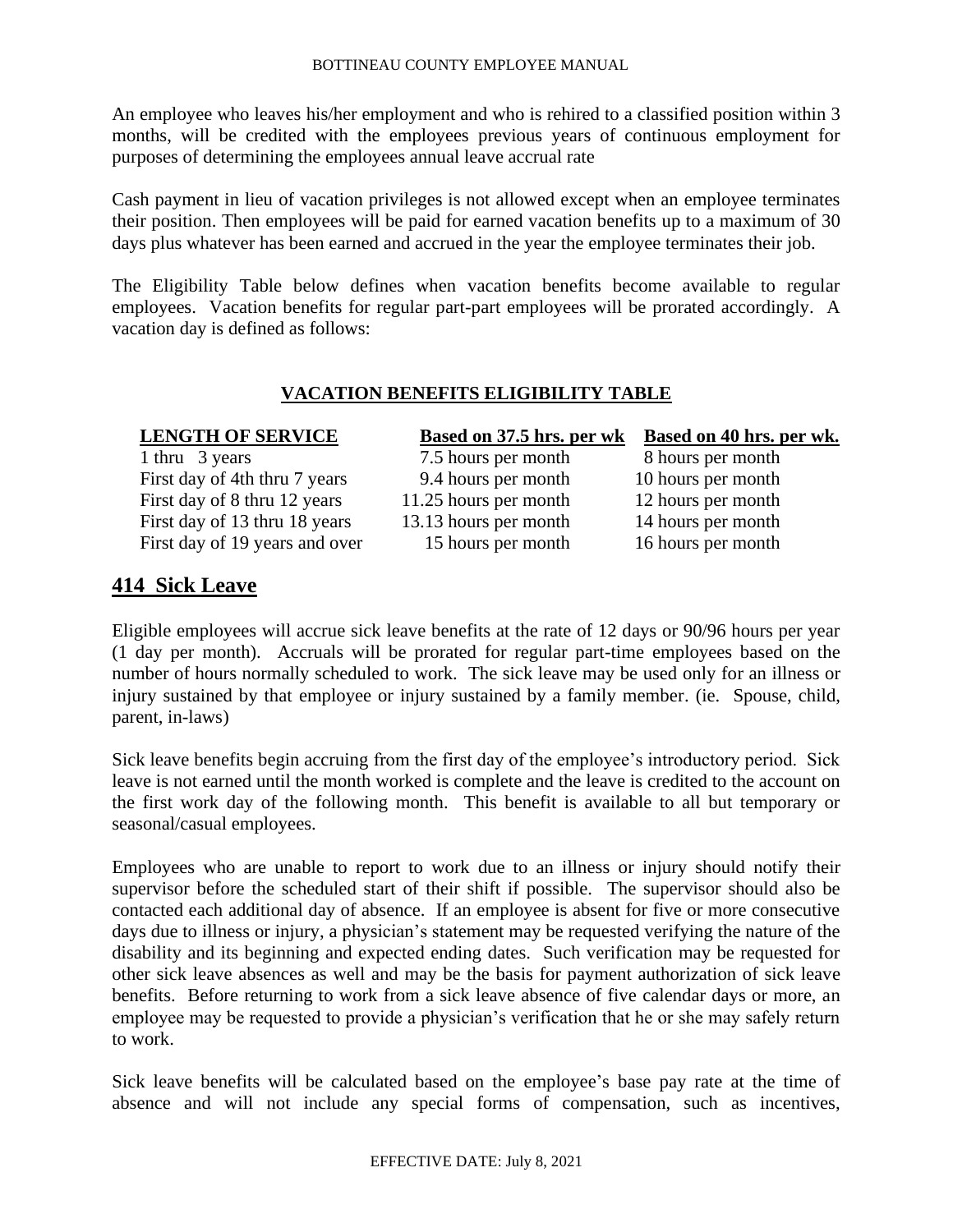commissions, bonuses, or shift differentials. As an additional condition of eligibility for sick leave benefits, an employee must apply for any other available compensation and benefits, such as state disability insurance. Sick leave benefits will be used to supplement any workers compensation benefits that an employee is eligible to receive. The combination of any such disability payments and sick leave benefits cannot exceed the employee's normal earnings.

Sick leave accrues at a rate of 12 days per year with no limit. Employees that have unused sick leave benefits at the time of resignation or retirement will be eligible for a portion of accumulated benefits. To be eligible an employee must have worked a minimum of 10 consecutive years with the county. Employees will be eligible for payment of 15% of a maximum accumulated leave balance of 120 days (maximum payment of 18 days).

An employee who leaves his/her employment and is rehired within 3 months will be credited with the amount of sick leave hours the employee had accumulated at the time of departure less any amount of which the employee had subsequently been paid.

The County will not discriminate against any employee who requests an excused absence for medical disabilities associated with a pregnancy. Such leave requests will be made and evaluated in accordance with the medical leave policy provisions outlined in this handbook and in accordance with all applicable federal and state laws.

Requests for time off associated with pregnancy, adoption and/or childbirth (apart from medical disabilities associated with these conditions) will be considered in the same manner as any other request for leave and per the provisions of the county's Family and Medical Leave policy and the Maternity/Parental Leave policy.

Upon gaining employment with Bottineau County, the county will allow a new employee to transfer in a maximum of 40 hours of sick leave from another county.

# **415 Severance Pay**

The County provides severance pay to eligible employees whose departure is voluntary (not terminated by the County). Eligible employee classification:

> Regular full-time employees Regular part-time employees

Severance pay will be provided to employees who have completed ten (10) consecutive years of service with the County. The employee will receive ten working days severance pay at his/her current salary level. Part-time regular employees will receive a pro-rated percentage of this benefit based upon hours worked.

# **416 Donating Leave /Annual and Sick Leave**

Those persons eligible to receive donated leave must meet the following criteria:

A county employee must have over six months service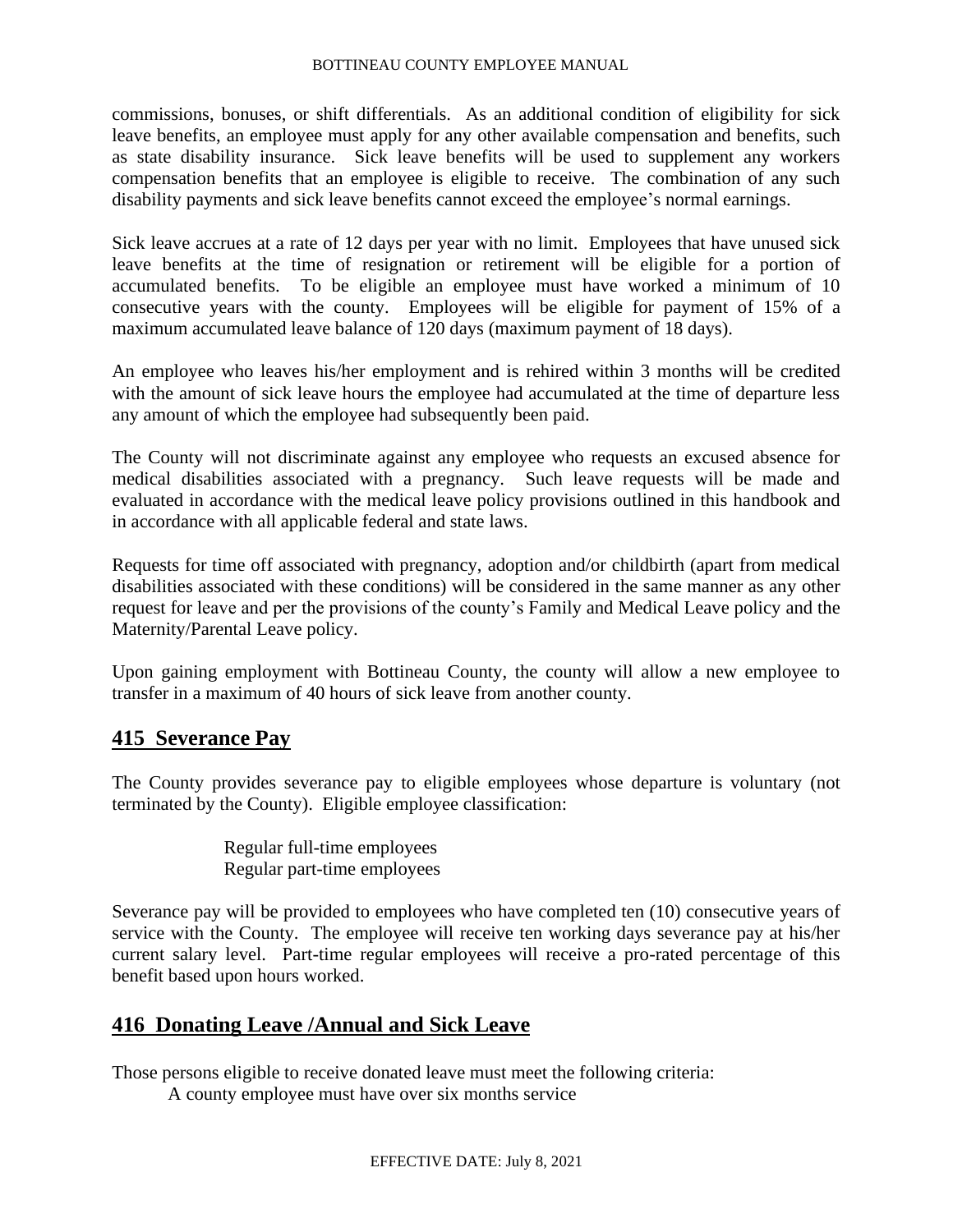May not be in introductory, temporary or service otherwise limited in term Must have exhausted or will exhaust all of the employee's leave May receive donated annual leave if for a family member May receive donated annual leave or sick leave if for self Leave is not returnable once it has been donated.

#### Qualifying Conditions

Must be a severe illness, injury, impairment, or physical or mental condition

#### Limits

692 hours (4 months) per onset of incidence of illness or the usage of sick leave. "Relative " refers to: spouse, child, stepchild, grandchild, grandparent, stepparent or parent of the employee.

"Household member" refers to: those individuals who reside in the same house who have mutual obligation to and do provide financial support to one another; and foster child or legal ward, even if they do not live in the same home.

An employee may donate annual leave so as not to reduce their own annual leave to less than 37.5/40 hours.

An employee may donate only 5% of their available sick leave at any given time.

#### Miscellaneous

If an employee is on an unpaid leave of absence, the donated leave will be applied to the first day the employee started the leave of absence.

#### Forms to be completed

Appendix C/D – Bottineau County Leave Donation Request Form/Leave Donation Form.

### **417 Paid Holidays**

The County will grant holiday time off to all employees on the days listed below.

- $X$  New Year's Day (January 1)
- X Martin Luther King Jr. Day (third Monday in January)
- X President's Day (third Monday in February)
- Good Friday (Friday before Easter)
- X Memorial Day (last Monday in May)
- X Juneteenth (June  $19<sup>th</sup>$ )
- $X$  Independence Day (July 4)
- Labor Day (first Monday in September)
- Veteran's Day (November 11)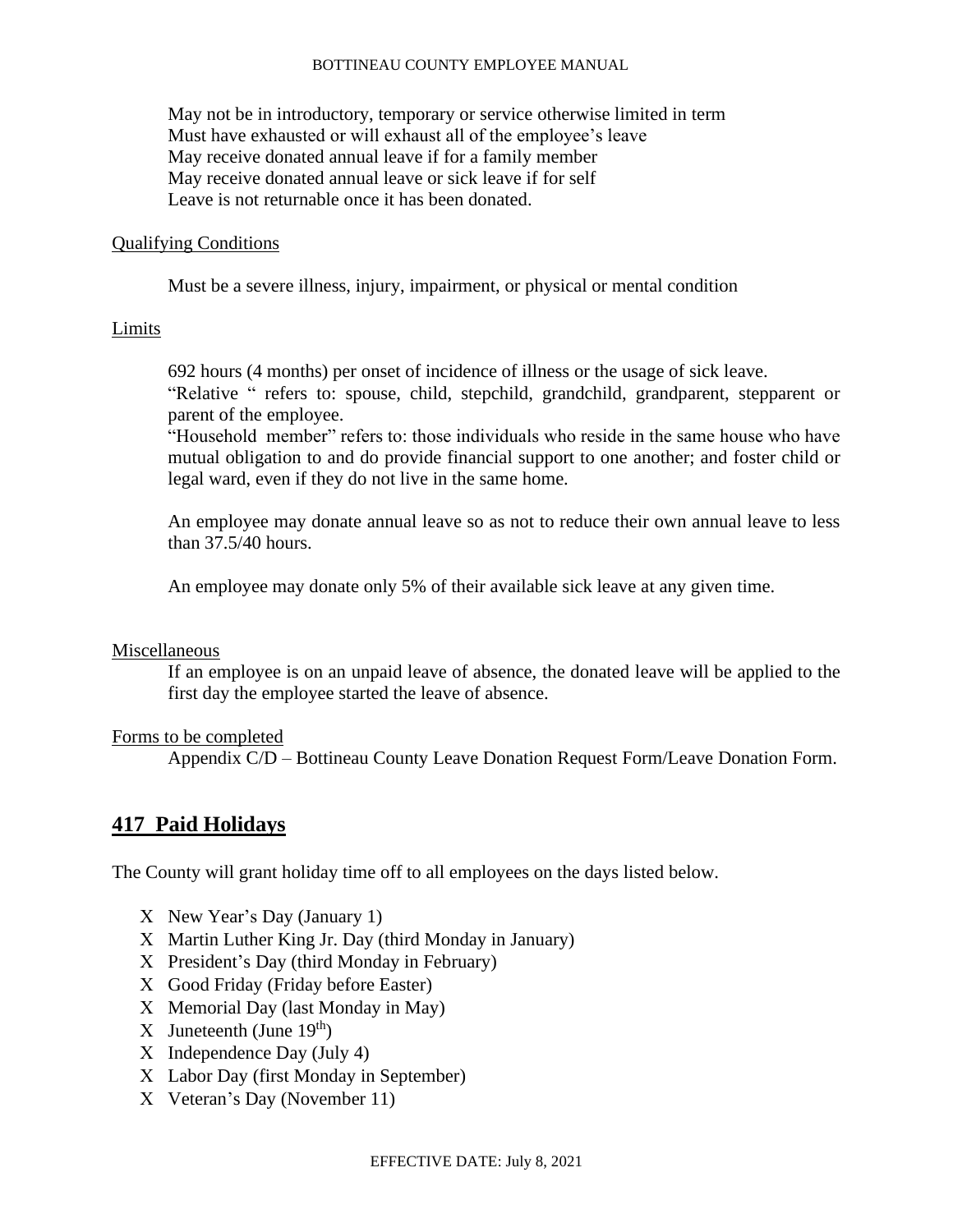- X Thanksgiving (fourth Thursday in November)
- X Friday after Thanksgiving
- Christmas Eve Day (if it falls on a Saturday or Sunday, an alternate day will be given)
- Christmas (December 25)

Every day appointed by the President of the United States or by the Governor of North Dakota for a public holiday, or designated by the Bottineau County Commissioners.

According to applicable restrictions, the County will grant paid holiday time off to all eligible non-continuous-shift employees immediately (seasonal and temporary employees are not eligible for holiday pay). Holiday pay will be calculated based on the employee's straight-time pay rate (as of the date of the holiday) times the number of hours the employee would otherwise have worked on that day.

All continuous-shift employees receive 8 hours of holiday pay for each holiday. Continuous-shift employees who work on the actual holiday will receive additional half-time pay (totaling time and a half) for those hours worked on the holiday.

A recognized holiday that falls on a Saturday will be observed on the preceding Friday. A recognized holiday that falls on a Sunday will be observed on the following Monday. (In accordance with provisions of the North Dakota Century Code.) This applies to non-continuousshift staff only and does not affect holiday pay for continuous-shift employees.

If a recognized holiday falls during an eligible employee's paid absence (e.g., vacation), holiday pay will be provided instead of the paid time off benefit that would otherwise have applied.

Paid time off for holidays will not be counted as hours worked for the purposes of determining whether overtime pay is owed.

# **418 Years of Service Awards**

The county wishes to recognize employees' service to the county at the end of each year. The County Commission generally provides a gift card to each county employee in recognition of another year of service to the citizens of Bottineau County.

# **419 Maternity/Parental Leave**

As currently stated under FMLA (Family Medical Leave), employees are granted up to 12 weeks of unpaid leave for the birth and/or adoption of a new child if eligibility guidelines are met. In order to ease the transition for Bottineau County Employees in welcoming a new child into their family, Bottineau County provides partial compensation in the form of paid Maternity/Parental Leave when the following eligibility requirements are met:

- 1. The Employee must have worked for the company for 12 months (52 weeks).
- 2. The Employee must have worked at least 1,250 hours during the 12 month period immediately before the date when the leave is requested to commence.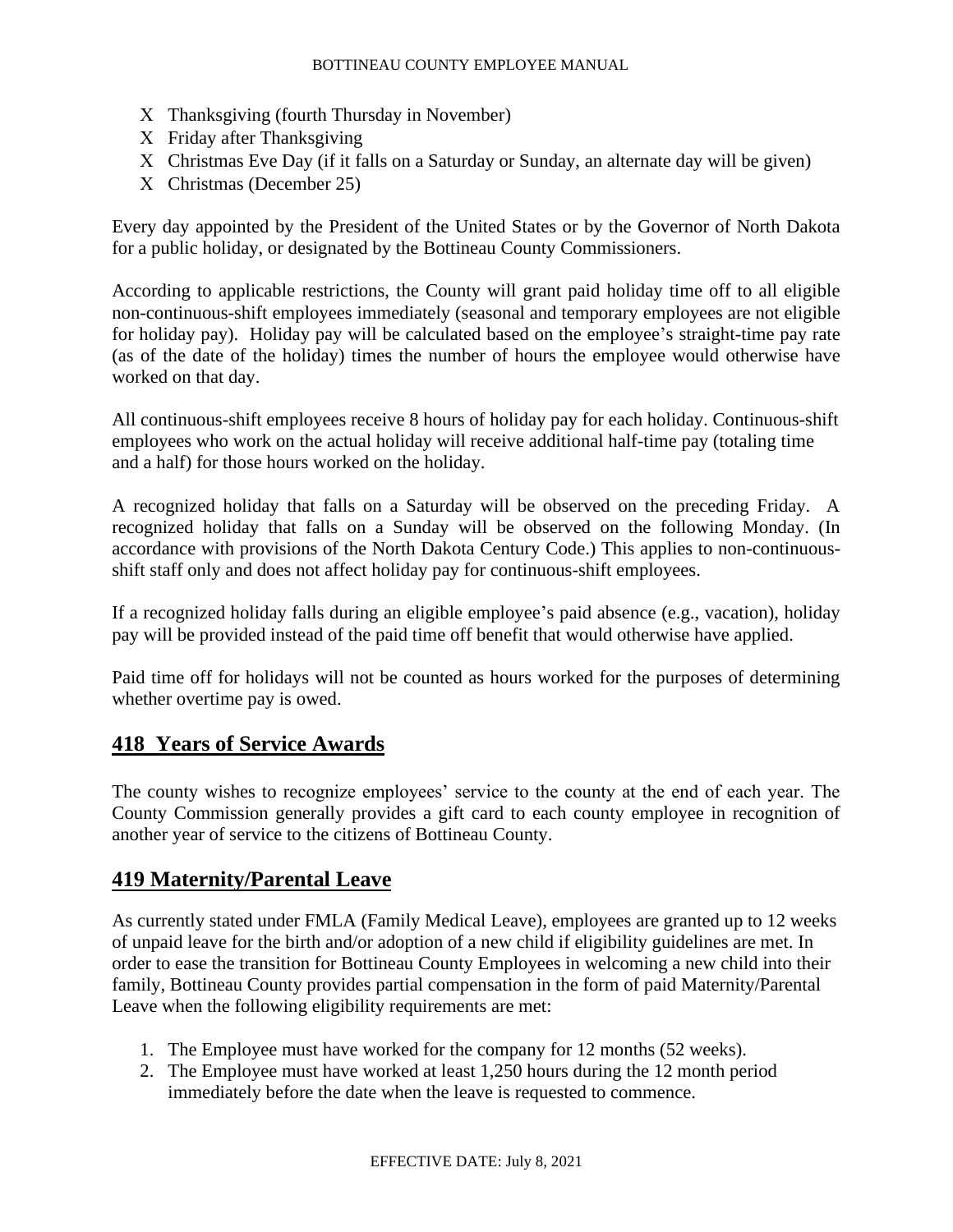A Bottineau County employee who gives birth to a child or who has adopted a child and meets the eligibility requirements above is entitled to 6 weeks of paid leave at a rate of 60% of their standard monthly salary. Paternity leave is provided through the use of an employee's sick and or annual leave, upon approval by supervisor.

Paid Maternity/Parental Leave is issued in accordance with the normal payroll schedule. Employees are allowed to take additional time (beyond the time provided in this policy) in the form of sick and/or annual leave if approved by supervisor. Please note – the intent of this policy is to provide some form of paid leave without completely depleting an employees' sick and/or annual leave balance. It shall be the employee's responsibility to maintain a reasonable balance of sick and/or annual leave while on maternity/parental leave in order to account for the unforeseen need for leave upon their return to work. Sick Leave or Annual Leave must be used for medical appointments leading up to the birth/adoption of the child. Maternity/Parental Leave is to be used concurrently with Family Medical Leave. The total allotment (of paid and/or unpaid time) provided for the birth and/or adoption of a new child shall normally not exceed 12 weeks.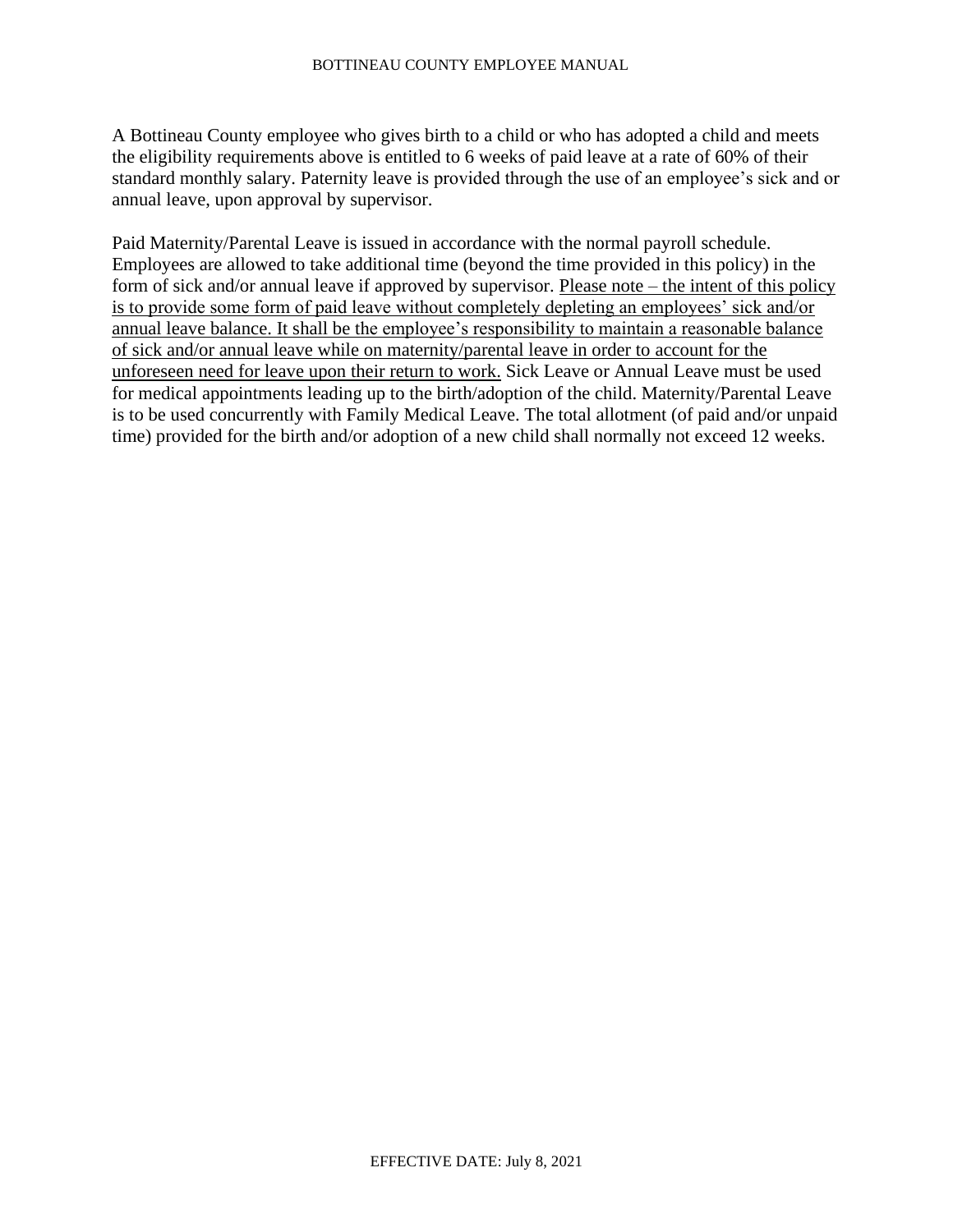# **500 LEGISTLATED COMPLIANCE**

# **501 Discrimination/ADA/Veterans Preference**

Bottineau County is an equal opportunity employment organization and does not tolerate discrimination against persons because of race, color, religion, age, sex, national origin, disabilities, marriage or those on public assistance.

*Title VI of the Civil Rights Act of 1964* prohibits discrimination in federally assisted programs and activities.

Bottineau County is committed to compliance with Title VI of the Civil Rights Act of 1964 and all related regulations and statutes. Bottineau County assures that no person or group(s) of persons shall, on the grounds of race, color, sex, age, national origin, disability/handicap, and income status, be excluded from participation in, be denied the benefits of, or be otherwise subjected to discrimination under any and all programs, services, or activities administered by the County, regardless of whether those programs and activities are federally funded or not.

Bottineau County also assures that every effort will be made to prevent discrimination through the impacts of its programs, policies, and activities on minority and low-income populations. In addition, the County will provide meaningful access to services for persons with Limited English Proficiency.

In the event the County distributes federal-aid funds to a subrecipient, the County will include Title VI language in all written agreements and will monitor for compliance.

The Bottineau County Auditor serves as the Title VI Coordinator and is responsible for initiating and monitoring Title VI activities, preparing reports and other responsibilities as required by 23 Code of Federal Regulations (CFR) 200 and 49 CFR 21.

*Title VII of the Civil Rights Act of 1964* prohibits discrimination against any person based on race, color, religion, or national origin.

*The Age Discrimination in Employment Act of 1967*: This Act prohibits discrimination against any person due to their age (40 or over).

*Equal Pay Act of 1963 and the Fair Labor Standard Act of 1938*: These acts prohibit discrimination based on the sex in the payment of wages.

*The Rehabilitation Act of 1973: (Section 501 and 505):* This act prohibits discrimination toward an individual with a disability.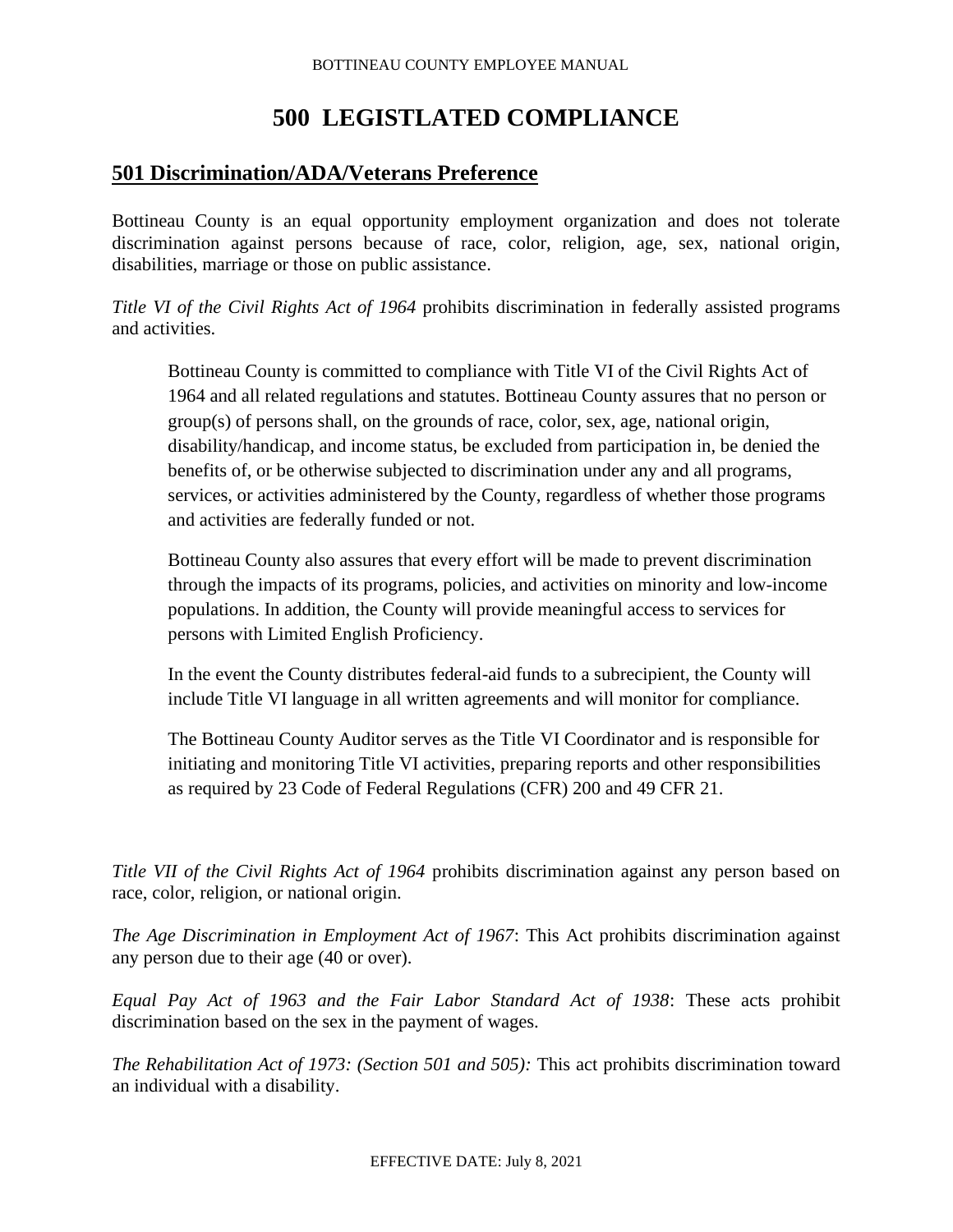*The Americans with Disabilities Act of 1991:* This act prohibits discrimination based upon an individual having a disability of any kind and qualified for the position.

The County is committed to complying with the Americans with Disabilities Act (ADA) and ensuring equal opportunity in employment for qualified persons with disabilities. All employment practices and activities are conducted on a nondiscriminatory basis.

Hiring procedures have been reviewed and provide persons with disabilities meaningful employment opportunities. Pre-employment inquiries are only made regarding an applicant's ability to perform the duties of the position.

Reasonable accommodation is available to all disabled employees, where their disability affects the performance of job functions. All employment decisions are based on the merits of the situation in accordance with defined criteria, not the disability of the individual.

Qualified individuals with disabilities are entitled to equal pay and other forms of compensation (or changes in compensation) as well as in job assignments, classifications, organizational structures, position descriptions, lines of progression and seniority lists. Leave of all types will be available to all employees on an equal basis.

The County is also committed to not discriminating against any qualified employees or applicants because they are related to or associated with a person with a disability. The County will follow any state or local law that provides individuals with disabilities greater protection than the ADA.

This policy is neither exhaustive nor exclusive. The County is committed to taking all other actions necessary to ensure equal employment opportunity for persons with disabilities in accordance with the ADA and all other applicable federal, state and local laws.

It is the county's policy to comply with all aspects of *HIPPA*.

*Vietnam Veteran's Readjustment Act*: This act prohibits the discrimination against any person who is a veteran of the Vietnam War and requires Federal contractors to notify the Local Job Service when positions exist in their organization.

Any employee who feels he/she has been discriminated against under any of these federal acts is requested to document how he/she feels they have been unfairly treated and submit it to the Bottineau County States Attorney or Bottineau County Commissioners.

*Veteran Preference* will be granted based on North Dakota Century Code chapter 37-19 and applicable Federal requirements. Please refer to Section 106 of this handbook for details.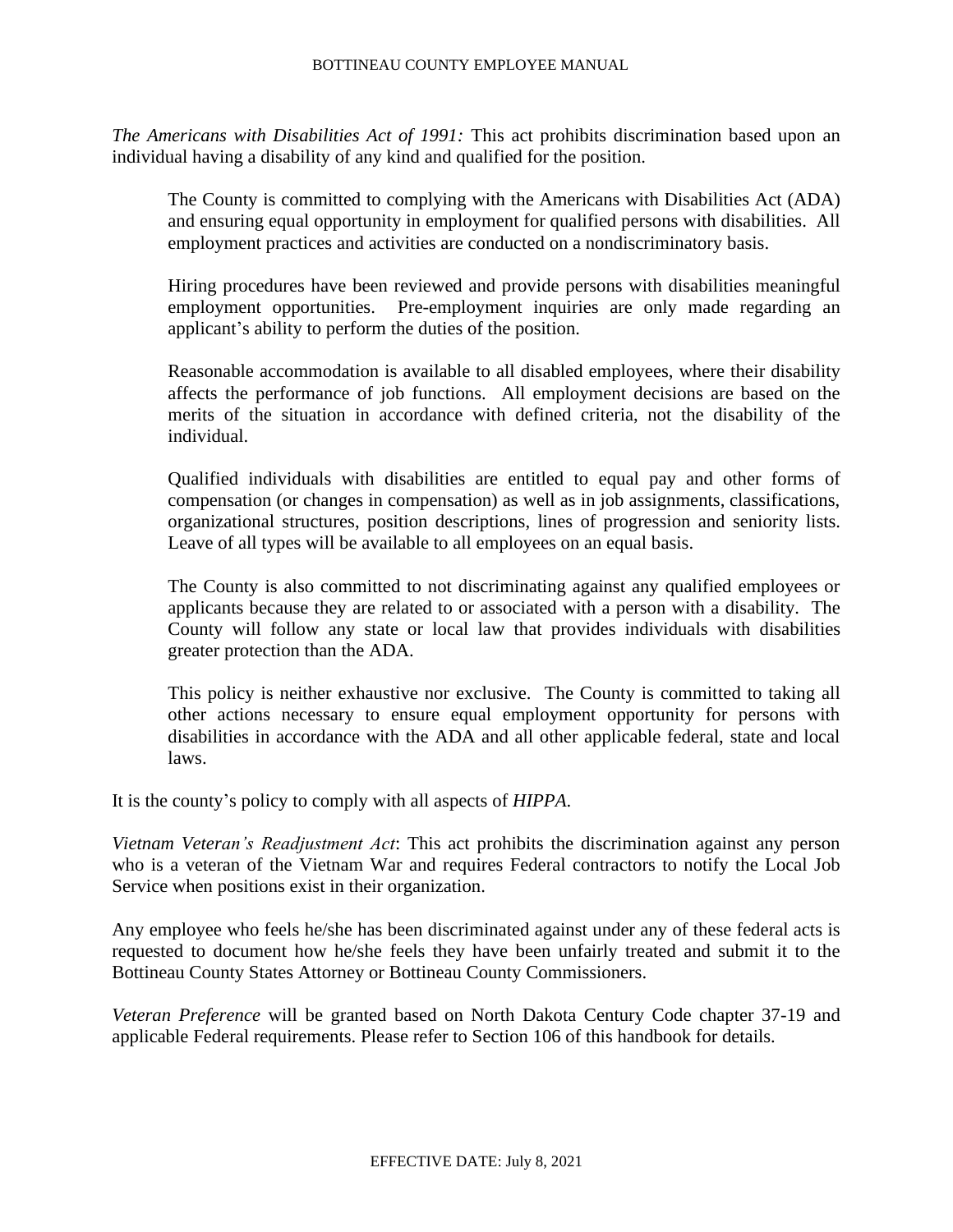# **502 Immigration Law Compliance**

The County is committed to employing only United States citizens and aliens who are authorized to work in the United States and complies with the Immigration Reform and Control Act of 1986.

As a condition of employment, each new employee must properly complete, sign, and date the first section of the Immigration and Naturalization Service Form I-9. Before commencing work, newly rehired employees must also complete the form if they have not previously filed an I-9 with the County if their previous I-9 is more than three years old, or if their previous I-9 is no longer valid.

# **503 Cobra Regulations**

The federal Consolidated Omnibus Budget Reconciliation Act (COBRA) gives employees and their qualified beneficiaries the opportunity to continue health insurance coverage under the County's health plan when a qualifying event would normally result in the loss of eligibility. Some common qualifying events are resignation, termination of employment, or death of an employee; a reduction in an employee's hours or a leave of absence; an employee's divorce or legal separation; and a dependent child no longer meeting eligibility requirements.

Under COBRA, the employee or beneficiary pays the full cost of coverage at the County's group rates, as well as a small administration fee.

The County provides each eligible employee with a written notice describing rights granted under COBRA when the employee becomes eligible for coverage under the County's health insurance plan. This notice contains important information about an employee's rights and obligations.

# **504 Impermissible Harassment**

The County is committed to providing a work environment that is free of harassment. Actions, words, jokes or comments based on an individual's sex, race, ethnicity, age, religion or any other legally protected characteristic will not be tolerated.

Sexual harassment is the unwarranted and unwanted action of an individual against another individual involving sexual overtone. The County will not tolerate verbal or physical conduct by an employee which harasses, disrupts or interferes with another's work performance or which creates an intimidating, offensive or hostile work environment. The County is opposed to sexual harassment in the work place and such harassment is against the law.

Sexually harassing conduct in the work place or elsewhere, whether committed by supervisory or non-supervisory personnel is prohibited. Such conduct may include, but is not limited to:

- Sexual flirtations, touching, advances, etc.
- Verbal abuse of a sexual nature.
- Graphic or suggestive comments about an individual's dress or body.
- Sexually degrading words to describe an individual.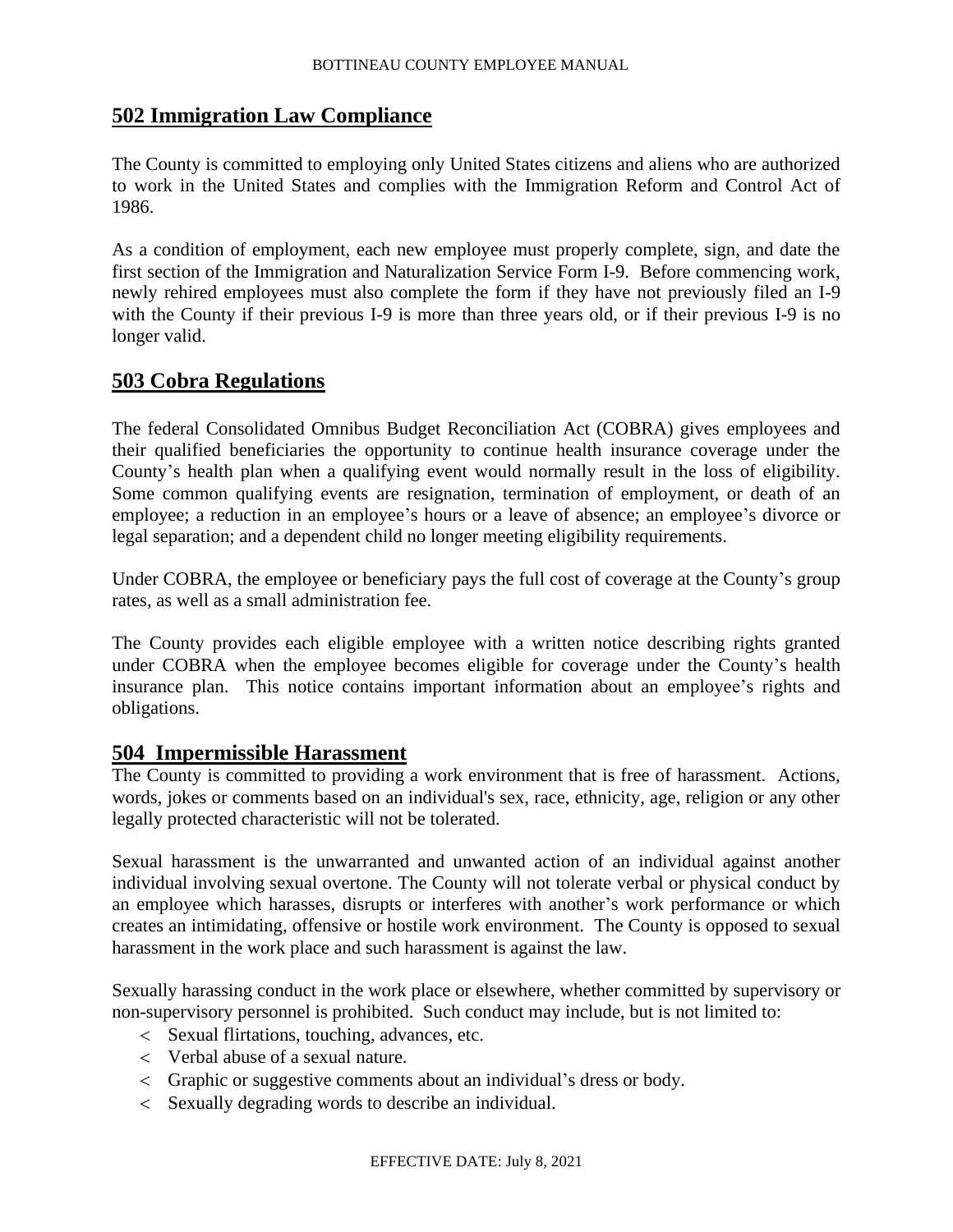The display in the work place of sexually suggestive objects or pictures, including nude photographs.

It is important to note that sexually harassing conduct also includes:

- Explicitly or implicitly making submission to the conduct, a term or condition of an individual's employment.
- Using submission or rejection of the conduct as a basis for employment decisions.
- The conduct substantially interferes with the individual's work performance or creates an intimidating, hostile or offensive work environment.

Any employee who believes that the actions or words of any employee or fellow employee constitute unwelcome harassment, has a responsibility to report this behavior, preferably in writing, as soon as possible to the County Auditor or State's Attorney.

All complaints of harassment will be investigated promptly in a confidential manner. In all cases, the employee will be advised of the investigation's conclusions. Retaliation, in any manner, against a complaining party will not be tolerated and anyone found to be participating in any form of retaliation will be disciplined up to and including termination of employment.

Any employee who is found, after appropriate investigation, to have engaged in harassment of another employee, will be subject to appropriate disciplinary action and may be subject to immediate discharge.

# **505 Drug and Alcohol**

Drug and alcohol use is highly detrimental to the safety and productivity of employees in the work place. No employee may be under the influence of any illicit drug or alcohol while in the work place, while on duty, or while operating a vehicle or equipment owned or leased by the County.

Possessing, distributing, transferring, purchasing, selling, using, or being under the influence of alcoholic beverages or illegal drugs while on the County's property, while attending business related activities, while on duty, or while operating a vehicle or machine leased or owned by the County may also lead to disciplinary action, including suspension without pay or discharge.

DRUG-FREE WORKPLACE COMPLIANCE POLICY**:** Illegal drugs in the workplace are a danger to us all. They impair safety and health, promote crime, lower productivity and quality, and undermine public confidence in the work we do. Bottineau County will not tolerate the illegal use of drugs. Under the federal Drug-Free Workplace Act, in order for the County to be considered a responsible source for the award of federal contracts, we have developed the following policy:

Effective immediately, any location at which the county's business is conducted, is declared to be a **drug-free workplace**. This means:

All employees are **absolutely prohibited** from unlawfully manufacturing, distributing, dispensing, possessing, or using controlled substances in the workplace. The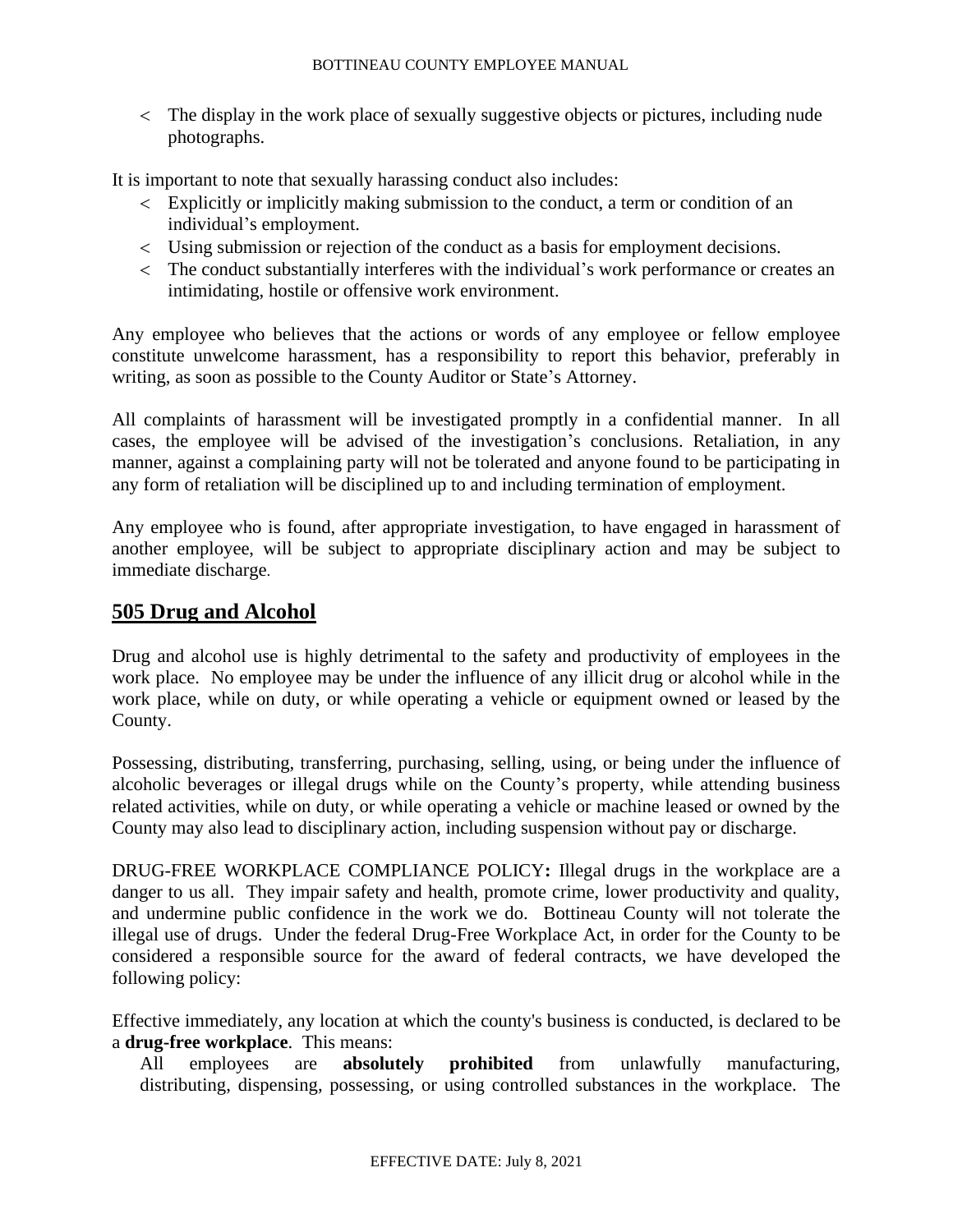following is a partial list of controlled substances. Personnel can provide a complete listing and explanation of controlled substances.

\*Narcotics (heroin, morphine, etc.) \*Cannabis (marijuana, hashish) \*Stimulants (cocaine, diet pills, etc.) \*Depressants (tranquilizers) \*Hallucinogens (PCP, LSD, designer drugs etc.)

Any employee violating the above policy is subject to discipline, up to and including termination, for the first offense. Employees have the right to know the dangers of drug abuse in the workplace, the County's policy about them, and what help is available to combat drug problems. This document spells out the County's policy. We will institute an education program for all employees on the dangers of drug abuse in the workplace. To assist employees in overcoming drug abuse problems, the County may offer the following help:

Medical benefits for substance abuse treatment Information about community resources for assessment and treatment Counseling program

Any employee convicted of violating a criminal drug statute in this workplace must inform the County of such conviction (including pleas of guilty and nolo contendere) within **five days of the conviction occurring.** Failure to so inform the County subjects the employee to disciplinary action, up to and including **termination for the first offense.** By law, the County will notify the federal contracting officer within 10 days of receiving such notice from an employee or otherwise receiving notice of such a conviction.

The County reserves the right to offer employees convicted of violating a criminal drug statute in the workplace participation in an approved rehabilitation or drug abuse assistance program as an alternative to discipline. If such a program is offered, and accepted by the employee, then the employee must satisfactorily participate in the program as a condition of continued employment.

#### DRUG TESTING POLICY

(This policy applies to all employees who drive county vehicles and parallels Department of Transportation/Motor Carrier's Administration and FTA regulations and guidelines.)

Illegal drugs and alcohol in the workplace and on the road are a danger to those who use them, to those who work around users, and to clients and the public in general. They impair safety and health, promote crime, lower productivity and quality and undermine public confidence in our service. The County will not tolerate the use of illegal drugs by any employee.

In general agreement with the Department of Transportation, that drug and alcohol testing and sanctions for use will help discourage substance use and reduce absenteeism, accidents, health care costs, and other drug-related problems, testing will act as a deterrent to those individuals who might be tempted to try drugs for the first time or who currently use drugs and alcohol. Finally, drug and alcohol testing will protect the health and safety of the employees, through the early identification and referral for treatment of workers with drug use and alcohol problems.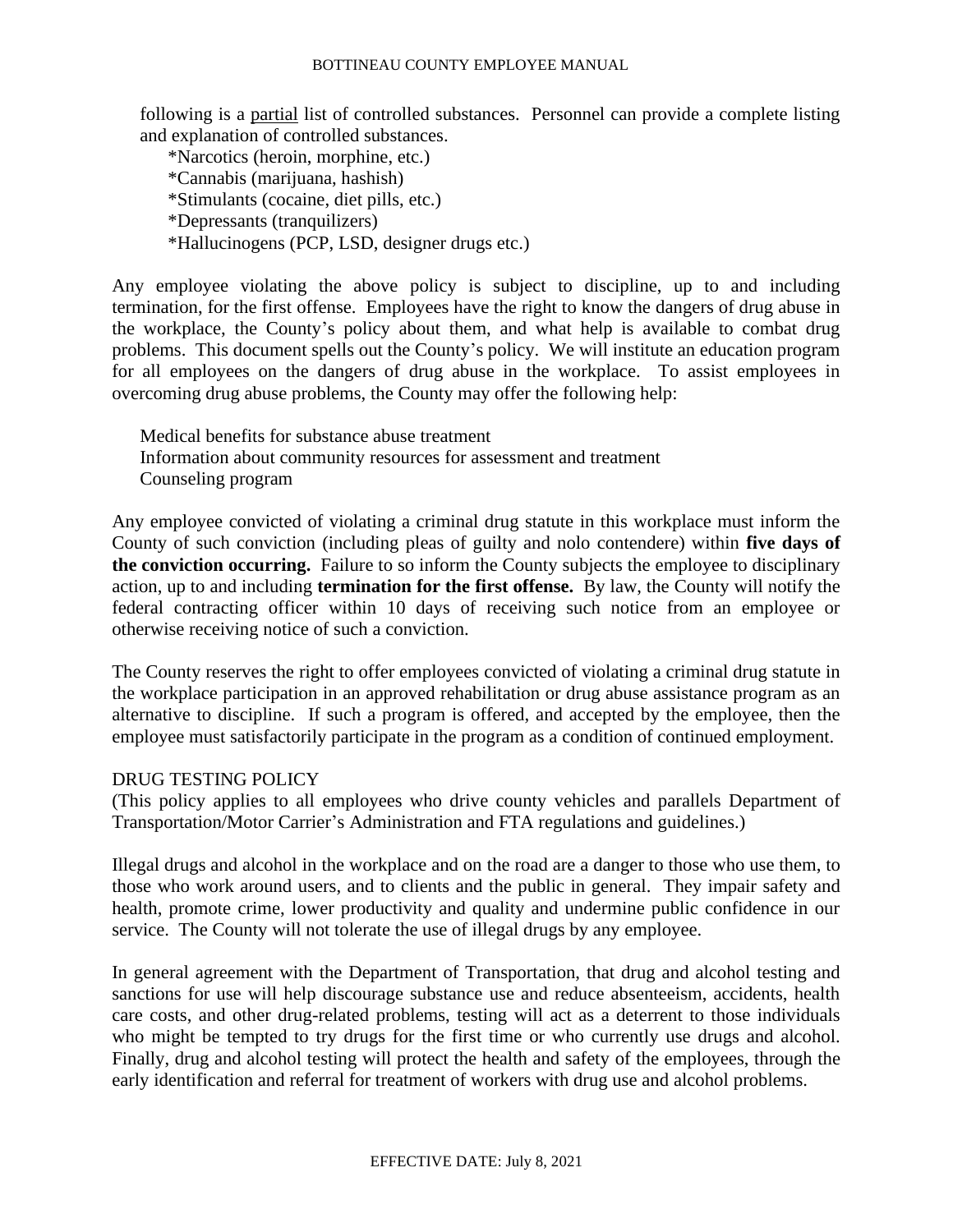#### POLICY STATEMENT

The County has developed, in agreement with regulations issued by the Department of Transportation and the Federal Motor Carrier's Administration under authority of Congress via the Omnibus Transportation Employee Testing Act of 1991(OTETA), the following policy for our employees:

Effective immediately, no safety sensitive employee either an employee or a contract driver with the County shall be on duty if the employee uses, or tests positive for, any controlled substance, including alcohol. Any employee testing positive for alcohol at a level of .02% but below .04%, will be considered medically unfit to work, and will be suspended without pay, until such time as they perform a return to duty test and test below .02% and for a period of not less than twenty-four (24) hours. Any employee testing positive for the specific agents described below or alcohol at a level of .04% or above, will be considered to have failed the test and be medically unfit to work. A person who refuses to submit to testing shall not be permitted to work since such a refusal shall be considered to be a positive test. Regardless of the actual or potential alcohol test results, it is a requirement of the DOT that no safety sensitive employee consumes alcohol within four (4) hours of reporting for duty.

#### DRUG TESTING

Safety sensitive employees will be asked to undergo testing for alcohol and on five groups of drugs: Amphetamines, Opiates, Phencyclidine, Cocaine, and Marijuana. These are the drug groups specifically targeted by the FTA and DOT/Federal Motor Carrier's Administration for testing purposes. The County will pay the costs of the pre-employment drug testing.

#### IMPLEMENTATION SCHEDULE

Testing will occur at various periods of time. Candidates for safety sensitive positions will be required to participate in drug testing as a pre-qualification test prior to employment. No candidate for hiring with a positive drug test will be employed. A qualified supervisor can institute a drug or alcohol test on the grounds of reasonable cause or suspicion of drug or alcohol usage. A random testing program may be utilized.

#### ACCESS TO TESTING RESULTS AND CONFIDENTIALITY

The testing procedure will be carried out so as to protect individual privacy, ensure accountability and integrity of the specimens, confirm any positive screening test, regulate the testing laboratory, protect confidentiality, and be non-discriminatory to the individual. A person testing positive will be informed of the results of the test and the alcohol or drug found positive. All other drug reporting will be conducted as per the Medical Review Officer, M.R.O., who is responsible for their interpretation and retention.

#### RESULTS OF A POSITIVE TEST

Following the first positive test, the County reserves the right to immediately terminate the employment of that employee. If the driver is an Owner/Operator or Independent Contract Driver, the county may immediately disqualify them from any further driving for the County or terminate the contractual relationship with the Independent Contractor supplying the driver or Owner/Operator. Employees thus terminated are still obligated to undergo an evaluation by a Substance Abuse Professional (SAP) and must successfully complete the treatment program prescribed by that SAP. Additionally they must successfully pass a return to duty drug/alcohol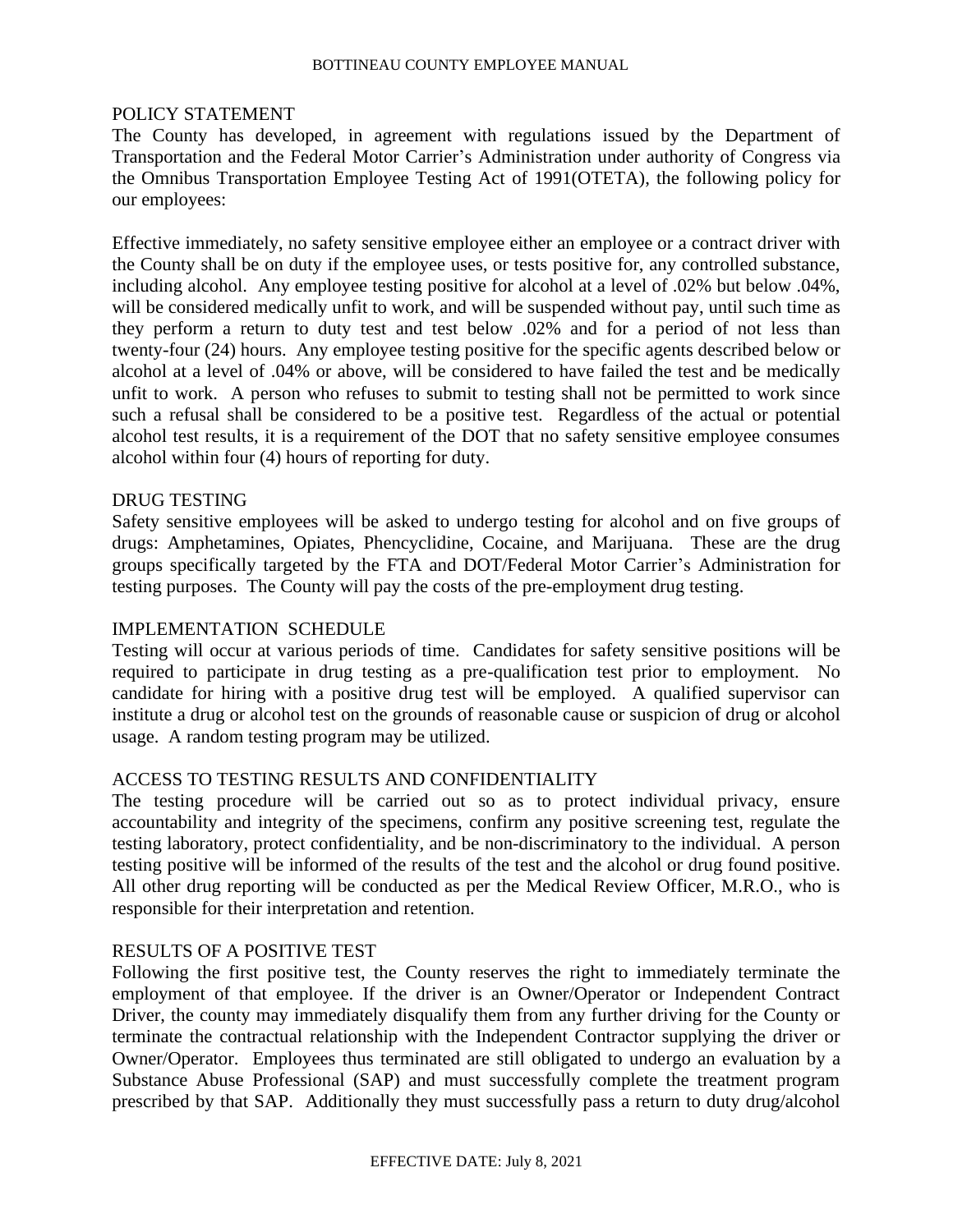test and participate in a follow-up unannounced screening program no less often than six (6) tests in a twelve (12) month period. The County assumes no responsibility financially or otherwise for the terminated employee's compliance with the above.

#### DEFINITIONS

**Medical Review Officer (MRO)** means a licensed doctor of medicine or osteopathy with the knowledge of drug abuse disorders that is employed or used by a motor carrier to conduct drug testing.

#### RELATIONSHIP TO FEDERAL REGULATIONS AND LAWS

This policy will be enforced and applied under the authority of the relevant laws of the United States and the State of North Dakota and any relevant regulations issued by the agencies of the Federal Government.

The County recognizes that employees may wish to seek professional assistance in overcoming drug or alcohol problems. Please contact the Risk Manager or designee for more information about the benefits potentially available under the employee medical benefit plans and any possible referral sources.

Employees who voluntarily admit to having drug or alcohol problems that have not resulted in disciplinary action may be eligible for unpaid time off to participate in a rehabilitation program. Such a leave will be granted if the employee abstains from use of the problem substance while on leave, abides by all the County's policies, rules, and prohibitions relating to conduct in the work place, and if the County suffers no undue hardship as a consequence of granting the leave.

Physician prescribed medications are permitted, provided they do not adversely affect job performance or the safety of the employee or other individuals in the work place.

# **506 Family Medical Leave (FMLA)**

Bottineau County will comply with the Family and Medical Leave Act implementing Regulations as revised effective January 16, 2009. The function of this policy is to provide employees with a general description of their FMLA rights. In the event of any conflict between this policy and the applicable law, employees will be afforded all rights required by law.

**General Provisions:** Under this policy, Bottineau County will grant up to 12 weeks (or up to 26 weeks of military caregiver leave to care for a covered service member with a serious injury or illness) during a 12-month period to eligible employees. The leave may be paid, unpaid or a combination of paid and unpaid leave, depending on the circumstances of the leave and as specified in this policy.

**Eligibility:** To qualify to take family or medical leave under this policy, the employee must meet all of the following conditions:

1) The employee must have worked for the company for 12 months or 52 weeks.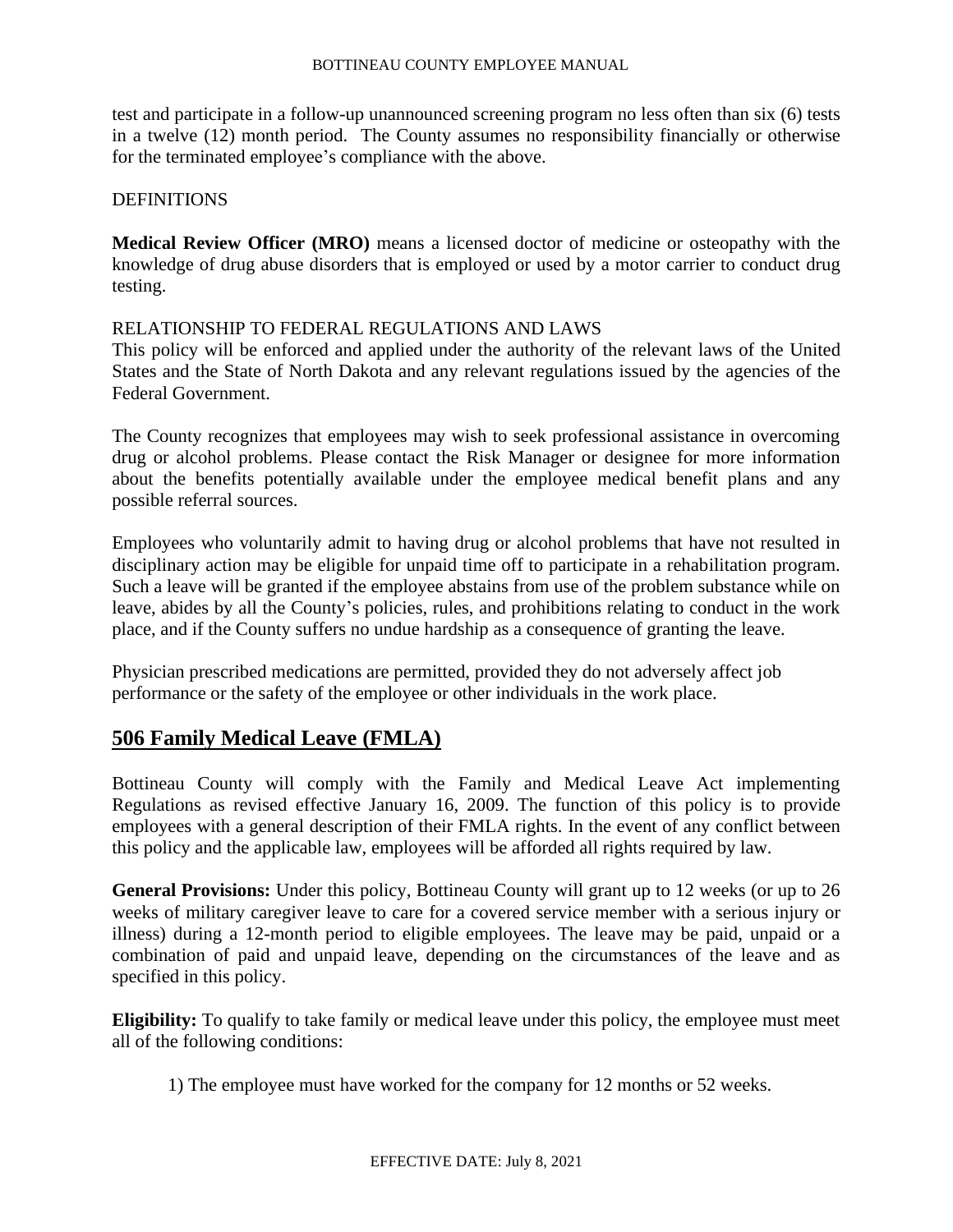2) The employee must have worked at least 1,250 hours during the 12-month period immediately before the date when the leave is requested to commence (time spent on paid or unpaid leave does not count).

3) The employee must work in a worksite where 50 or more employees are employed by the company within 75 miles of that office or worksite. The distance is to be calculated by using available transportation by the most direct route.

**Type of Leave Covered:** To qualify as FMLA leave under this policy, the employee must be taking leave for one of the reasons listed below:

1) The birth of a child and in order to care for that child.

2) The placement of a child for adoption or foster care and to care for the newly placed child.

3) To care for a spouse, child or parent with a serious health condition (described below).

4) The serious health condition (described below) of the employee.

- An employee may take leave because of a serious health condition that makes the employee unable to perform the functions of the employee's position.
- A serious health condition is defined as a condition that requires inpatient care at a hospital, hospice or residential medical care facility, including any period of incapacity or any subsequent treatment in connection with such inpatient care **or** a condition that requires continuing care by a licensed health care provider.
- This policy covers illnesses of a serious and long-term nature, resulting in recurring or lengthy absences. Generally, a chronic or long-term health condition that would result in a period of three consecutive days of incapacity with the first visit to the health care provider within seven days of the onset of the incapacity and a second visit within 30 days of the incapacity would be considered a serious health condition. For chronic conditions requiring periodic health care visits for treatment, such visits must take place at least twice a year.

5) Qualifying exigency leave for families of members of the National Guard or Reserves or of a regular component of the Armed Forces when the covered military member is on covered active duty or called to covered active duty.

- An employee whose spouse, son, daughter or parent either has been notified of an impending call or order to covered active military duty or who is already on covered active duty may take up to 12 weeks of leave for reasons related to or affected by the family member's call-up or service. The qualifying exigency must be one of the following: 1) short-notice deployment, 2) military events and activities, 3) child care and school activities, 4) financial and legal arrangements, 5) counseling, 6) rest and recuperation, 7) post-deployment activities and 8) additional activities that arise out of active duty, provided that the employer and employee agree, including agreement on timing and duration of the leave.
- "Covered active duty" means: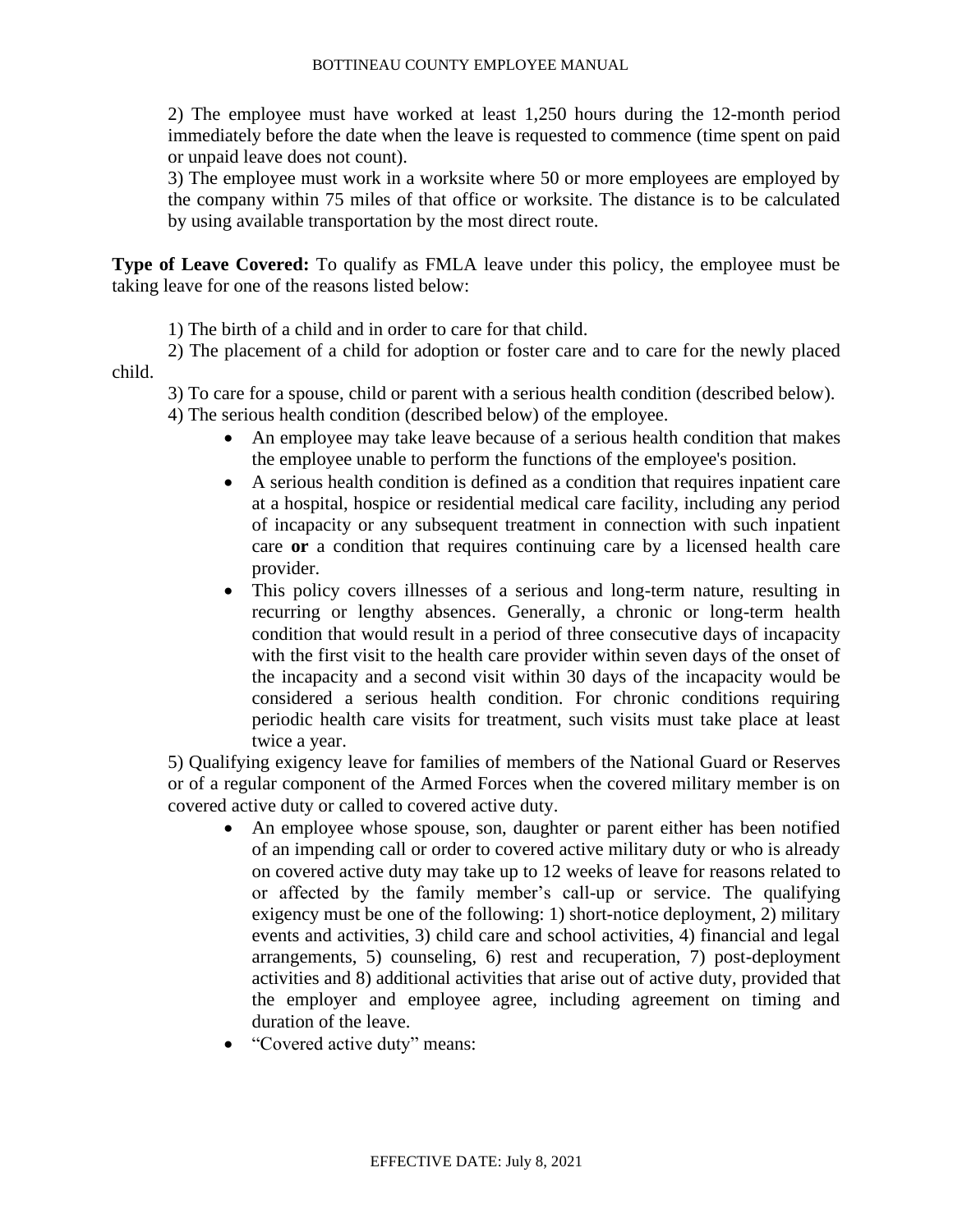(a) in the case of a member of a regular component of the Armed Forces, duty during the deployment of the member with the Armed Forces to a foreign country; and

(b) in the case of a member of a reserve component of the Armed Forces, duty during the deployment of the member with the Armed Forces to a foreign country under a call or order to active duty under a provision of law referred to in section 101(a)(13)(B) of title 10, United States Code.

The leave may commence as soon as the individual receives the call-up notice. (Son or daughter for this type of FMLA leave is defined the same as for child for other types of FMLA leave except that the person does not have to be a minor.) This type of leave would be counted toward the employee's 12-week maximum of FMLA leave in a 12-month period.

6) Military caregiver leave (also known as covered servicemember leave) to care for an injured or ill servicemember or veteran.

- An employee whose son, daughter, parent or next of kin is a covered servicemember may take up to 26 weeks in a single 12-month period to care for that servicemember.
- The term "covered servicemember" means:

(a) a member of the Armed Forces (including a member of the National Guard or Reserves) who is undergoing medical treatment, recuperation, or therapy, is otherwise in outpatient status, or is otherwise on the temporary disability retired list, for a serious injury or illness; or

(b) a veteran who is undergoing medical treatment, recuperation, or therapy, for a serious injury or illness and who was a member of the Armed Forces (including a member of the National Guard or Reserves) at any time during the period of 5 years preceding the date on which the veteran undergoes that medical treatment, recuperation, or therapy.

**Amount of Leave:** An eligible employee can take up to 12 weeks for the FMLA circumstances (1) through (5) above under this policy during any 12-month period. Bottineau County will measure the 12-month period as a rolling 12-month period measured backward from the date an employee uses any leave under this policy. Each time an employee takes leave, the company will compute the amount of leave the employee has taken under this policy in the last 12 months and subtract it from the 12 weeks of available leave, and the balance remaining is the amount the employee is entitled to take at that time. An eligible employee can take up to 26 weeks for the FMLA circumstance (6) above (military caregiver leave) during a single 12-month period. If a husband and wife both work for the company and each wishes to take leave for the birth of a child, adoption or placement of a child in foster care, or to care for a parent with a serious health condition, the husband and wife may only take a combined total of 12 weeks of leave. If a husband and wife both work for the company and each wishes to take leave to care for a covered injured or ill servicemember, the husband and wife may only take a combined total of 26 weeks of leave.

**Employee Status and Benefits During Leave:** While an employee is on leave, the company will continue the employee's health benefits during the leave period at the same level and under the same conditions as if the employee had continued to work. Under current policy, some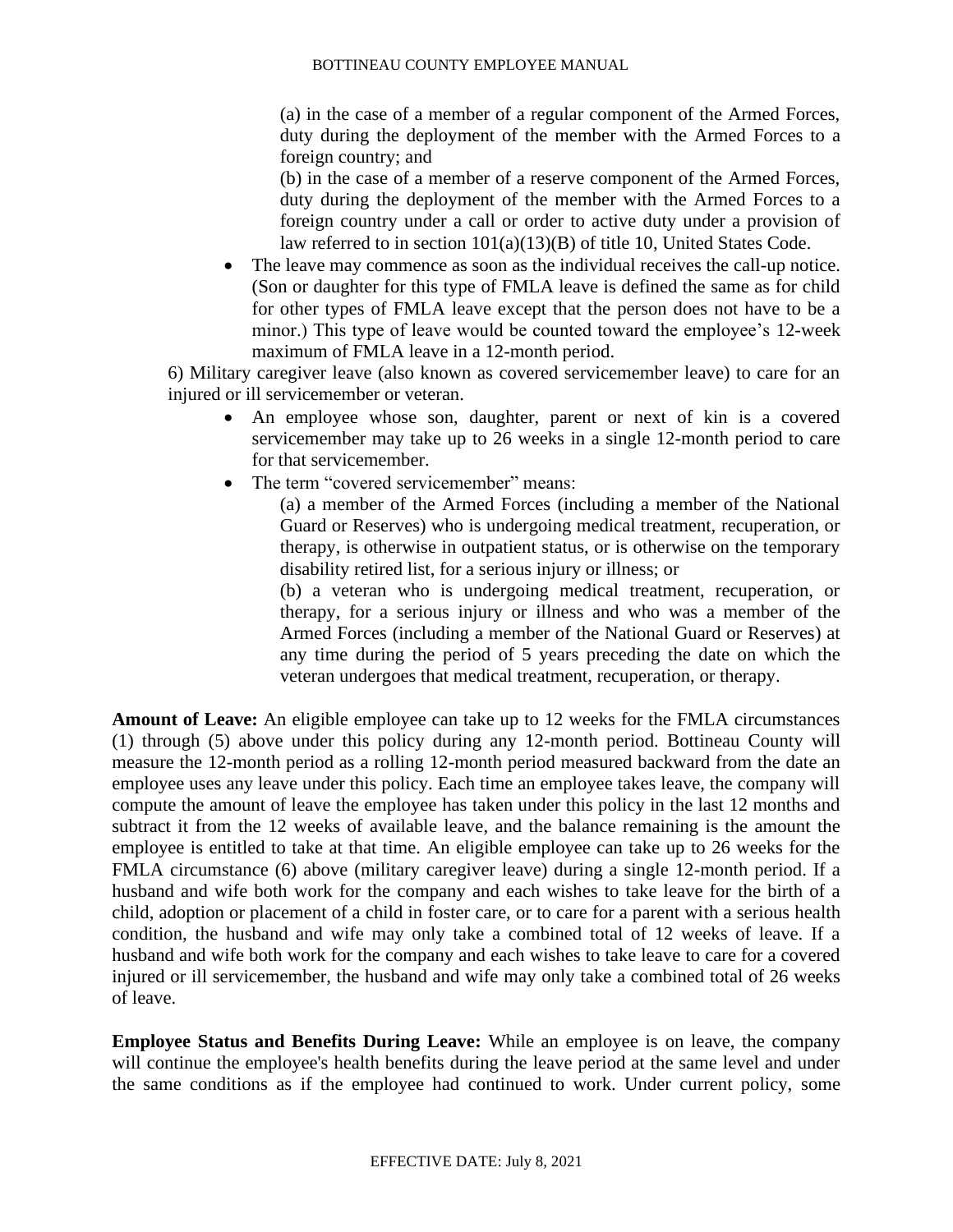employees pay a portion of the health care premium, or other optional benefits, out of their payroll. While on paid leave, the employer will continue to make payroll deductions to collect the employee's share of the premiums. While on unpaid leave, the employee must continue to make these payments, either in person or by mail. The payment must be received in the Director's Office within 30 days of the due date. If the payment is more than 30 days late, the employee's health care coverage may be dropped for the duration of the leave.

**Employee Status After Leave:** An employee who takes leave under this policy may be asked to provide a fitness for duty (FFD) clearance from the health care provider. Generally, an employee who takes FMLA leave must be returned to the same position or a position with equivalent status, pay, benefits and other employment terms (although certain exemptions do apply).

**Use of Paid and Unpaid Leave:** An employee who is taking FMLA leave because of the employee's own serious health condition or the serious health condition of a family member may be required to use all paid vacation, personal or sick leave prior to being eligible for unpaid leave. Sick leave may be run concurrently with FMLA leave if the reason for the FMLA leave is covered by the established sick leave policy.

**Intermittent Leave or a Reduced Work Schedule:** The employee may take FMLA leave in 12 consecutive weeks, may use the leave intermittently (take a day periodically when needed over the year) or, under certain circumstances, may use the leave to reduce the workweek or workday, resulting in a reduced hour schedule. In all cases, the leave may not exceed a total of 12 workweeks (or 26 workweeks to care for an injured or ill service member over a 12-month period), and all intermittent leave schedules must be pre-approved.

**Certification for the Employee's Serious Health Condition:** Bottineau County may require certification of requests for leave related to any of the qualifying reasons listed above. The employee must respond to such a request within 15 days of the request or provide a reasonable explanation for the delay. Failure to provide certification may result in a denial of continuation of leave.

**Procedure for Requesting FMLA Leave:** All employees requesting FMLA leave must provide verbal or written notice of the need for the leave to their immediate supervisor. Within five business days after the employee has provided this notice, the supervisor will provide the employee with the DOL Notice of Eligibility and Rights. When the need for the leave is foreseeable, the employee must provide the employer with at least 30 days' notice. When an employee becomes aware of a need for FMLA leave less than 30 days in advance, the employee must provide notice of the need for the leave either the same day or the next business day.

**Designation of FMLA Leave:** Within five business days after the employee has submitted the appropriate certification form, the supervisor will provide the employee with a written response to the employee's request for FMLA leave using the DOL Designation Notice.

**Intent to Return to Work From FMLA Leave:** On a basis that does not discriminate against employees on FMLA leave, the company may require an employee on FMLA leave to report periodically on the employee's status and intent to return to work.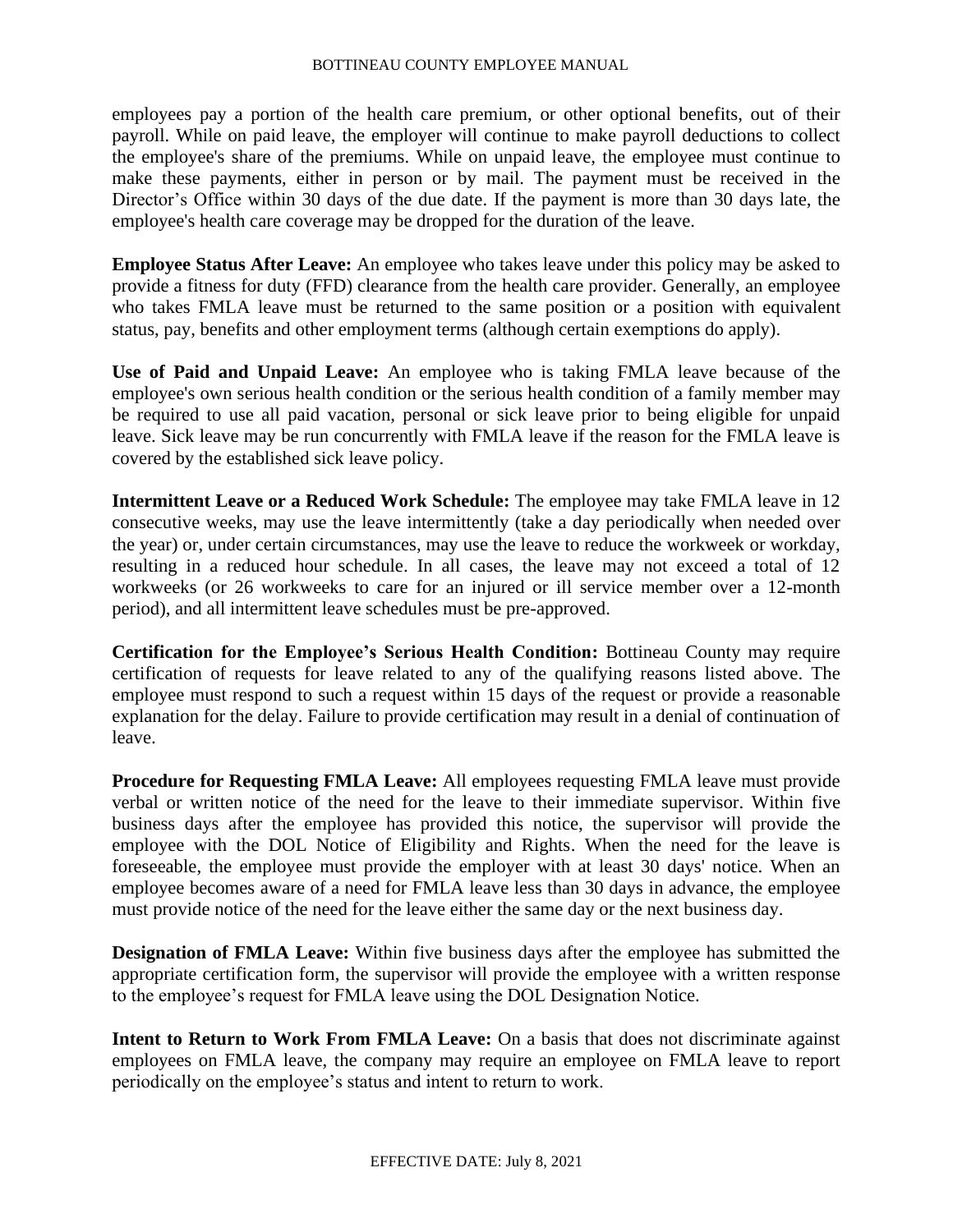# **600 GENERAL GUIDELINES**

# **601 Employee Files**

Personnel files (including work-related files), and confidential files (including confidential, medical and drug testing files), are maintained on each employee of Bottineau County.

Department Heads will be responsible for maintaining accurate and complete records of employees for the efficiency of operations and as a necessary source of information for promotional and career advancement.

**Open Record Personnel Files** (Responsibility of Department Head to develop, secure, and maintain completeness)

- Application for employment
- References from application
- Additional verification from background checks and education verifications
- I-9's (less any personal information)
- Current pay information
- Orientation Check List
- Performance reviews
- Disciplinary information
- Job Descriptions
- Work history with Bottineau County
- Payroll information including salary history

**Personnel Files NOT Subject to Open Records Laws** (to be developed and maintained including completeness by the payroll clerk under the direction of the Bottineau County Auditor)

> Medical Credit repots Child support

Personnel files are the property of the County and access to the information they contain is restricted. With advance notice, an employee may review material in his or her file but only in the County offices and in the presence of the employees Department Head. Employees will be informed in writing whenever anyone outside direct administrative lines reviews records.

# **602 Review Procedure/Performance Evaluations**

Supervisors and employees are strongly encouraged to discuss job performance and goals on an informal, day-to-day basis. Formal performance evaluations are conducted at the end of an employee's introductory period in any new position. This gives the supervisor/employer and the employee a formal opportunity to discuss the job responsibilities, standards, and performance requirements of the position. Performance reviews are conducted to provide both supervisors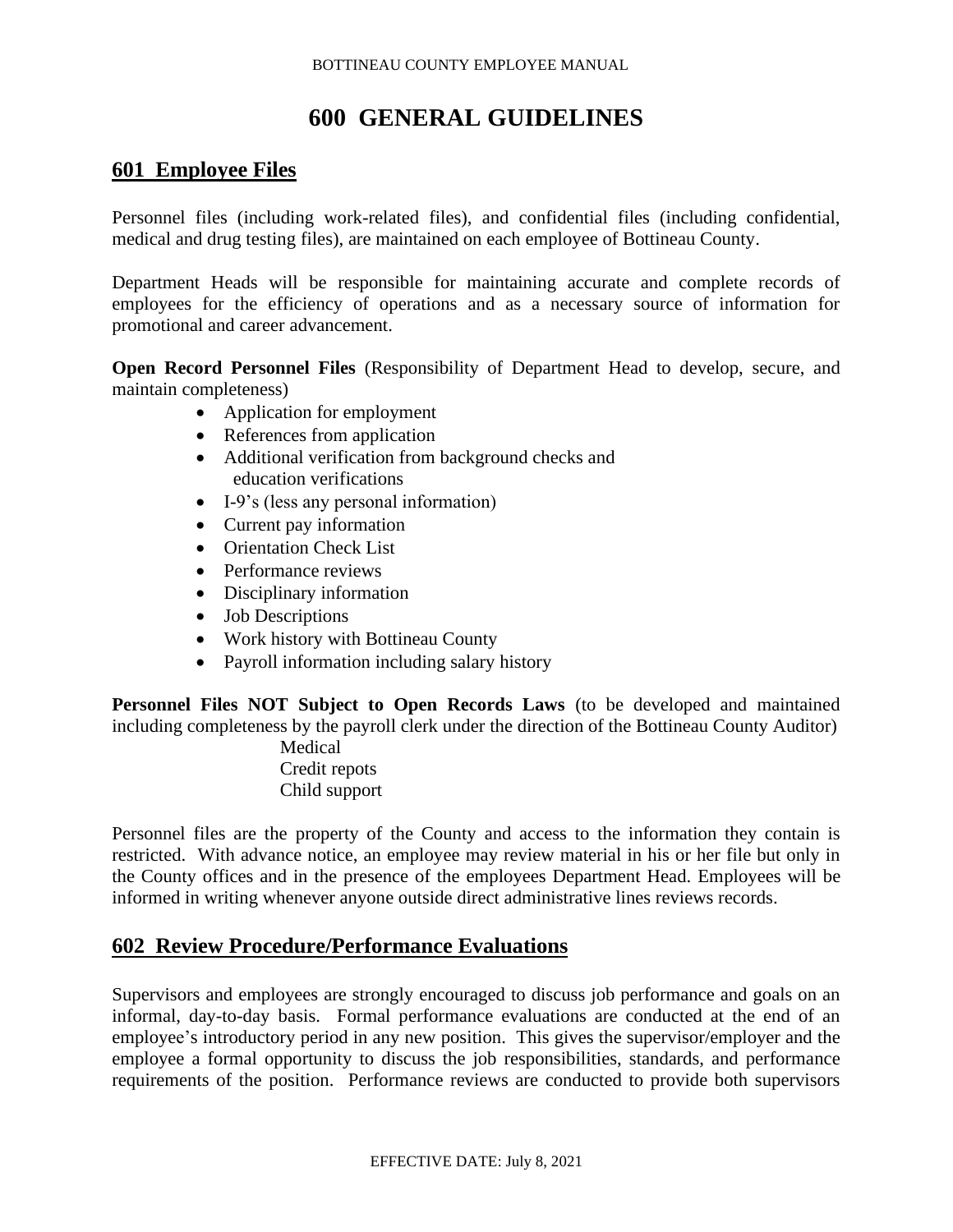and employees the opportunity to discuss job tasks, identify and correct weaknesses, encourage and recognize strengths, and discuss positive, purposeful approaches for meeting goals.

### **603 Moonlighting/Outside Employment**

It is the policy of the County that employees disclose outside employment circumstances or situations to their supervisor or Department Head. An employee may hold a position with another non-competing organization as long as he or she satisfactorily performs his or her job responsibilities with the County. Employees should consider the impact that outside employment and/or volunteer work may have on their health and physical endurance. All employees will be judged by performance standards and will be subject to the County's scheduling demands, regardless of any other outside work requirements.

If the County determines that an employee's outside work interferes with performance or the ability to meet the requirements of the County as they are modified from time to time, or is a potential liability to the County, the employee may be asked to terminate the outside employment if he or she wishes to remain with this County.

Outside employment that constitutes a conflict of interest is prohibited. Employees may not receive any income or material gain from individuals outside the County for materials produced or services rendered while performing their jobs or from the use of County owned facilities, materials, equipment or tools used while off duty, unless approved in advance by the Bottineau County Commissioners.

# **604 Conflict of Interest**

Employees have an obligation to conduct business within guidelines that prohibit actual or potential conflicts of interest. This policy establishes only the framework within which the Bottineau County Commissioners wish the County business to operate. The purpose of these guidelines is to provide general direction so that employees can seek further clarification on issues related to the subject of acceptable standards of operation.

Transactions with outside firms must be conducted within a framework established and controlled by the Bottineau County Commissioners. Business dealings with outside firms should not result in unusual gains for those firms. Unusual gain refers to bribes, product bonuses, special fringe benefits, unusual price breaks, and other windfalls designed to ultimately benefit the County, the employee, or both. Promotional plans that could be interpreted to involve unusual gain require specific Board of Bottineau County Commissioners approval.

An actual or potential conflict of interest occurs when an employee is in a position to influence a decision that may result in a personal gain for that employee or for a relative as a result of the County's business dealings. For the purposes of this policy, a relative is any person who is related by blood or marriage, or whose relationship with the employee is similar to that of persons who are related by blood or marriage.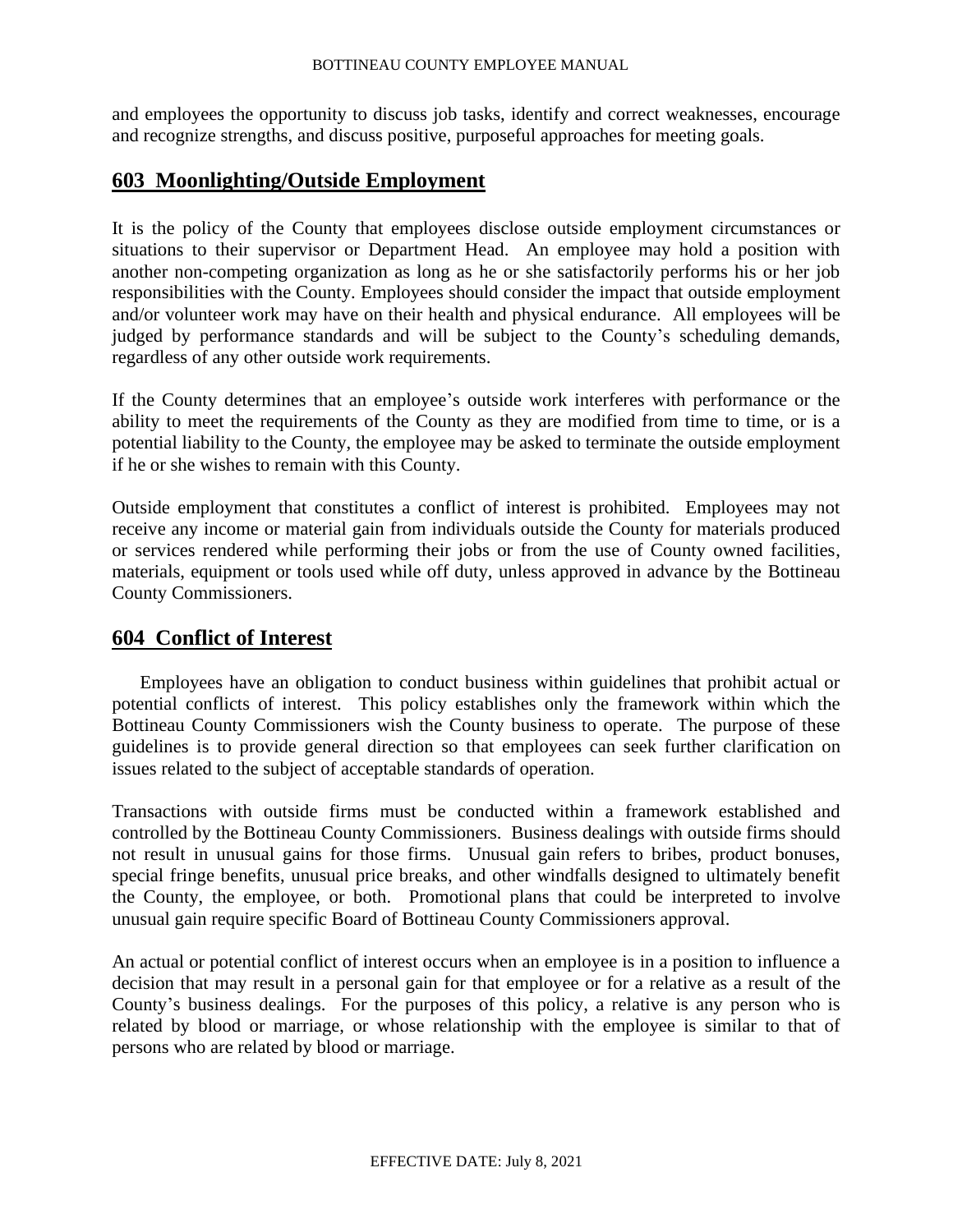No presumption of guilt is created by the mere existence of a relationship with outside firms. However, if an employee has any influence on transactions involving purchases, contracts, or leases, it is imperative that he or she discloses to the Bottineau County Commissioners as soon as possible the existence of any actual or potential conflict of interest so that safeguards can be established to protect all parties.

Personal gain may result not only in cases where an employee or relative has a significant ownership in a firm with which the County does business but also when an employee or relative receives any kickback, bribe, substantial gift, or special consideration as a result of any transaction or business dealings involving the County.

The materials, products, designs, plans, ideas, and data of this organization are the property of the County and should never be given to an outside firm or individual except through normal channels and with appropriate authorization. Any improper transfer of material or disclosure of information, even though it is not apparent that an employee has personally gained by such action, constitutes unacceptable conduct. Any employee who participates in such a practice will be subject to disciplinary action, up to and including possible discharge.

### **605 Smoking**

The county wants to provide a safe and healthful environment for its employees and those citizens of the county utilizing the services available. The Bottineau County Courthouse and other buildings or equipment so designated by the Bottineau County Commissioners will be smoke free. This policy applies equally to all employees, customers, and visitors to the courthouse. Cigarette butts must be disposed of in proper containers. Failure to comply with the smoking policy may result in disciplinary action.

Employees working in/at public or private work sites, which are 'smoke free', are not allowed to smoke while on duty at the work site. This policy applies equally to all employees, customers, and visitors

Smoking is prohibited within 25 feet of the Bottineau County Courthouse.

### **606 Dress Code**

The personal appearance of Bottineau County Employees contributes significantly towards the public's impression of county agencies. Clothing should be appropriate for a business environment of the department the employee is representing. All employees are expected to dress in a manner appropriate to their position and type of work. The following are general guidelines for supervisors to use in determining the appropriateness of the employee's dress:

*1.* Except in unusual circumstances, unacceptable attire includes: sweat pants; tank tops; t-shirts; shorts; and torn or soiled clothing

*2.* Acceptable footwear including socks and hosiery should generally be worn, but exceptions may be made depending upon the season and other attire. Unacceptable footwear includes slippers, flip flops and athletic tennis shoes.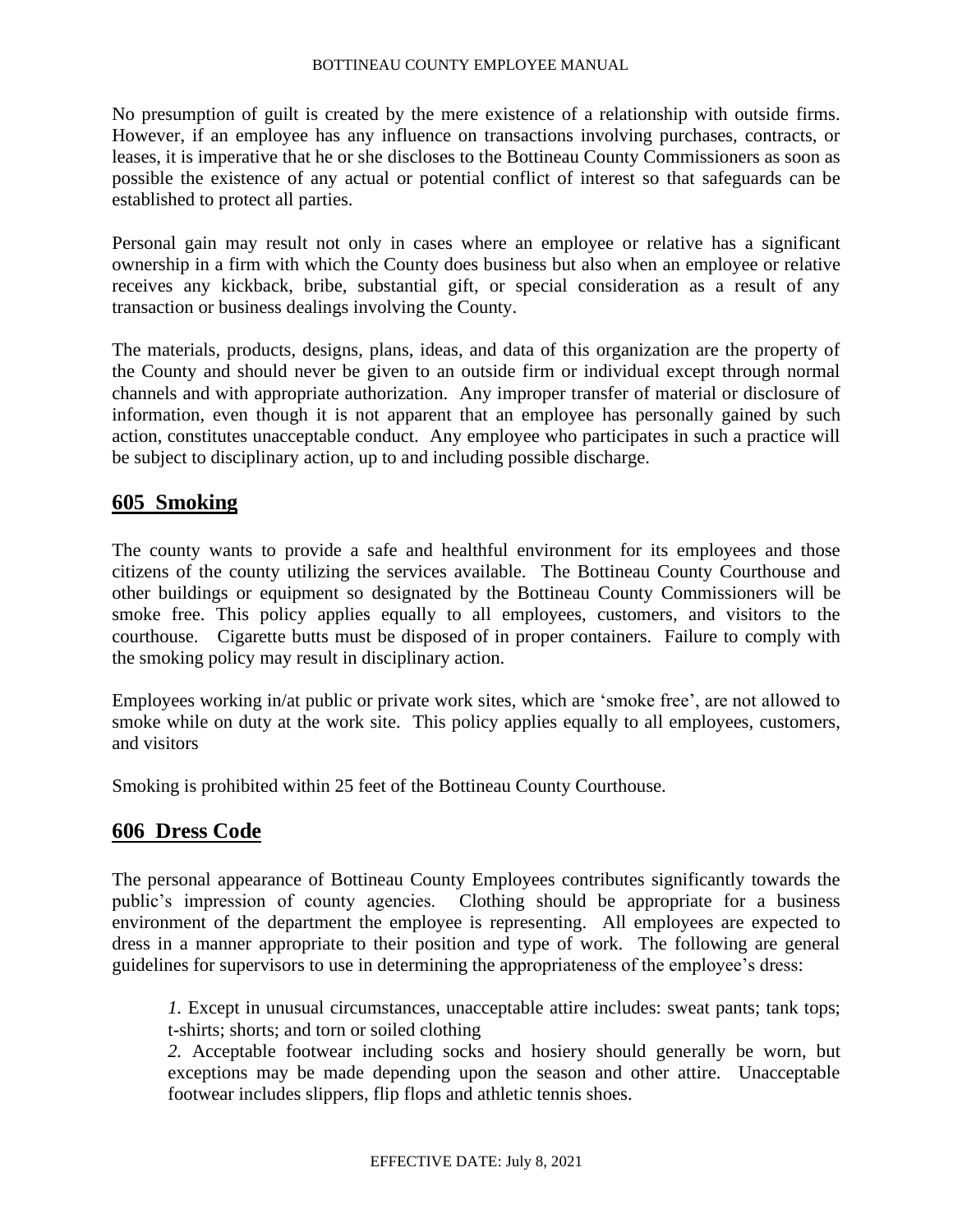*3.* For certain individuals whose jobs are physically demanding, jeans, t-shirts and tennis shoes may be acceptable.

*4.* The supervisor is also authorized to make exceptions when a medical care provider has indicated the need for such an exception for the health and safety of the employee.

*5.* On designated casual wear days, less-formal clothing including jeans and tennis shoes may be worn. (Jeans Day)

*6.* Exception to these dress code guidelines may be made when there is a reasonable way to accommodate a religious belief.

*7.* Clothing with offensive images and verbiage are never acceptable attire.

*8.* In questionable situations, the final decision as to what is appropriate appearance/attire is the responsibility of each supervisor

*9.* Highly scented toiletries should be avoided.

Appearance and dress code should be in keeping with the job being performed, both for safety and to reflect a positive image for the county. Neat, clean, non-provocative appearance creates a favorable impression and is an important trait. Remember, the first impressions are apt to be lasting ones.

If a supervisor has a concern regarding personal appearance he/she will discuss the concern with the employee. Repeated violations should be addressed by the supervisor who may issue a verbal or written warning. Further, a supervisor can ask an employee to leave the workplace until suitably attired.

# **607 Use of Phone, Fax, Computer, E-Mail and Mail Systems**

To assure effective telephone communications, employees should always use the approved greeting and speak in a courteous and professional manner. Please confirm information received from the caller, and hang up only after the caller has done so.

The County strives to maintain a workplace free of harassment and sensitive to the diversity of its employees. Therefore, the county prohibits the use of the telephone, fax, and mail system in ways that are disruptive, offensive to others or harmful to morale.

For example, the display or transmission of sexually explicit images, messages and cartoons is not allowed. Other such misuse includes, but is not limited to, ethnic slurs, racial comments, off-colored jokes or anything that may be construed as harassment or showing disrespect for others.

Personal use of landline, cell telephones (including text messages) and fax machines for long-distance and local calls is strongly discouraged. Incoming phone messages for employees will be taken and, unless it is an emergency, these calls should be made during break time. Employees should practice discretion in using county telephones when making local personal calls and shall be required to reimburse the county for any charges resulting from their personal use of the telephone or fax machine for long distance calls.

The use of employer-paid postage for personal correspondence is not permitted.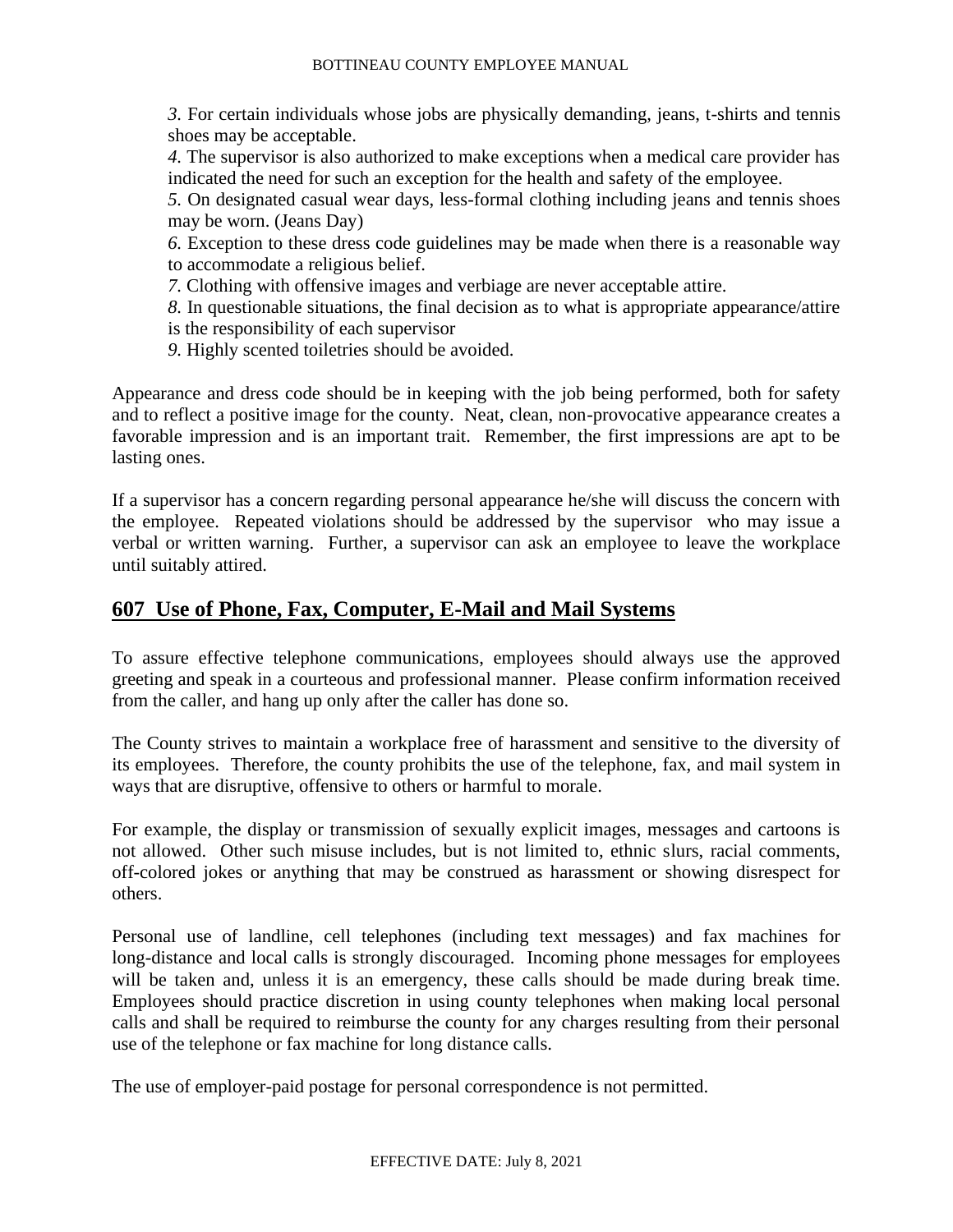Employees are specifically requested to refrain from use of a cellular phone while driving a County vehicle. Should the need arise to answer or initiate a call with a cellular phone while driving, the employee is directed to pull safely to the side of the road, stop forward or backward motion of the vehicle and then communicate via the cellular phone.

Computers, computer files, internet access, the e-mail system and software furnished to employees are the County's property intended for business use. Employees should not use a password, access a file or retrieve any stored communication without authorization.

The County purchases and licenses the use of various computer software for business purposes and does not own the copyright to this software or its related documentation. Unless authorized by the software developer, the County does not have the right to reproduce such software for use on more than one computer.

Employees may only use software on local area networks or on multiple machines according to the software license agreement. The County prohibits the illegal duplication of software and its related documentation.

# **608 Credit Card Policy**

Regular, full-time employees may be eligible for a credit card at the discretion of the Board of Bottineau County Commissioners. To be eligible for a credit card, an employee must travel frequently in the course of his/her duties, purchase significant volumes of goods and services for use by the County, or incur other regular frequent business expenses of a kind appropriately paid by credit card.

Each card will be limited to a maximum of \$10,000.00. Increases to the established maximum may be made on a case-by-case basis by the Board of Bottineau County Commissioners.

The credit card is only to be used for official business on behalf of the County. The credit card may not be used to obtain cash advances, bank checks, traveler's checks, or electronic cash transfers for either business or personal expenses. If the card is used for an employee's personal expenses, the County reserves the right to recover these monies from the employee cardholder. Cardholders will be required to sign a declaration authorizing the County to recover, from their salary, any amount incorrectly claimed as a business expense or not reconciled within thirty days. Any misuse of the credit card may result in cancellation of the card, withdrawal of credit card privileges, and disciplinary action up to and including termination.

Credit card expenditures must be submitted with original receipts to the Bottineau County Auditor's Office within ten business days of use. Continued or repeated non-conformance to this policy may result in cancellation of the card, payroll deduction for unreconciled amounts, and such other actions as appropriate, up to and including termination of employment.

Lost or stolen cards must be reported immediately to the credit card company and the Bottineau County Auditor's Office.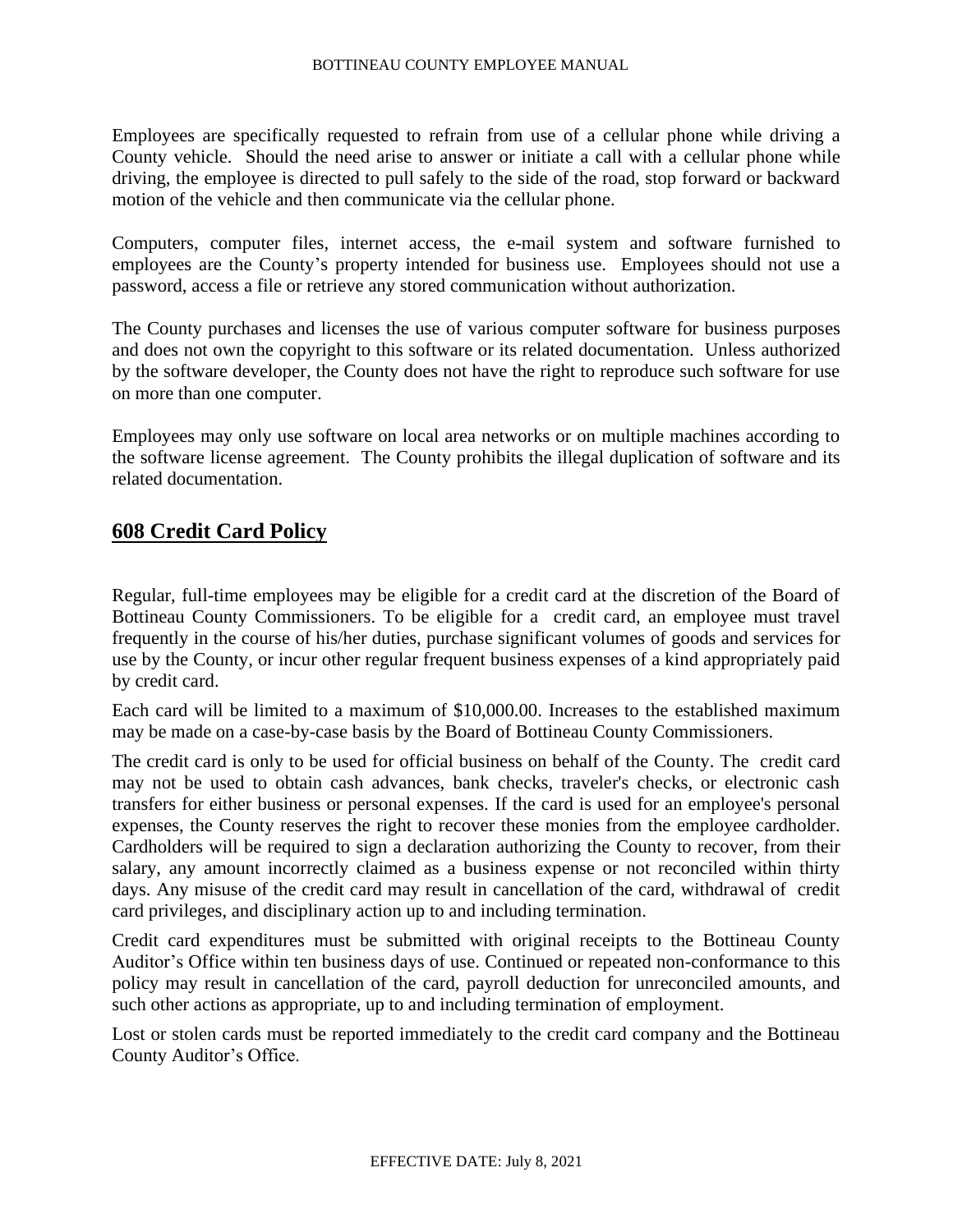### **609 Housekeeping**

A clean work area makes for a more pleasant, as well as safer, place to work. All employees are asked to help keep their work area and surroundings as neat and orderly as possible.

# **610 Committee Membership**

Employees may choose or be asked to participate on various community, state, or other types of committees. It is understood that participation on committees that are related to the employee's job responsibilities provide opportunity to further the overall operation of Bottineau County, while offering an opportunity for employee's and department heads to acquire skills that enhance job performance. Participation also gives the employee an opportunity to share their knowledge and skills with others while expanding their own knowledge of resources and methods key to managing and operating county programs.

Employee's desiring to or who are asked to serve or chair committees are required to discuss these request with their supervisor to assure that the time required for service will not affect their ability to complete their normal job assignments/responsibilities.

Employees may attend association meetings related to their positions, attend mandatory training, and other job related committee meetings and work related training sessions during regular working hours. They are eligible for reimbursement for travel expense and per diem (per diem not available if meals are provided as part of training, etc).

Employee/individuals who are appointed by the county commissioners to serve on county required boards may do so during regular working hours and are eligible for reimbursement for travel expense and per diem from the boards on which they serve (per diem not available if meals are provided.)

Employees who elect to serve or are appointed by an outside entity to participate on non job related committees do so at their own expense. The employee shall use leave time to attend the meetings that fall during regular working hours. The use of county equipment is not allowed

# **611 Fraud Prevention and Investigation**

The County expects all employees, Board members, consultants, vendors, contractors, and other parties maintaining any business relationship with the County to act with integrity, due diligence, and in accordance with all laws in their duties involving the County's fiscal resources. The County is entrusted with public dollars and no person connected with the County should do anything to erode that trust.

The Auditor shall be responsible for developing internal controls designed to prevent and detect fraud, financial impropriety, or fiscal irregularities within the County. Every member of the County's administrative team shall be alert for any indication of fraud, financial impropriety, or irregularity within his/her areas of responsibility.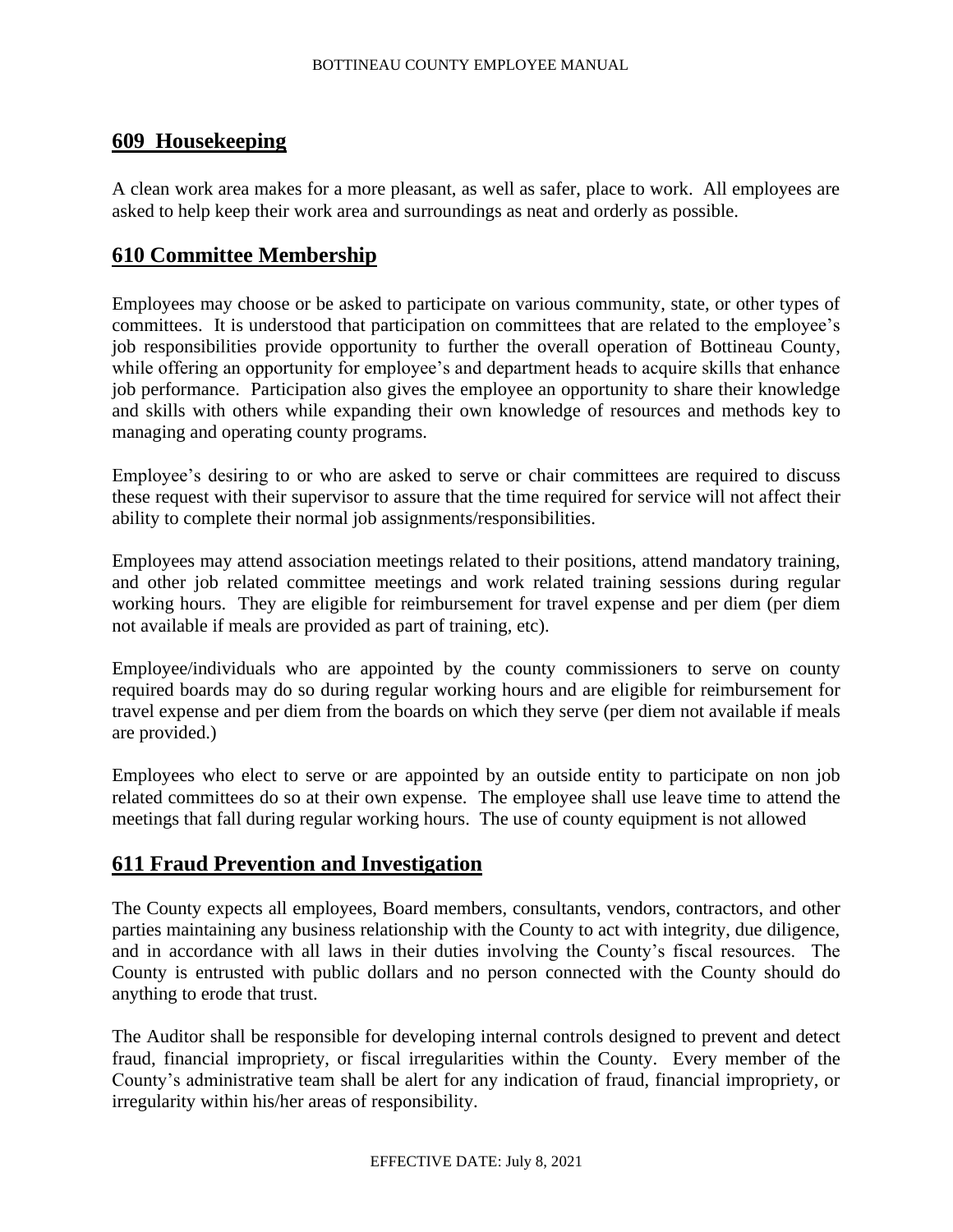Any employee who suspects fraud, impropriety, or irregularity shall report their suspicions immediately to his/her immediate supervisor and/or the Auditor. The Auditor shall have primary responsibility for any necessary investigations and shall coordinate investigative efforts with the County's legal counsel, auditing firm, and other internal or external departments and agencies, including the State's Attorney and law enforcement officials, as the Auditor may deem appropriate.

In the event the concern or complaint involves the Auditor, the concern shall be brought to the attention of the Chair of the Board of Commissioners who shall be empowered to contact the County's legal counsel, auditing firm, and any other agency to investigate the concern or complaint.

The Auditor may elect to employ the County's auditing firm to conduct a partial forensic/internal control/SAS99 audit annually or otherwise as often as deemed necessary. The Auditor is authorized to order a complete forensic audit if, in his/her judgment, such an audit would be useful and beneficial to the County.

Fraud, financial improprieties, or irregularities include, but are not limited to:

- 1. Forgery or unauthorized alteration of any document or account belonging to the County.
- 2. Forgery or unauthorized alteration of a check, bank draft, or any other financial document.
- 3. Misappropriation of funds, securities, supplies, or other assets.
- 4. Impropriety in the handling of money or reporting of financial transactions.
- 5. Profiteering because of "insider" information of county information or activities.
- 6. Disclosing confidential and/or proprietary information to outside parties.
- 7. Accepting or seeking anything of material value, other than items used in the normal course of advertising, from contractors, vendors, or persons providing services to the County.
- 8. Destroying, removing, or inappropriately using county records, furniture, fixtures, or equipment.
- 9. Failing to provide financial records to authorized state or local entities.
- 10. Failure to cooperate fully with any financial auditors or investigators.
- 11. Any other dishonest or fraudulent act involving county monies or resources.

The Auditor shall investigate reports of fraudulent activity in a manner that protects the confidentiality of the parties and the facts. All employees involved in the investigation shall be advised to keep information about the investigation confidential.

If an investigation substantiates the occurrence of a fraudulent activity, the Auditor, or Board Chair if the investigation centers on the Auditor, shall issue a report to appropriate personnel and to the Board. The final disposition of the matter and any decision to file or not file a criminal complaint or to refer the matter to the appropriate law enforcement and/or regulatory agency for independent investigation shall be made in consultation with legal counsel. The results of the investigation shall not be disclosed to or discussed with anyone other than those individuals with a legitimate right to know until the results are made public.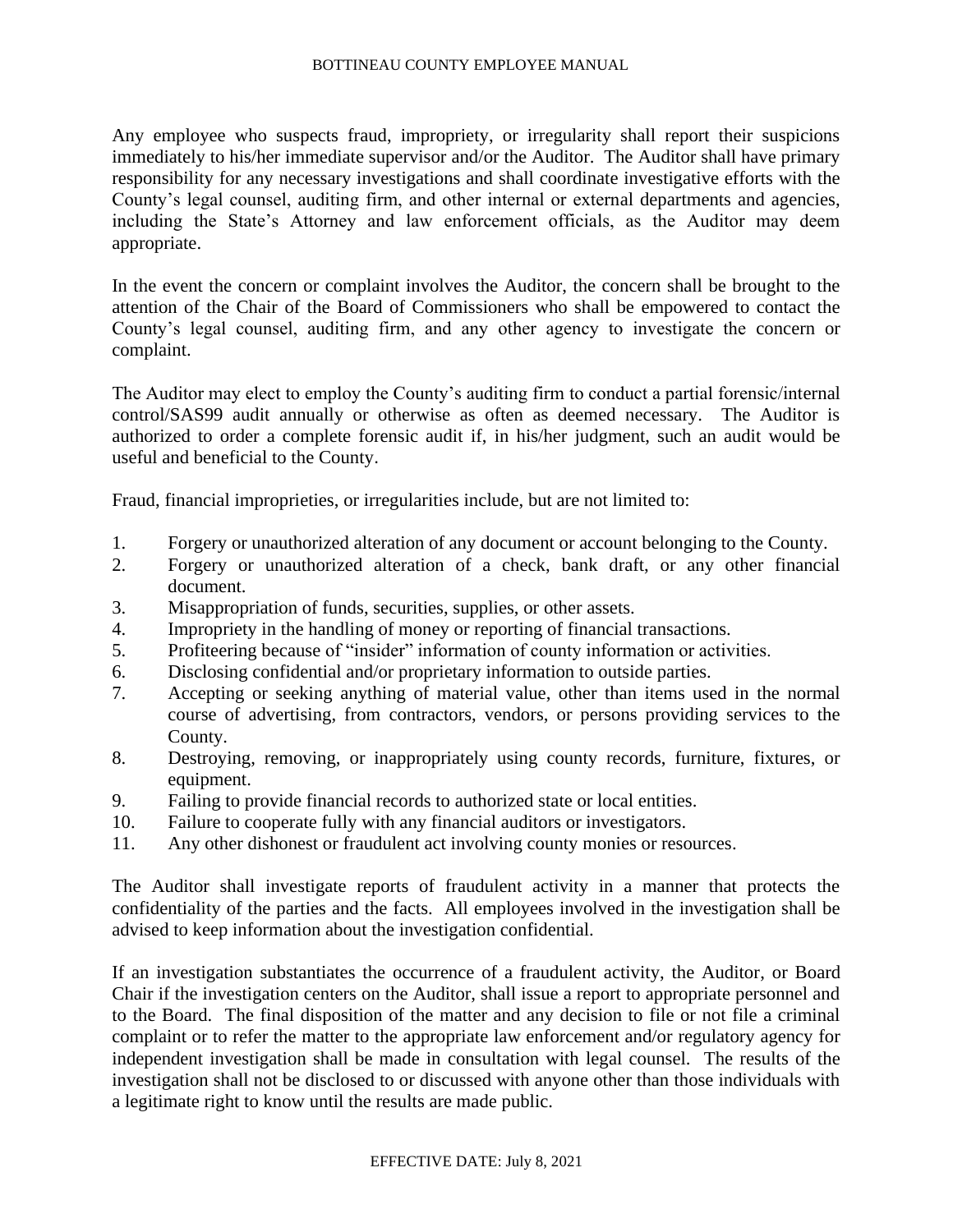# **612 Volunteer Work**

Employees are encouraged to volunteer for local organizations (such as fire department, EMS, etc.), as long as doing so does not greatly interfere with the employee's ability to perform his/her job. All employees will be judged by performance standards and will be subject to the County's scheduling demands, regardless of any volunteer responsibilities.

The County recognizes that the volunteers for our local organizations are crucial for their success, and that our local communities rely heavily upon their services. When a call is received during work hours, employees are asked to exercise judgment when responding as a volunteer. If an employee is within a reasonable distance (10 miles or less) from the town of the special service to get vehicles and/or equipment, or a reasonable distance to the actual incident, the employee shall be encouraged to respond. If the employee is working on a job-site with other employees of the county and there is only one vehicle on location for the crew, it is only reasonable to leave the project if it is safe to the public, will not halt the work of the project, and is within a reasonable distance to the incident. If an employee has any question at all he/she should contact their immediate supervisor.

# **613 Social Media**

Bottineau County respects the right of employees to use social media tools as a means of personal self-expression and as a means to further the organization's interests. It is important that employees be aware of the implications of engaging in social media and online communications.

When using Social Media:

- Adhere to the County Acceptable Use of Electronic Communication Devices Policy.
- Do not post confidential or proprietary information about the organization, our staff members, elected officials, clients or business partners. It is important to protect this information.
- The County logo or other organizational images may not be used on personal social media sites without permission from the County Commission or their designee. The County's name may not be used to promote a personal cause, product, political party or candidate.
- County computers and time on the job are reserved for organizational business as approved by management and in accordance with County policies.
- Be respectful to the organization, other staff members, elected officials, vendors and business partners.
- If you come across positive or negative remarks about the County or County related services that you believe are important, please forward this information to your supervisor or another appropriate official.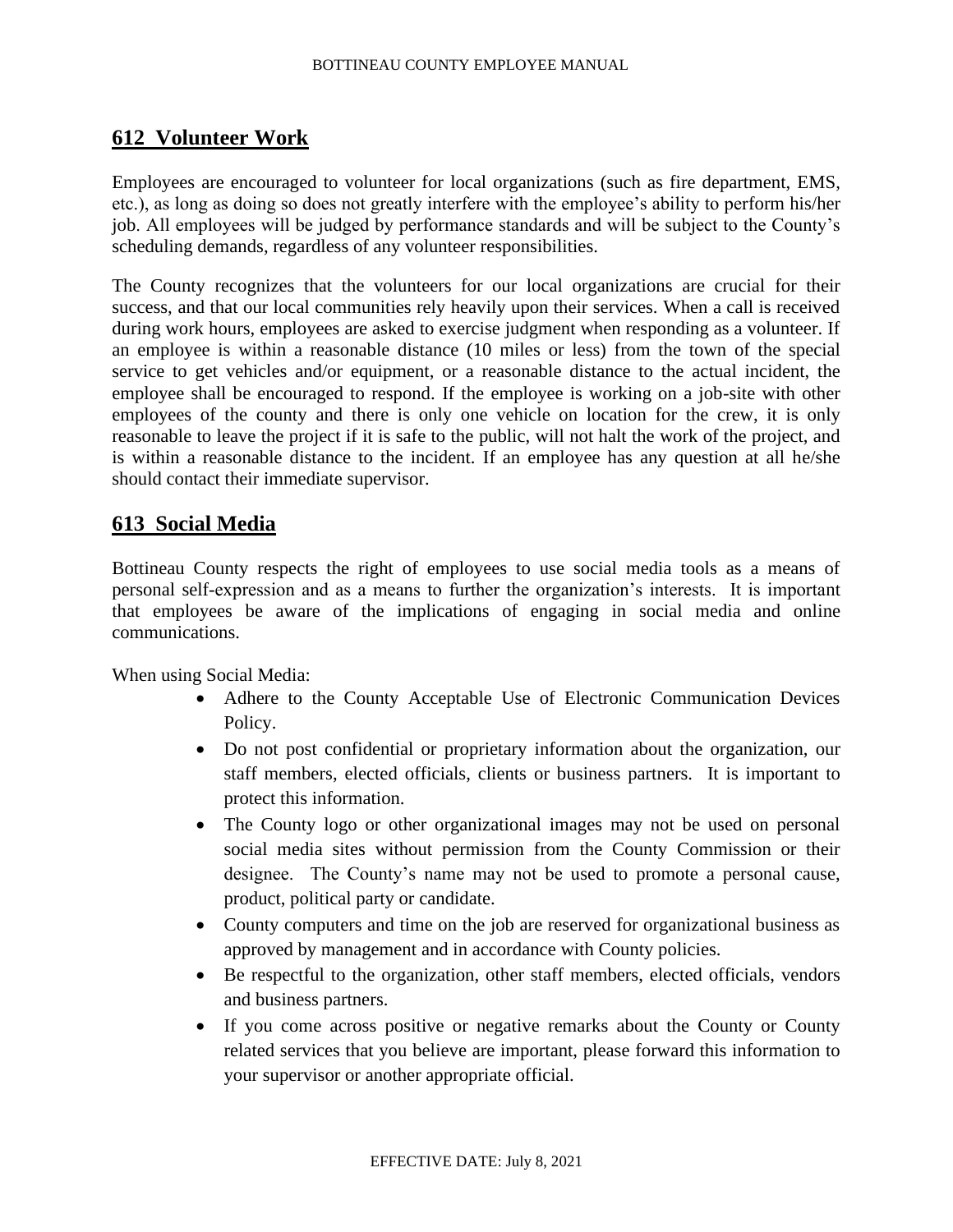• Be conscious of mixing your business and personal lives. The internet is immediate and nothing posted is ever truly private, nor does it expire. Online, your personal and business personas are likely to intersect. The organization respects the free speech rights of its staff members, but asks you to remember that other organizations, colleagues, and business partners may have access to the online content you post.

Employees are responsible for their own actions. Recognize that you are legally liable for anything you post online. Understand that anything you post that can potentially tarnish the County's image will ultimately be your responsibility. Be aware that your actions captured via posts, images or comments may reflect upon the County. While the organization does not discourage your participation in social media space, we urge you to do so properly, exercising sound judgment, common sense and good taste.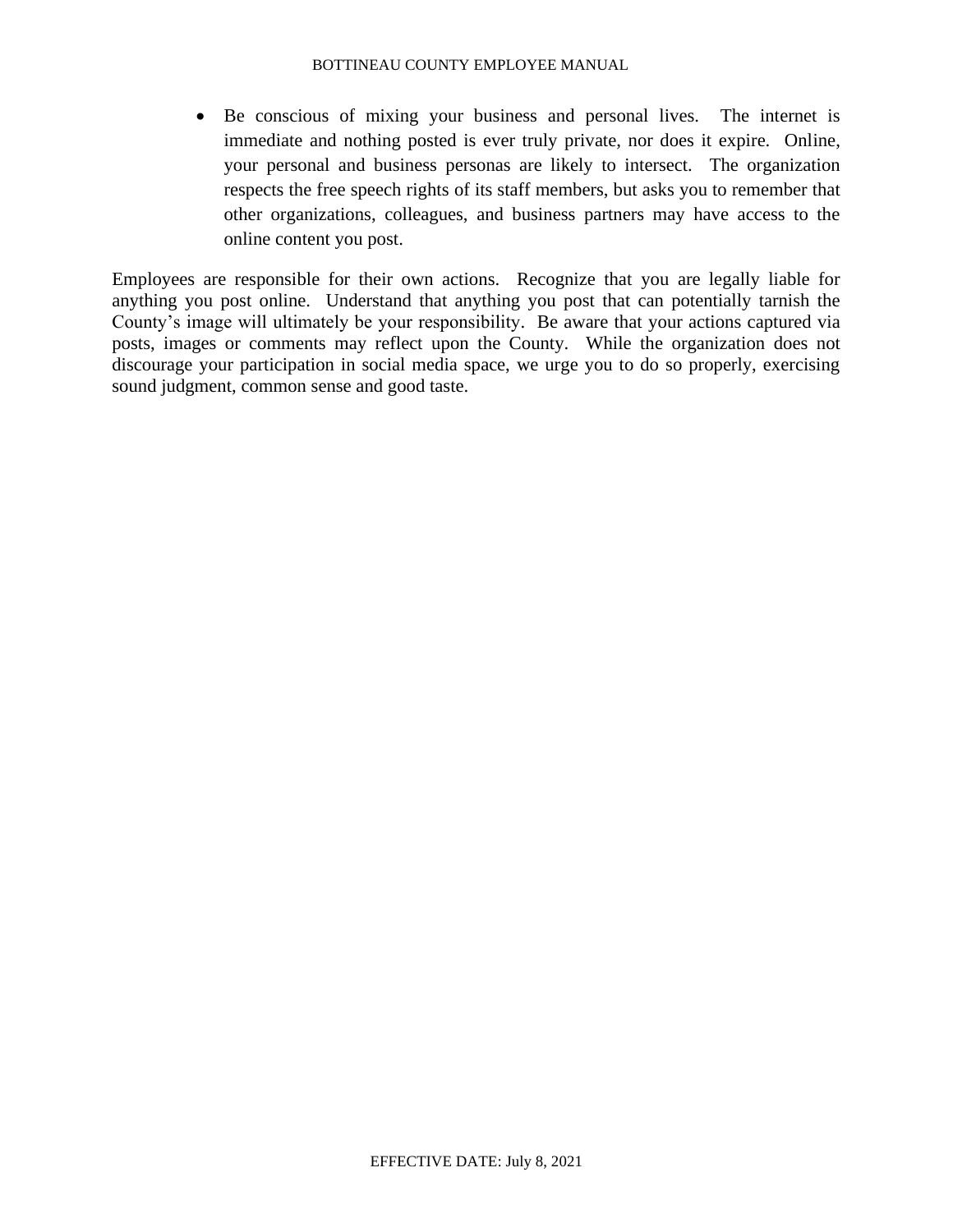# **700 COUNTY OWNED VEHICLES/EQUIPMENT**

# **701 Vehicles/Equipment**

Equipment and vehicles essential in accomplishing job duties are expensive and may be difficult to replace. When using property, employees are expected to exercise care, perform required maintenance, and follow all operating instructions, safety standards, and guidelines. Each department is responsible for obtaining proper insurance coverage for all vehicles and equipment within their department; these policies should be reviewed annually to ensure the coverage is appropriate and sufficient.

Please notify the supervisor if any equipment, machines, tools, or vehicles appear to be damaged, defective, or in need of repair. Prompt reporting of damages, defects, and the need for repairs could prevent deterioration of equipment and possible injury to employees or others. The supervisor can answer any questions about an employee's responsibility for maintenance and care of equipment or vehicles used on the job.

The improper, careless, negligent, destructive, or unsafe use or operation of equipment or vehicles, as well as excessive or avoidable traffic or parking violations, can result in disciplinary action, including discharge.

All violations of traffic laws and fines levied as a result are the exclusive responsibility of the employee.

Employees, required to drive as a part of their job functions, are further required to report all moving violations, whether on or off the job, to the County Auditor within 24 to 48 hours of receiving the citation. Additionally, the driver's license status of all employees may be checked with the North Dakota Motor Vehicle Department annually.

Employees may not use any County facilities, property, office equipment, shop equipment, tools, etc. for monetary or political gain.

# **702 County Owned Vehicles**

Only County employees or authorized representatives are defined as "drivers" in the following sections

Drivers shall possess a valid driver's license which authorizes the driver to operate a vehicle. This license shall be in the possession of the driver at all times when operating a county vehicle, and be of the appropriate class governing the vehicle being operated.

Drivers shall utilize County vehicles for conducting county business only and shall not use any County-owned vehicle for personal or private use. It is required that employees utilize countyowned vehicles as a first option when traveling for work-related purposes.

Drivers shall comply with all laws and regulations relating to the operation of motor vehicles, including rules relating to the consumption of drugs and alcohol and speed regulations.

All violations of traffic laws and fines levied are the exclusive responsibility of the employee.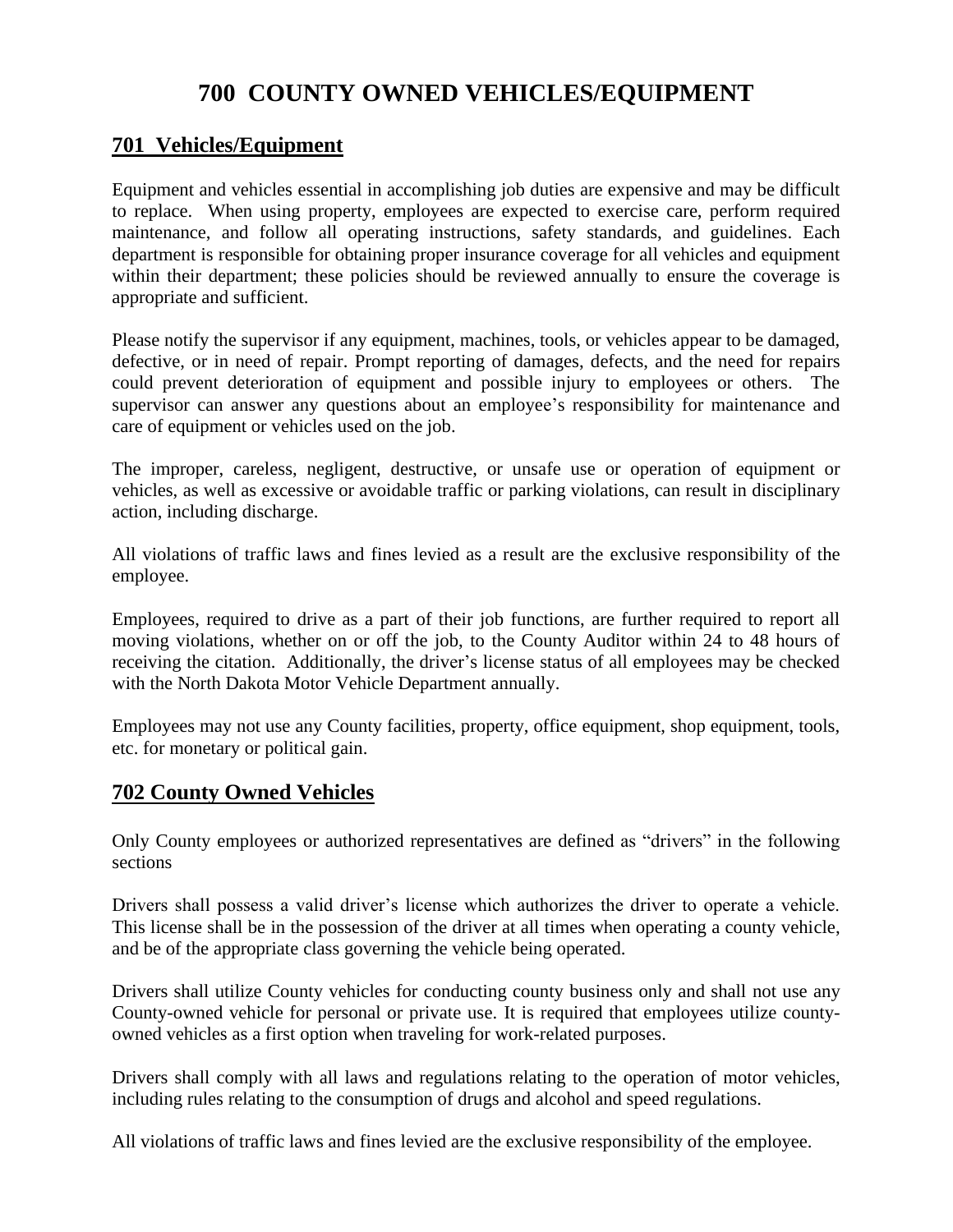Drivers shall not place unauthorized bumper stickers or unauthorized equipment in or on County-owned vehicles.

Drivers may permit other than County employees to be passengers in county vehicles only if it is necessary to conduct county business.

Operators of County vehicles/equipment have a responsibility to maintain their assigned vehicle/equipment. This includes check of fluid levels and maintaining the vehicles/equipment such as interior/exterior cleaning when needed. Some employees may have additional vehicle/equipment responsibility such as maintaining the usage and operation of all electronic equipment such as radio and GPS systems.

Each Department Head shall supervise the actions of its authorized drivers and shall institute proper disciplinary actions for violation.

Bottineau County provides liability insurance coverage for all county-owned vehicles under its jurisdiction. County staff who transport clients have supplemental insurance through Bottineau County only while they are transporting clients.

All County employees in County owned vehicles shall wear properly fastened safety belts whenever they travel on County business. Drivers of County-owned vehicles shall require passengers to use seat belts.

Drivers shall immediately report all accidents involving County vehicles to their Department Head. Accident reports made out in detail are necessary and may be provided in narrative form with appropriate attachments, such as a police or highway patrol report. All reports must be filed with the County Auditor's Office for insurance purposes. Personal injuries, as a result of an accident, are also to be reported immediately to the Department Head. Appropriate worker's compensation forms should be submitted for any injuries requiring medical attention or resulting in time off work.

Any County employee who operates a County vehicle must notify their department head of any change in their physical condition, such as heart problem, diabetes or a significant deterioration of hearing or eye sight which may be a factor in operating a vehicle safely. Further, a County employee must notify their Department Head anytime their license is suspended or any time eight or more cumulative points are deducted from their driving records.

The County shall conduct a driving records check at least annually at a department's request for all personnel (including temporary) listed as drivers of County vehicles or equipment. Driving privileges of county vehicles shall be suspended for any county employee whose driving record reflects a suspended or invalid driver's license. The vehicle record checks should be reviewed by Bottineau County Commissioners and kept in the personnel files. Action will be taken based on off duty driving violations to include but not be limited to revocation of County driving privileges, reassignment, reprimand, suspension and termination. The nature of the violation and individual circumstances surrounding the violation will be *considered* when determining action.

Several departments within Bottineau County have internal policies which are more specific than the guidelines outlined in this general County policy. Drivers of vehicles assigned to those given departments are required to comply with all regulations and guidelines established within their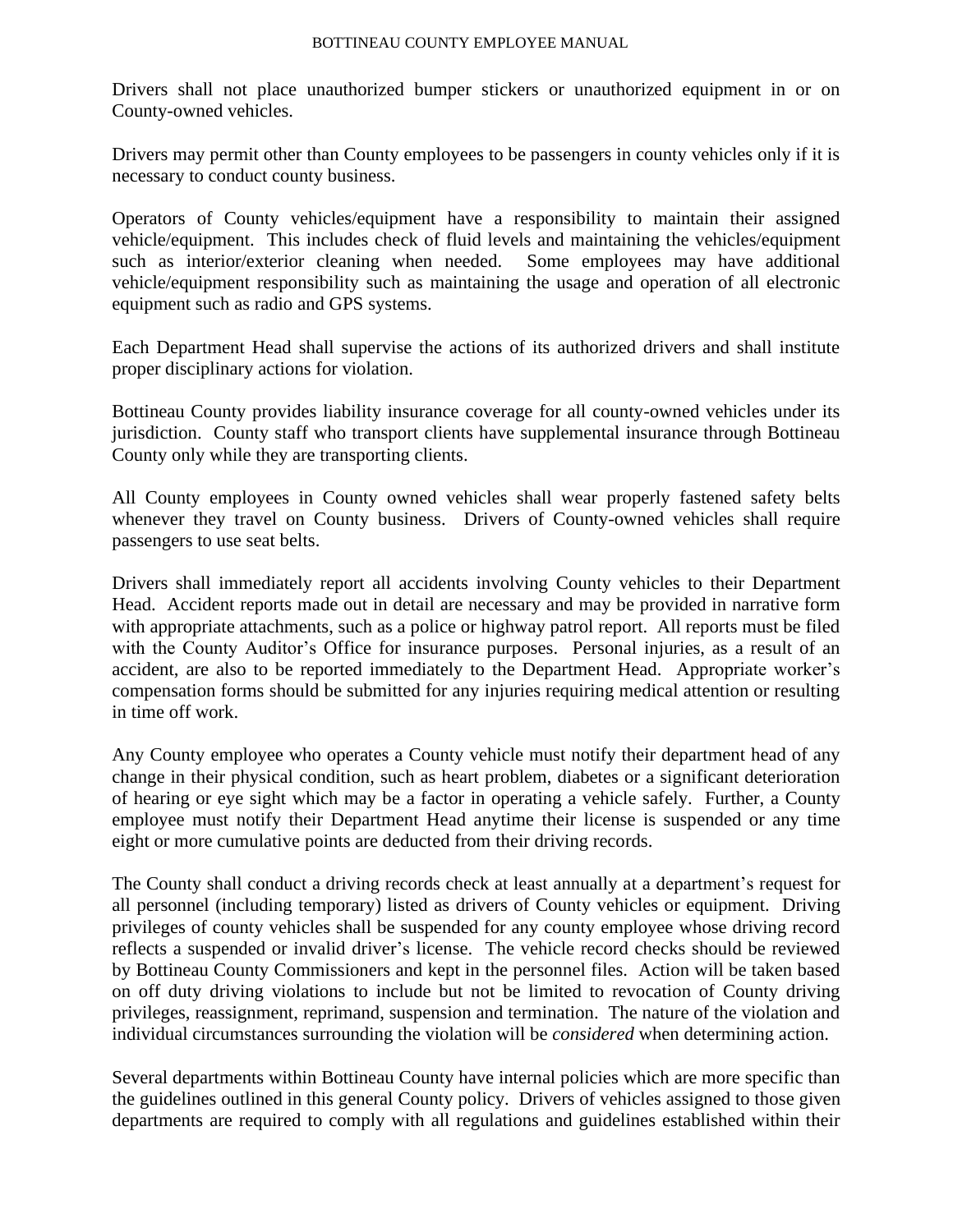agency. Examples might include regulations for emergency operation of police vehicles, pursuit driving regulations or a ride-along program.

# **703 Distracted Driving**

In order to increase employee safety and eliminate unnecessary risks behind the wheel, Bottineau County has enacted a Distracted Driving Policy. We are committed to ending the epidemic of distracted driving, and have created the following rules, which apply to any employee operating a company vehicle or using a cell phone while operating a personal vehicle:

- County employees may not use a hand-held cell phone while operating a vehicle whether the vehicle is in motion or stopped at a stop sign or traffic light. This includes, but is not limited to, answering or making phone calls, engaging in phone conversations, and reading or responding to emails, instant messages, and text messages.
- If County employees need to use their phones, they must pull over safely to the side of the road or another safe location.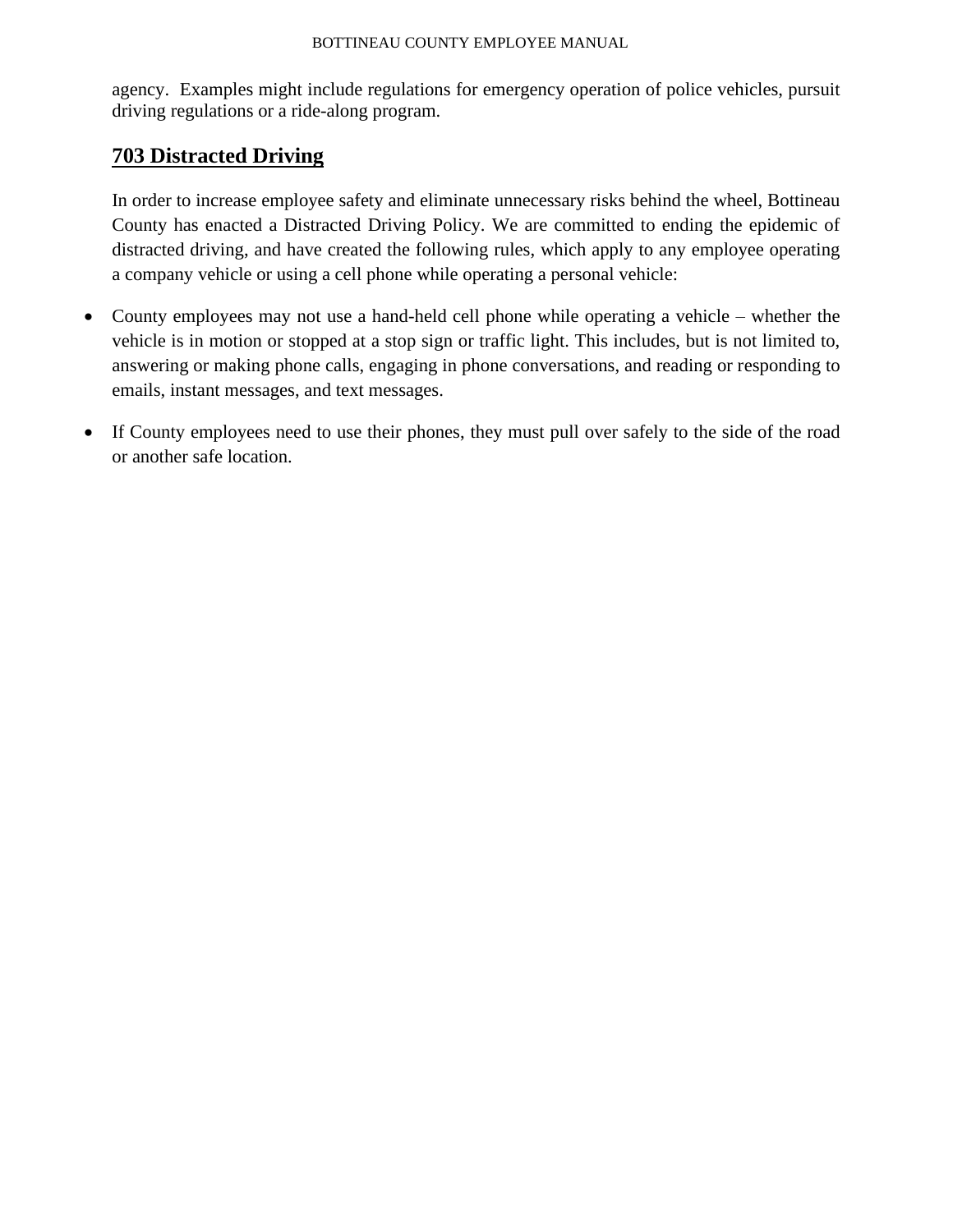# **800 OPERATIONAL GUIDELINES**

# **801 Discipline**

**Employment is 'at will' and no progressive disciplinary system is implied.** Discipline will normally be classified as a Minor Offense or a Serious Offense.

Minor offenses are those violations which are unacceptable if repeated, but which the employee will not be discharged for the first offense.

Serious offenses are those willful or deliberate violations of such a nature that the first offense may indicate that the continued employment of the employee may not be in keeping with the best interest of Bottineau County. Any verbal or written warning will require an employee performance review be completed showing where the problems are and what goals or remedies have been required.

There are four basic classifications of disciplinary action:

*Verbal Warning* - Employee is counseled by his/her supervisor following a minor offense in an effort to eliminate possible misunderstandings and to explain what constitutes proper conduct. Although not considered a "written warning", verbal warnings must be documented by the supervisor and written up by the Department Head (Appendix B). The warning is to be maintained in the employee's personnel file for a minimum of six years (provided there are no additional infractions of County policies).

*Written Warning* - Employee receives written notice of discipline (Appendix B) following intentional or repeated minor offenses. The purpose of a written warning is to make certain that the employee is fully aware of the misconduct he/she has committed and what is expected, thereby enabling the employee to avoid a recurrence of the incident. The written warning will note any previous verbal and written warnings when it is prepared and will include the date, time, and action taken. All written documentation will be forwarded to the Bottineau County Department Head by the supervisor to be maintained in the employee's personnel file for not less than six years (provided there are no additional infractions of policies).

*Final Written Warning* - Employee receives written notice of discipline on Employee Warning Notice (Appendix B) following serious misconduct or further repeated minor offenses; disciplinary time off without pay may also be given. The purpose of a final written warning is to make certain that the employee understands the seriousness of the misconduct, and further misconduct will most likely result in discharge. This written documentation will be forwarded to the Bottineau County Department Head to be permanently maintained in the employee's personnel file.

*Discharge* - Employee is discharged as a result of a serious offense or the final step in the accumulation of minor offenses of the same nature.

The classifications of disciplinary action listed do not indicate progressive discipline since any classification may result in termination at any time based on the infraction or offense and its seriousness to Bottineau County.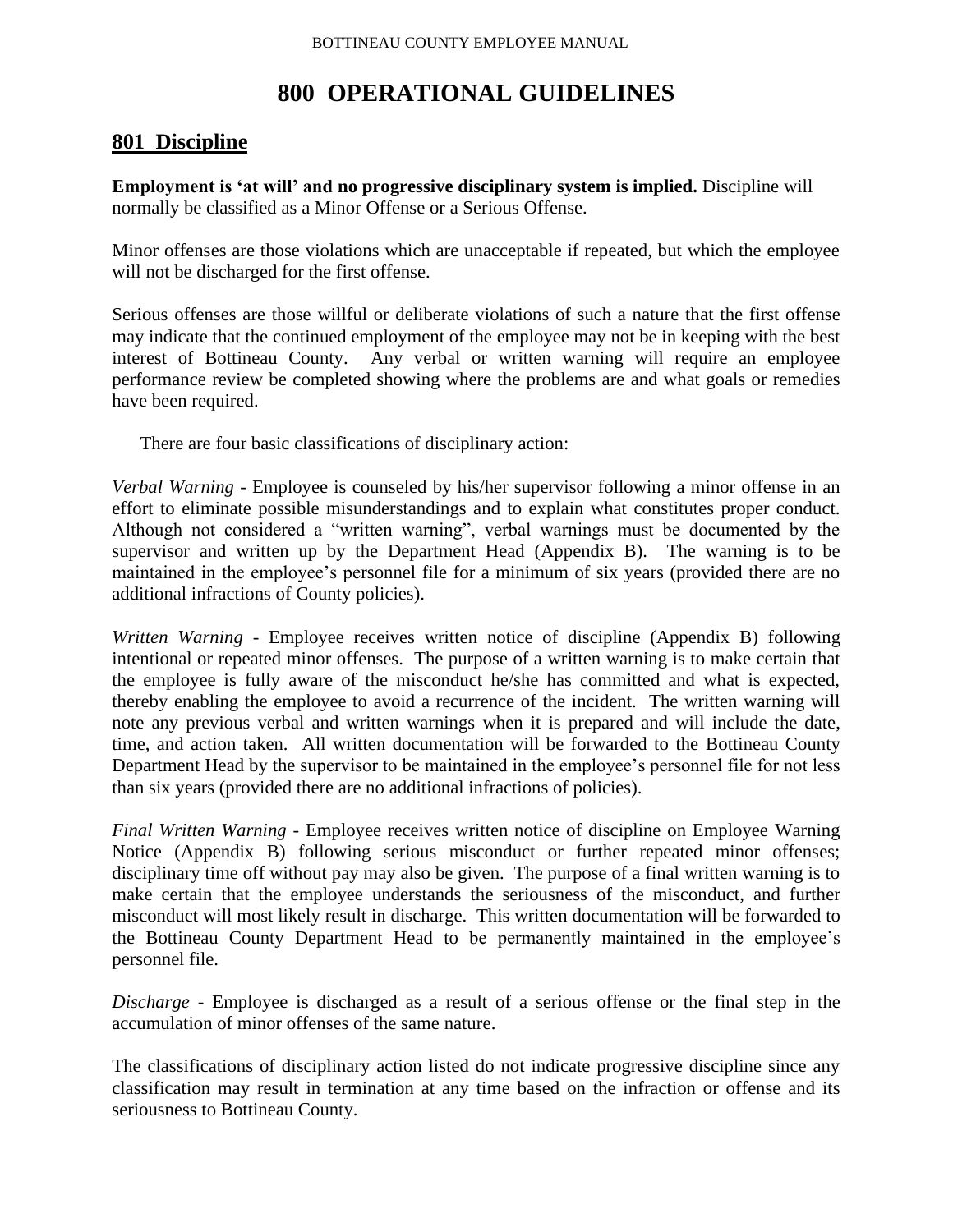A supervisor who becomes aware of suspected employee misconduct should promptly commence a thorough investigation of the incident, which includes asking the employee for an explanation of his/her actions. The supervisor shall then prepare written documentation detailing the suspected misconduct. Depending on the type of infraction (i.e. harassment, discrimination, etc.), the supervisor may go directly to the Bottineau County States Attorney or the Bottineau County Commissioners.

An investigation of the suspected misconduct may be conducted for a period not to exceed seven calendar days. If warranted by the nature of the offense and/or the employee's behavior, the employee may be placed on suspension for the duration of the investigation. Any period of such suspension not converted to discharge or disciplinary time off will be treated as paid time not worked.

The employee warning notice form contained in Appendix B will be used for documenting disciplinary problems as the department's attempt to correct problems.

# **802 Insubordination**

Any failure to carry out an assigned task given in good faith can mean disciplinary action in varying degree or discharge.

### **803 Grievance Procedure**

It is the policy of Bottineau County to:

Ensure that employees receive fair and equitable treatment. Provide employees with an easily accessible procedure for expressing their concerns regarding problems. Foster sound Employee-Department Head relations through communication and ultimate reconciliation of work-related problems.

When employees feel that they have not been treated uniformly or fairly and have attempted to work through their chain of command, they must submit a written complaint, stating the facts and information, as they perceive them. The complaint should be submitted to their supervisor or Department Head immediately. Employees are expected to work through their supervisor, Department Head, etc. prior to using the grievance procedure. If the origin of the complaint is the supervisor/department head and efforts to resolve the issue have not proven successful, a written summary of the concern should be sent to the chair of the Bottineau County Commissioners.

A committee made up of three individuals (two of which will be County Commissioners) will meet within 10 days of the receipt of the written complaint to review the grievance and recommend action to the Bottineau County Commissioners. All decisions of Bottineau County Commissioners will be final and the parties in the action notified in writing of the decision

The effort to resolve grievances does not negate the Bottineau County "at will" employment status.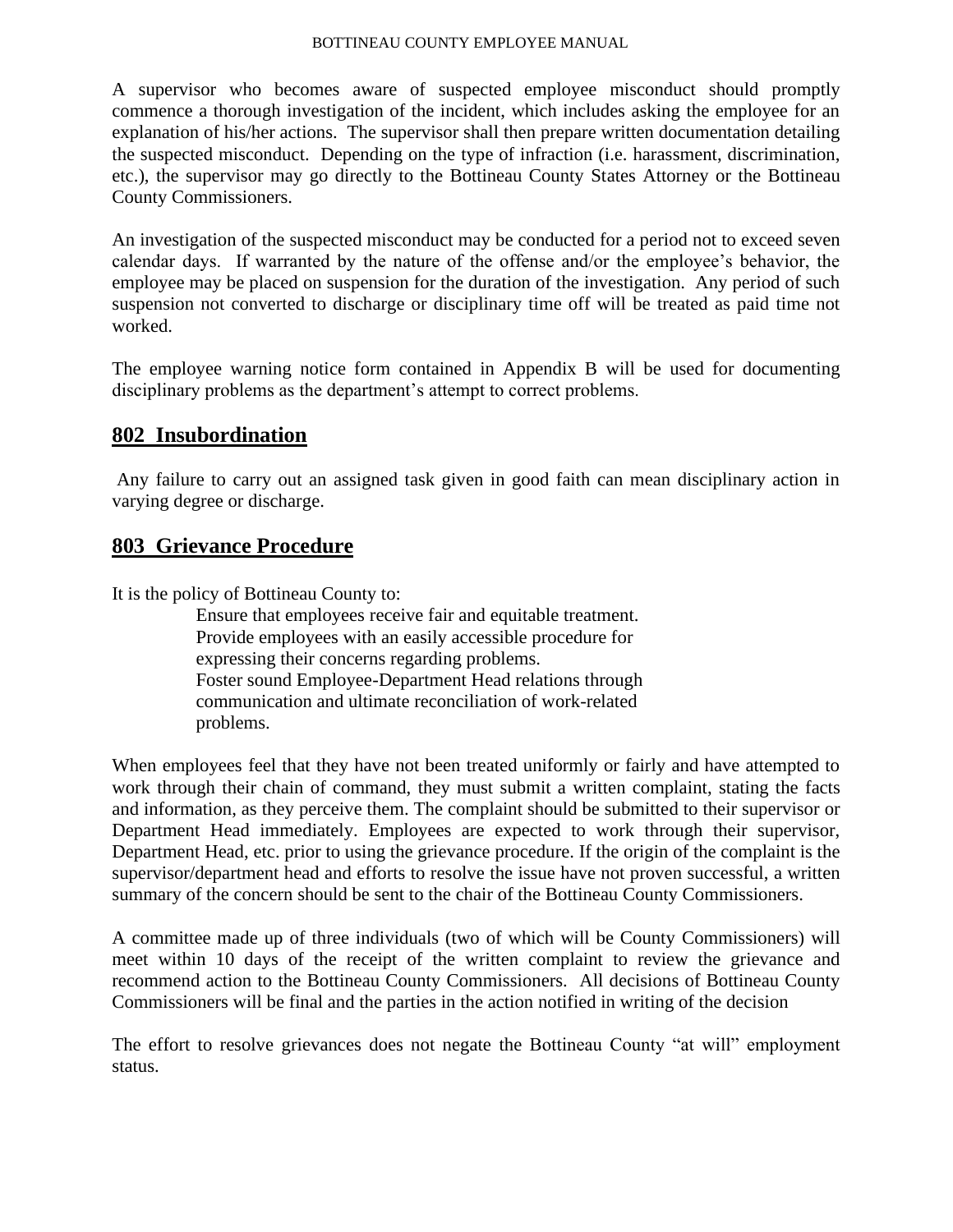### **804 Termination**

#### *'At Will' Employment*

Employment at Bottineau County is "at will". Employment can be terminated by either party, at any time and for any reason. This includes termination with or without cause, and with or without notice.

#### *Termination from Layoff*

Employees whose employment terminates due to layoffs will ordinarily be considered for rehire, provided they left with excellent work records. Employees will have to reapply.

#### *Termination from Resignation*

Any employee whose employment terminates from resignation will be considered for rehire if two weeks' notice was given (four weeks for management), and the employee left the employment with an excellent work record. Employees will have to reapply.

#### *Termination for Retirement*

Any employee terminating employment for retirement will be eligible for rehire provided two weeks' notice was given, and the employee left the employment with an excellent work record.

#### *Termination for Unsatisfactory Performance*

Employees terminated for unsatisfactory performance will not be considered for further employment.

#### *Termination for Cause*

Employees terminated for cause will not be considered for further employment. 'For Cause' means conduct related to a regular employee's job duties, job performance, or working relationships that is detrimental to the discipline and efficiency of the service in which the employee is or was engaged.

#### *Exit Interview*

Employees leaving Bottineau County are requested to take part in an exit interview. The purpose of the exit interview is to discuss particular reasons for the termination and how Bottineau County may better serve its general public as well as employees in the future.

#### *Separation Procedures*

Final paychecks for all terminations will be available on the next regular payday. All appropriate severance, vacation, and sick leave will be included. No special pay considerations will be made for terminating employees.

#### *Return of Property*

Employees are responsible for all property, materials, or written information issued to them or in their possession or control. Employees must immediately return, on request, all property of the County that is in their possession or control in the event of termination of employment, resignation, or layoff. The value of any property not returned will be withheld from the employee's paycheck as permitted by law and/or legal action.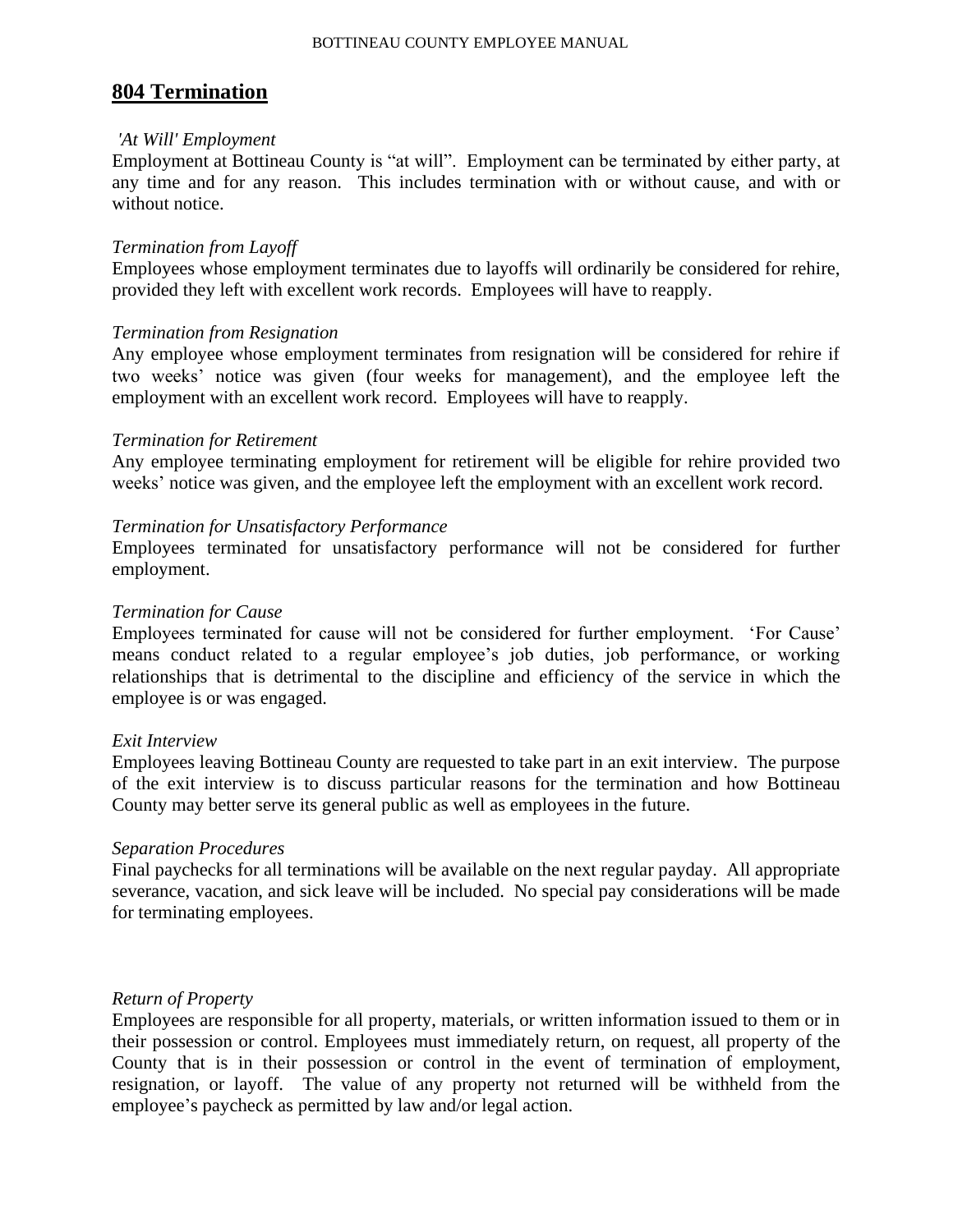# **900 SAFETY/SECURITY GUIDELINES**

# **901 Safety**

Establishment and maintenance of a safe work environment are the shared responsibility of the County and employees from all levels of the organization. The County will attempt to take reasonable steps to assure a safe environment and compliance with federal, state, and local safety regulations. Employees are expected to obey safety rules and to exercise caution in all their work activities. They are asked to immediately report any unsafe conditions to their supervisor. Not only supervisors, but employees at all levels of the County are expected to correct unsafe conditions as promptly as possible.

All near misses or accidents that result in injury must be reported to their supervisor and the risk manager, regardless of how insignificant the injury may appear. Such reports are necessary to comply with laws and initiate insurance and workers' compensation procedures.

# **902 Security**

The County wishes to maintain a work environment that is free of illegal drugs, alcohol, firearms, explosives or other improper materials. To this end, the County prohibits the control, possession, transfer, sale, or use of such materials on its premises. The County requires the cooperation of all employees in administering this policy.

Desks, lockers and other storage devices may be provided for the convenience of employees, but remains the sole property of the County. Accordingly, they, as well as any articles found within them can be inspected by an agent or representative of the County at any time, either with or without prior notice. At no time may an employee install or utilize their own locking mechanism or device to secure the above.

The County reserves the right, at its sole discretion to install and use security/surveillance cameras or devices on its property. Any employee who wishes to avoid inspection of any articles or materials should not bring them onto the County's premises.

Some areas of the County's premises are designated as restricted entry. **Restricted entry** means vaults, lockers, drawers, files, or other like areas wherein sensitive documents or evidence or materials are located, and the department head in charge of said restricted entry areas shall be the only authorized individual to enter said restricted entry area, except for those persons who are authorized by the department head, or his or her agent, to have access. Unauthorized entry into these restricted areas may result in disciplinary action up to and including termination.

Department heads shall from time to time review and designate restricted entry areas within their work place.

Department heads shall not restrict entry which is allowed under the North Dakota *Open Records Law* N.D.C.C. 44-04-18.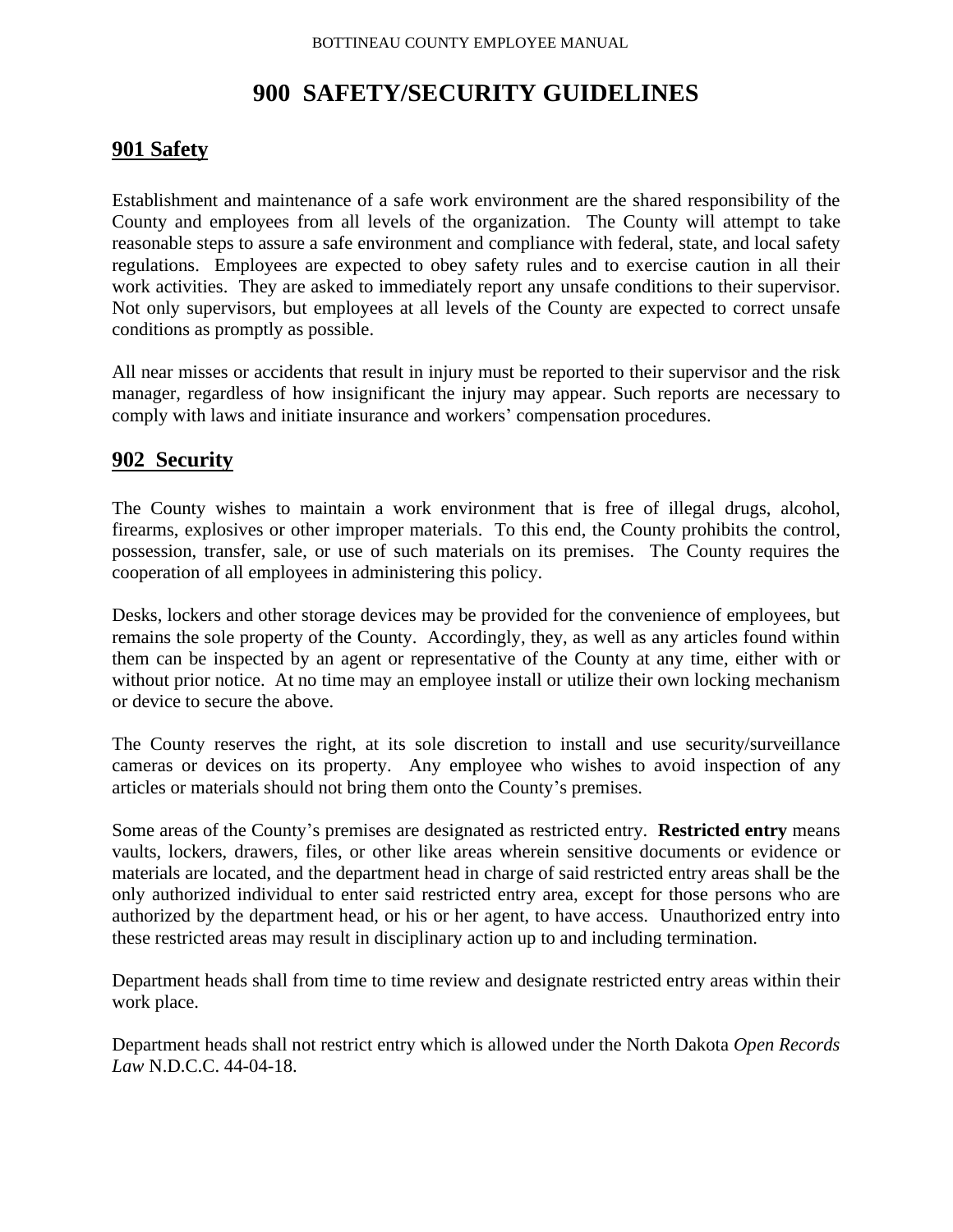### **903 Weapons**

Except for law enforcement officers, guns in locked display cabinets, and guns used in the official duties of the County, no weapons are allowed in County buildings, on County property, or in County equipment and vehicles under any situations.

### **904 Building Closures/Inclement Weather**

The safety of employees is important in determining whether employees will be able to make it to work in times of inclement weather. If an employee has not begun the work schedule and feels that the weather will not allow him/her to go to work, a call should be made to the supervisor or Department Head to discuss the situation. If necessary, the Department Head should consult the Sheriff to assess the safety of traveling in various parts of the county.

Non-exempt employees will not be paid for time not worked due to inclement weather, floods, power failure, natural or man made disaster, or other times where they are sent home from work, except when they work in Bottineau County buildings which are closed due to the problem. Employees not able to make it to work due to inclement weather must use vacation time if the county buildings remain open. If no vacation time is available, the leave will be non-paid. If the building is closed after opening, those employees that are working will be paid through the end of the day. Employees who are at work when inclement weather strikes may be allowed to leave without using vacation leave, depending on travel advisories issued in various parts of the county. Employees not on duty at the time of the closing will not be paid. Essential employees who continue to work when buildings have been closed will receive compensatory time (hour for hour) to be used at a later date.

Building closure will be announced over the local radio station. The Sheriff, in consultation with the Auditor and Commission Chair, will determine when building closure is required.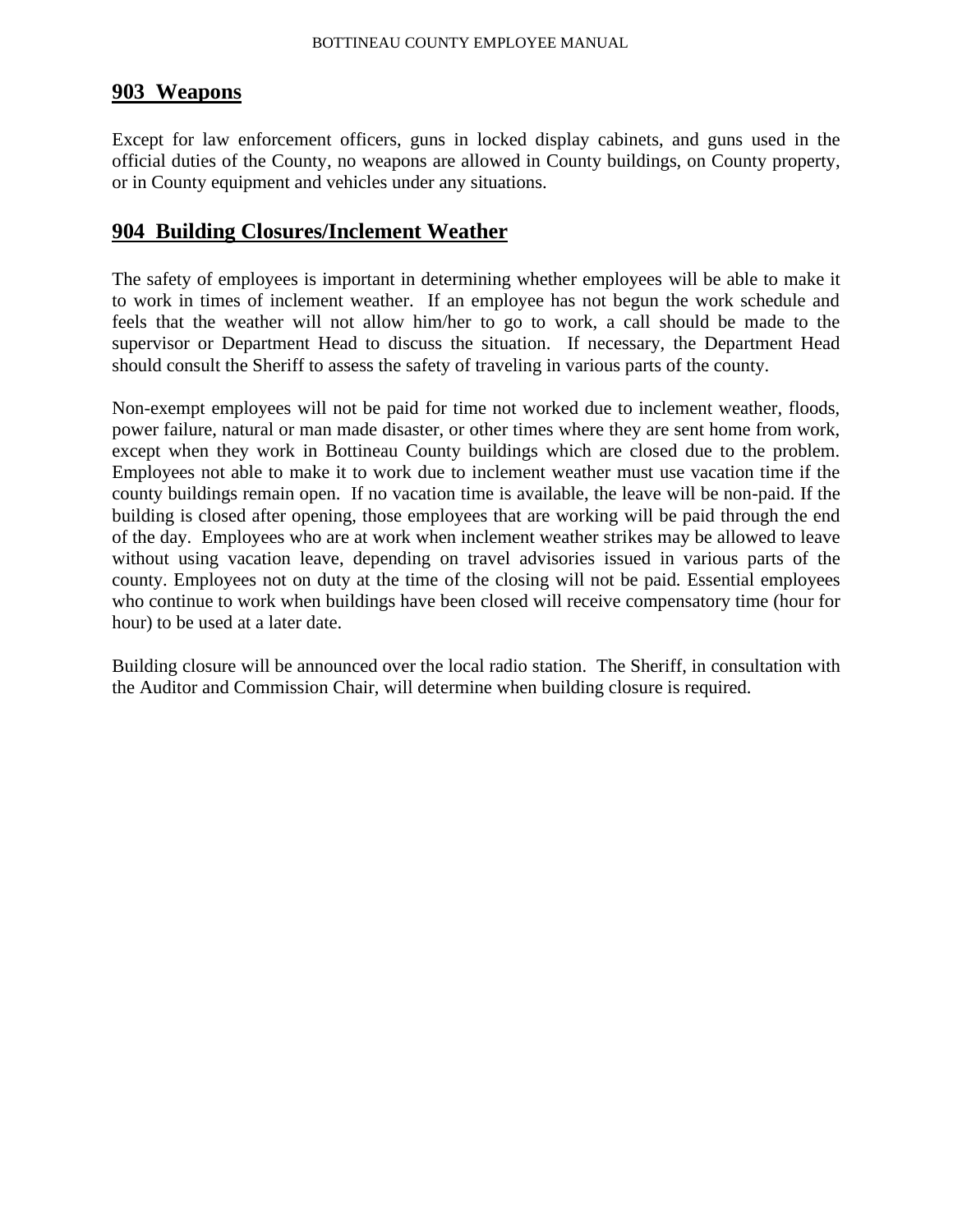# **APPENDIX**

#### **Appendix A / Credit Check Information**

\*\*\*\*\*\*\*\*\*\*\*\*\*\*\*\*\*\*\*\*\*\*\*\*\*\*\*\*\*\*\*\*\*\*\*\*\*\*\*\*\*\*\*\*\*\*\*\*\*\*\*\*\*\*\*\*\*\*\*\*\*\*\*\*\*\*\*\*\*\*

#### **NOTICE OF CONSUMER REPORT**

### *Notice*

This is to inform you that as part of our procedure for processing your employment application and at any time during your employment, we may obtain from a credit-reporting agency a consumer report containing financial and other information about you.

We will not obtain such a report without your signed authorization.

We comply with the Fair Credit Reporting Act, which provides consumers with rights regarding consumer reports and which places specific obligations on employers using credit reports.

I hereby acknowledge that I have read the above disclosure statement and have understood it.

Signature Date \*\*\*\*\*\*\*\*\*\*\*\*\*\*\*\*\*\*\*\*\*\*\*\*\*\*\*\*\*\*\*\*\*\*\*\*\*\*\*\*\*\*\*\*\*\*\*\*\*\*\*\*\*\*\*\*\*\*\*\*\*\*\*\*\*\*\*\*\*\*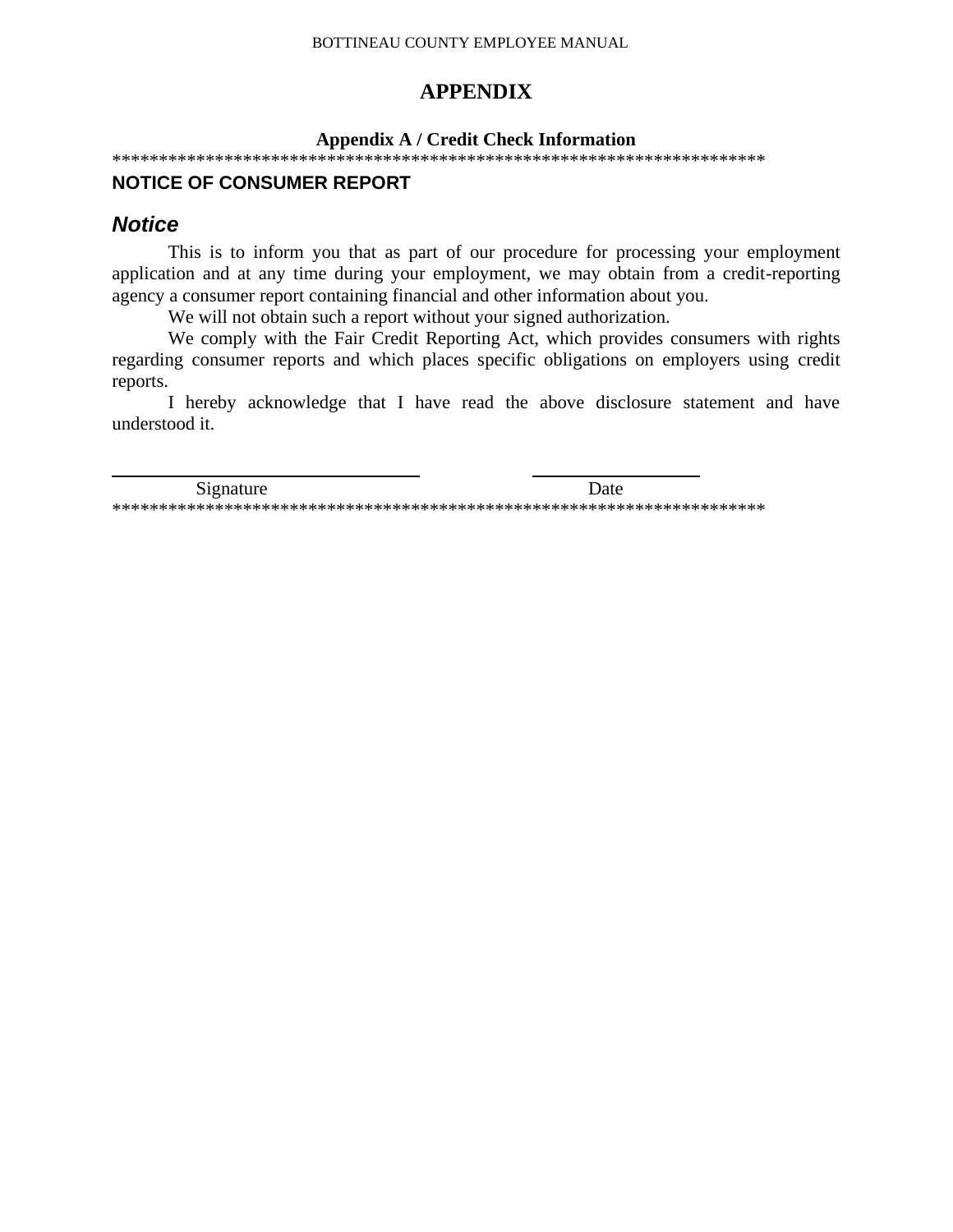# **Appendix B**

# BOTTINEAU COUNTY Employee Warning Notice

| <b>Employee Name</b>                                                                                         |      | Position                           |                                                       |                                                                                                                                                                                                                               |  |
|--------------------------------------------------------------------------------------------------------------|------|------------------------------------|-------------------------------------------------------|-------------------------------------------------------------------------------------------------------------------------------------------------------------------------------------------------------------------------------|--|
| Date                                                                                                         |      |                                    |                                                       |                                                                                                                                                                                                                               |  |
| Type of violation<br>Attendance<br>Lateness Leaving Early Unauthorized Absence<br>Work Quality ______ Safety |      | Carelessness _____ Insubordination | <u> 1988 - Johann Stoff, fransk politik (d. 1989)</u> |                                                                                                                                                                                                                               |  |
| Warnings                                                                                                     | Oral |                                    | Written Date                                          | By Whom                                                                                                                                                                                                                       |  |
| Warning                                                                                                      |      |                                    |                                                       |                                                                                                                                                                                                                               |  |
| <b>Employer Statement</b>                                                                                    |      |                                    |                                                       |                                                                                                                                                                                                                               |  |
| <b>Employee Response</b>                                                                                     |      |                                    |                                                       |                                                                                                                                                                                                                               |  |
|                                                                                                              |      |                                    |                                                       |                                                                                                                                                                                                                               |  |
| Supervisor Signature                                                                                         |      |                                    |                                                       | Date has been a series of the series of the series of the series of the series of the series of the series of the series of the series of the series of the series of the series of the series of the series of the series of |  |
| I have read this employee warning notice. I understand how I must change my<br>behavior.                     |      |                                    |                                                       |                                                                                                                                                                                                                               |  |
| Employee Signature                                                                                           |      |                                    |                                                       |                                                                                                                                                                                                                               |  |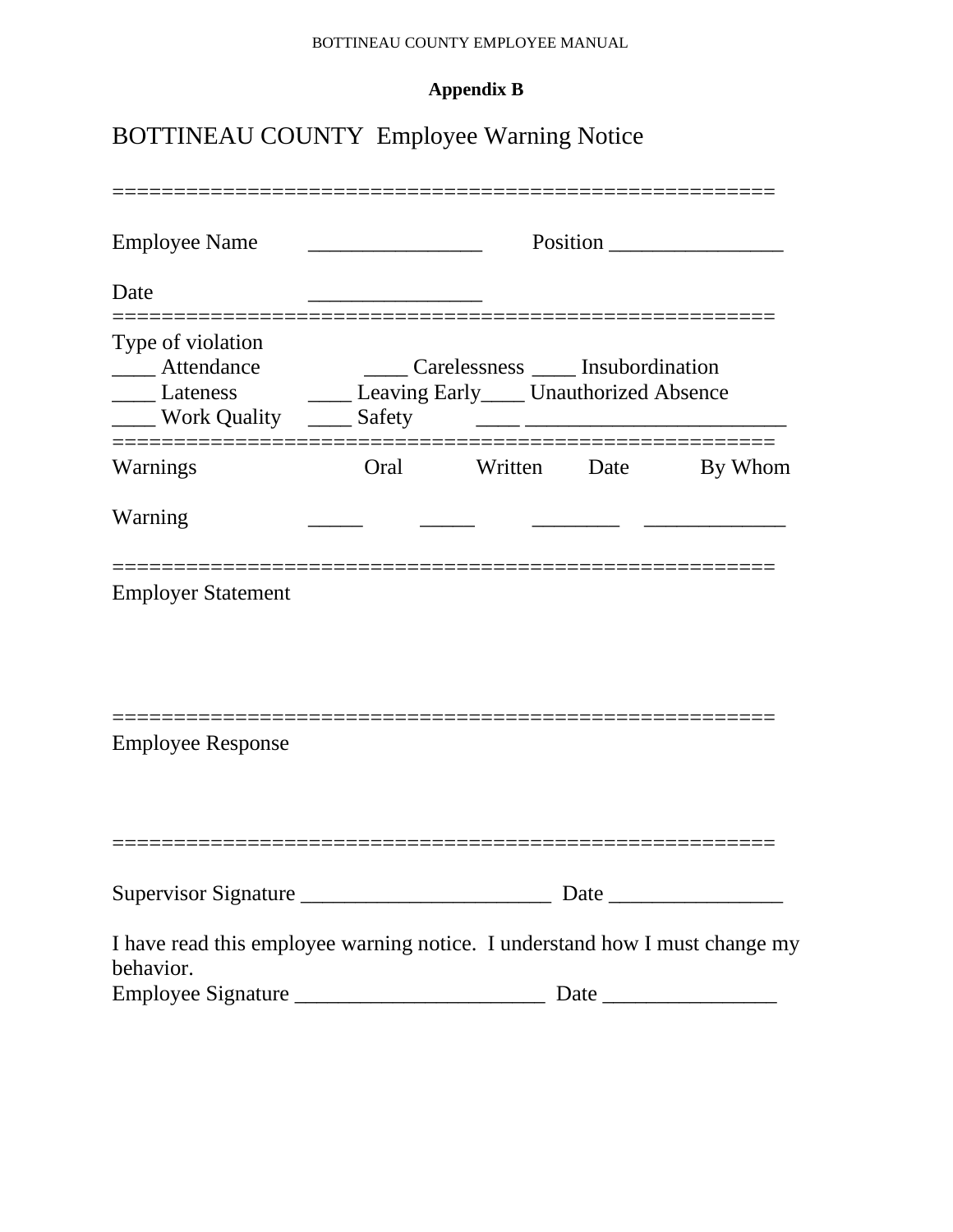# **Appendix C**

# **BOTTINEAU COUNTY LEAVE DONATION REQUEST FORM**

\_\_\_\_\_\_\_\_\_\_\_\_\_\_\_\_\_\_\_\_\_\_ \_\_\_\_\_\_\_\_\_\_\_\_\_\_\_\_\_\_\_\_\_ \_\_\_\_\_\_\_\_\_\_\_\_\_\_\_\_\_\_ Employee Name Department Soc. Sec. Number

Leave donations I wish to receive:  $\Box$  Annual  $\Box$  Sick

I am applying for the leave sharing program. I understand that a county employee(s) may donate leave as follows:

- 1. Annual leave if I, a relative or household member is suffering from an extraordinary or severe illness, injury, impairment or physical or mental condition that has caused or is likely to cause me to take leave of absence without pay or terminate employment. These terms do not include conditions associated with normal pregnancy. That leave donated to me may only be used by me for the purpose specified and is not payable in cash.
- 2. Sick leave if I an suffering from an extraordinary or severe illness, injury, impairment, or physical or mental condition that has caused or is likely to cause me to take leave of absence without pay or terminate employment. These terms do not include conditions associated with normal pregnancy. That sick leave donated to me may be used by me for the purpose specified and is not payable in cash.

I certify that all leave available to me including sick leave, annual leave, and flex time have be used  $\square$  Yes  $\square$  No **OR** will be used by

Date

I also agree to inform my supervisor of my acceptance of a leave transfer. I understand that all leave used under the leave donation program will be counted towards my FMLA entitlement.

Employee Signature Date

Attach a medical certificate from a licensed physician or health care practitioner verifying the severe or extraordinary nature and expected duration of the condition.

# **DEPARTMENT HEAD REVIEW:**

Request approved: □ Request denied: □

\_\_\_\_\_\_\_\_\_\_\_\_\_\_\_\_\_\_\_\_\_\_\_\_\_\_\_\_\_\_\_\_ \_\_\_\_\_\_\_\_\_\_\_\_\_\_\_\_\_

\_\_\_\_\_\_\_\_\_\_\_\_\_\_\_\_\_\_\_\_\_\_\_\_\_\_\_\_\_\_\_\_ \_\_\_\_\_\_\_\_\_\_\_\_\_\_\_\_\_

Reason for Denial:

Department Head Signature Date

\_\_\_\_\_\_\_\_\_\_\_\_\_\_\_\_\_\_\_\_\_\_\_\_\_\_\_\_\_\_\_\_\_\_\_\_\_\_\_\_\_\_\_\_\_\_\_\_\_\_\_\_\_\_\_\_\_\_\_\_\_\_\_\_\_\_\_\_\_\_\_\_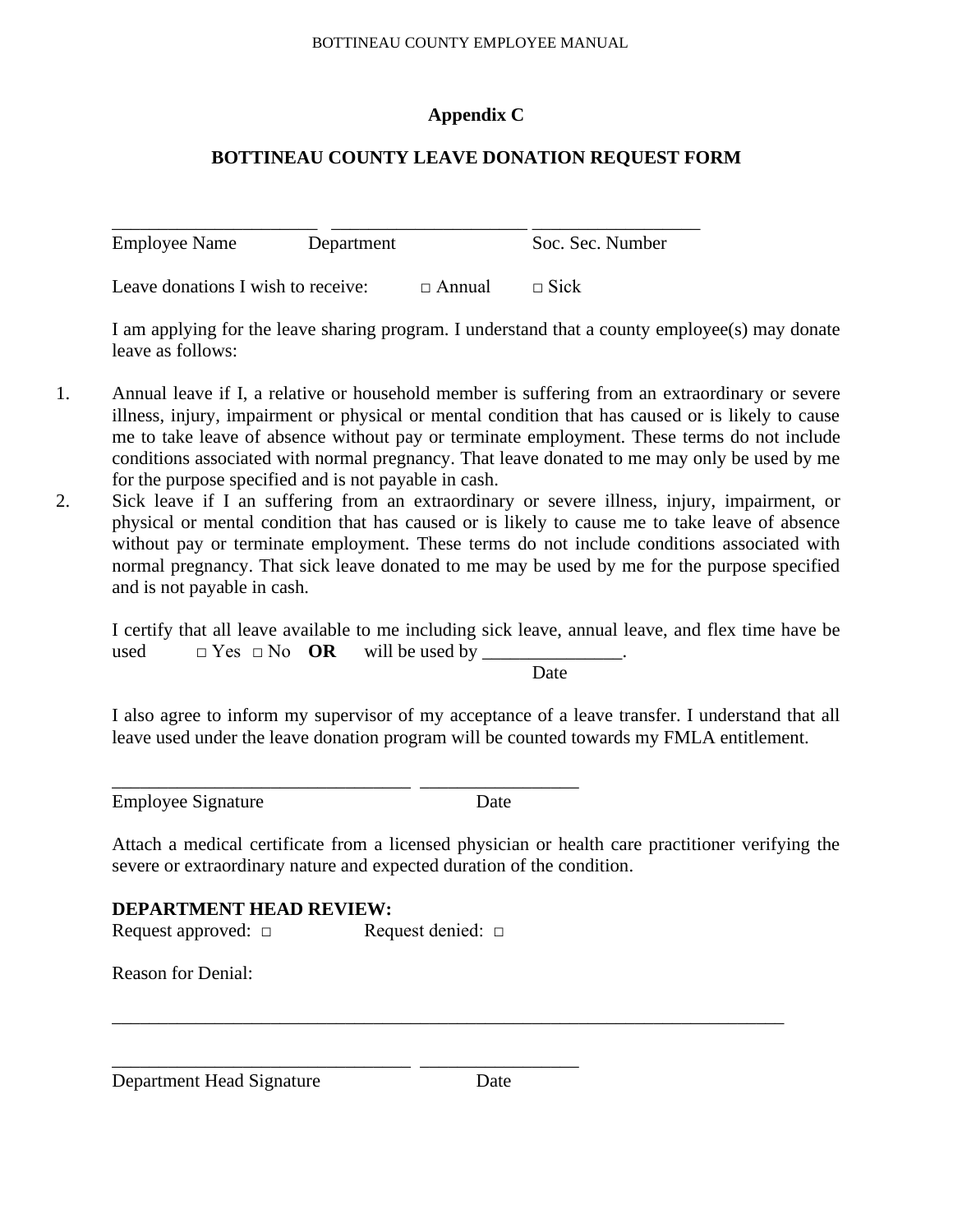### **Appendix D**

# **LEAVE DONATION FORM**

| <b>Print Name:</b> |  |  |  |
|--------------------|--|--|--|
|                    |  |  |  |
|                    |  |  |  |

**ANNUAL LEAVE BEING DONATED \_\_\_\_\_\_\_\_\_\_\_\_\_\_\_\_\_HOURS**

**To : \_\_\_\_\_\_\_\_\_\_\_\_\_\_\_\_\_\_\_\_\_\_\_\_\_\_\_(employee receiving donated hours)**

**I authorize the above donation. This is a voluntary action on my part. I have not been coerced, threatened, intimidated or financially induced into donating leave.**

| <b>Signature</b>                | <b>Date</b> |
|---------------------------------|-------------|
| <b>For Personnel Use:</b>       |             |
| The transfer was made:          |             |
| <b>Date</b>                     |             |
| <b>Actual Hours Transferred</b> |             |
|                                 | (Initials)  |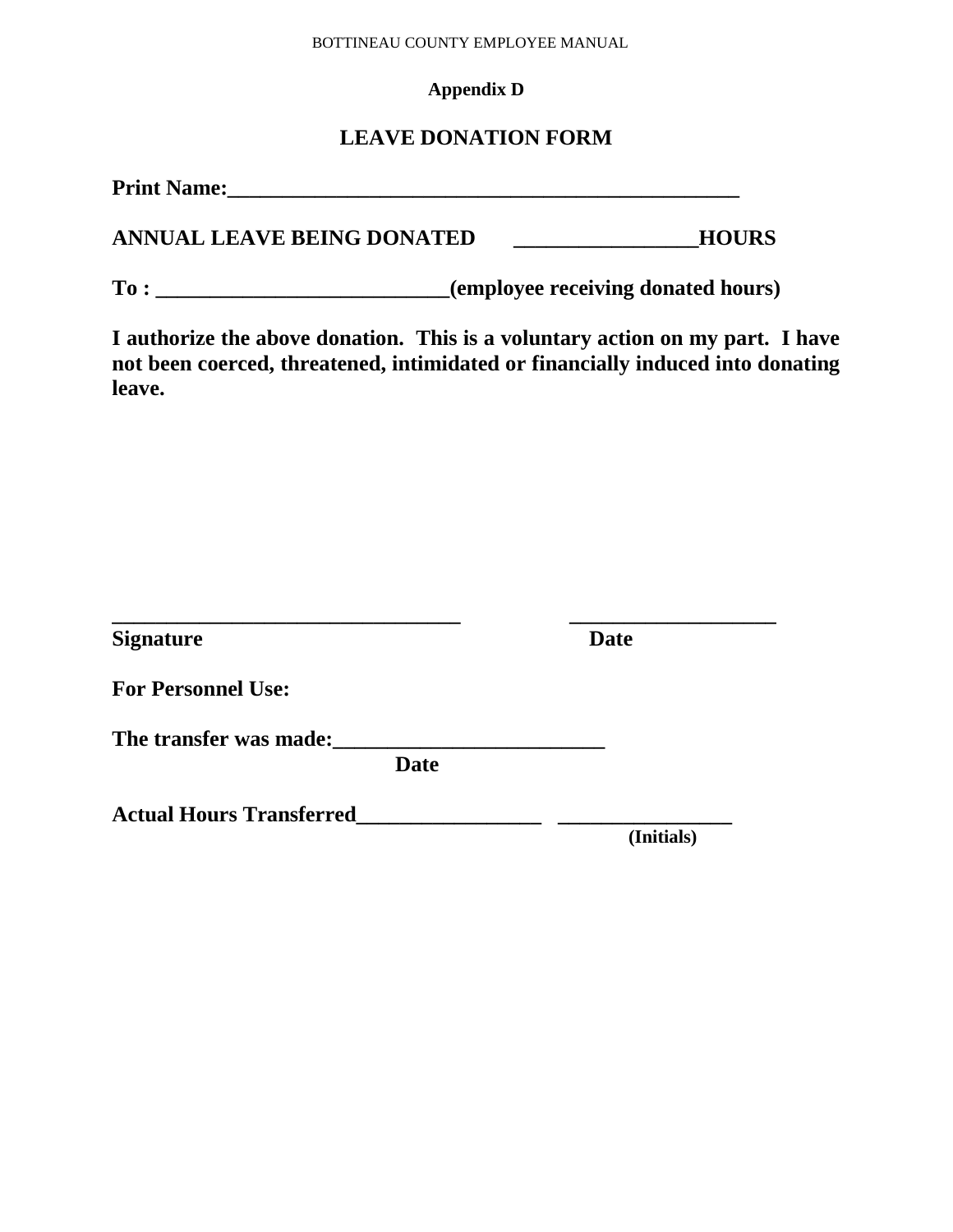# **APPENDIX E**

# Bottineau County Employee Request for Family and Medical Leave

Date: \_\_\_\_\_\_\_\_\_\_\_\_\_\_\_\_\_\_\_\_\_\_

Employee Requesting Leave: \_\_\_\_\_\_\_\_\_\_\_\_\_\_\_\_\_\_\_\_\_\_\_\_\_

# **Subject: REQUEST FOR FAMILY AND MEDICAL LEAVE**

I hereby provide notification that I will need to take family/medical leave due to:

The birth of a child, or the placement of a child with me for adoption or foster care; or

\_\_\_\_\_ A serious health condition that renders me unable to perform the essential functions of my job; or

- A serious health condition affecting my spouse, child, or parent, for which I am needed to provide care; or
	- A qualifying exigency arising out of the fact that my \_\_\_\_\_ spouse; \_\_\_\_\_son or daughter; parent is on active duty or call to active duty status in support of a contingency operation as a member of the National Guard or Reserves.
	- My \_\_\_\_\_ spouse; \_\_\_\_\_ son or daughter; \_\_\_\_\_\_\_ parent; \_\_\_\_\_\_\_ next of kin is a covered service member with a serious injury or illness.

I will need this leave beginning on \_\_\_\_\_\_\_\_\_\_\_\_\_\_\_\_\_\_\_\_\_\_\_\_\_\_\_ and I expect the

leave to continue until on or about \_\_\_\_\_\_\_\_\_\_\_\_\_\_\_\_\_\_\_\_\_.

If seeking intermittent leave, comments may be provided below:

\_\_\_\_\_\_\_\_\_\_\_\_\_\_\_\_\_\_\_\_\_\_\_\_\_\_\_\_\_\_\_\_\_\_\_\_\_\_\_\_\_\_\_\_\_\_\_\_\_\_\_\_\_\_\_\_\_\_\_\_\_\_\_\_\_\_\_\_\_

\_\_\_\_\_\_\_\_\_\_\_\_\_\_\_\_\_\_\_\_\_\_\_\_\_\_\_\_\_\_\_\_\_\_\_\_\_\_\_\_\_\_\_\_\_\_\_\_\_\_\_\_\_\_\_\_\_\_\_\_\_\_\_\_\_\_\_\_\_.

\_\_\_\_\_\_\_\_\_\_\_\_\_\_\_\_\_\_\_\_\_\_\_\_\_\_\_ \_\_\_\_\_\_\_\_\_\_\_\_\_\_\_\_\_\_\_\_\_\_\_\_

Employee Signature Date